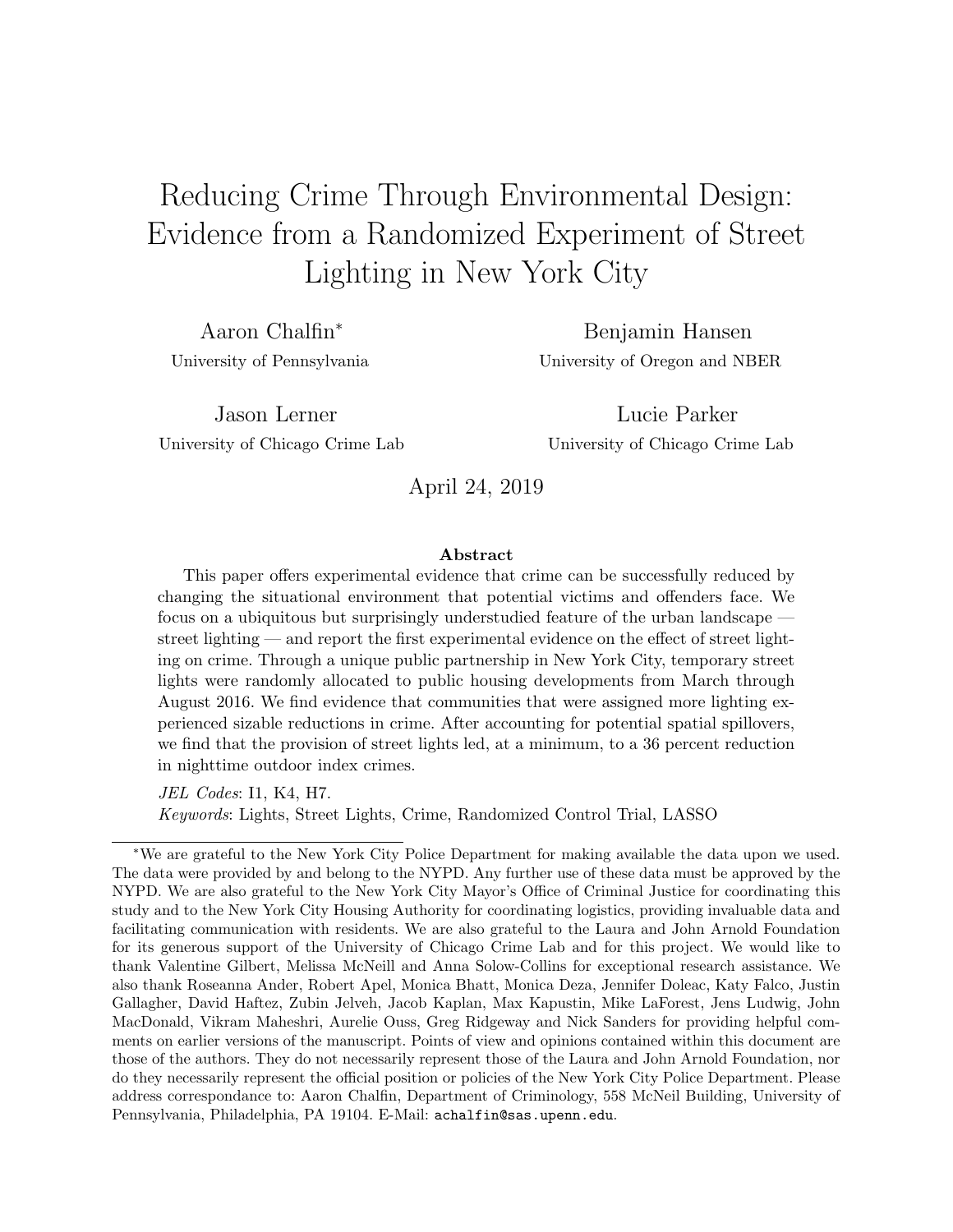# 1 Introduction

For decades social scientists have debated the relative importance of the characteristics of the individual—formed by the combination of genes and environmental exposures during childhood and adolescence—versus situational aspects of the environment in which judgments, decisions and behaviors are made. That is, to what degree is behavior driven by, in the words of Lee Ross and Richard Nesbitt, "the person versus the situation?"

A large research literature in behavioral economics and psychology suggests that small changes to the environment ("the situation") can have surprisingly large effects on human behavior. This principle can be seen in the eye-opening findings of Stanley Milgram's classic obedience studies and, more recently, in a host of policy-relevant applications involving "nudges" (see Bertrand, Mullainathan and Shafir  $2006$ ).<sup>[1](#page-1-0)</sup> Low-cost interventions that leverage seemingly small environmental changes are particularly attractive as they have the potential to change costly behaviors without the need for resource-intensive interventions which can be invasive, infeasible and difficult to scale. There is perhaps no area in which low-cost interventions are more needed than criminal justice, a domain in which unwanted behaviors lead to enormous social costs, perhaps as high as \$1 trillion per year (Chalfin 2015), and in which the primary intervention, incapacitation, has been used with such intensity that

<span id="page-1-0"></span><sup>&</sup>lt;sup>1</sup>Nudges in behavioral economics vary in scope but the underlying idea is that small yet costly cognitive errors — or other externalities — can potentially be abated by thoughtful and sometimes seemingly small situational changes. For example, minor tweaks to a default rule can have dramatic effects on retirement savings (Madrian and Shea 2001; Benartzi and Thaler 2013), organ donation (Johnson and Goldstein 2003) and the purchase of insurance (Johnson et al. 1993). Likewise, behavioral nudges have been found to reduce theft from public parks (Cialdini, 1993), littering (Thaler and Sunstein 2008) and energy usage (Schultz 2007). In the realm of criminal justice, text-message based reminders have been found to reduce an arrestee's failure to appear at future court appearances (Fishbane, Ouss and Shah 2018). The capacity of behavioral economics to identify behavioral bottlenecks in the quest for human progress captured the attention of the broader public with the publication of Nudge by Richard Thaler and Cass Sunstein in 2008 and has led to the proliferation of public sector "nudge units," in particular the Obama administration's Social and Behavioral Sciences Team and the Behavioural Insights Team in the United Kingdom.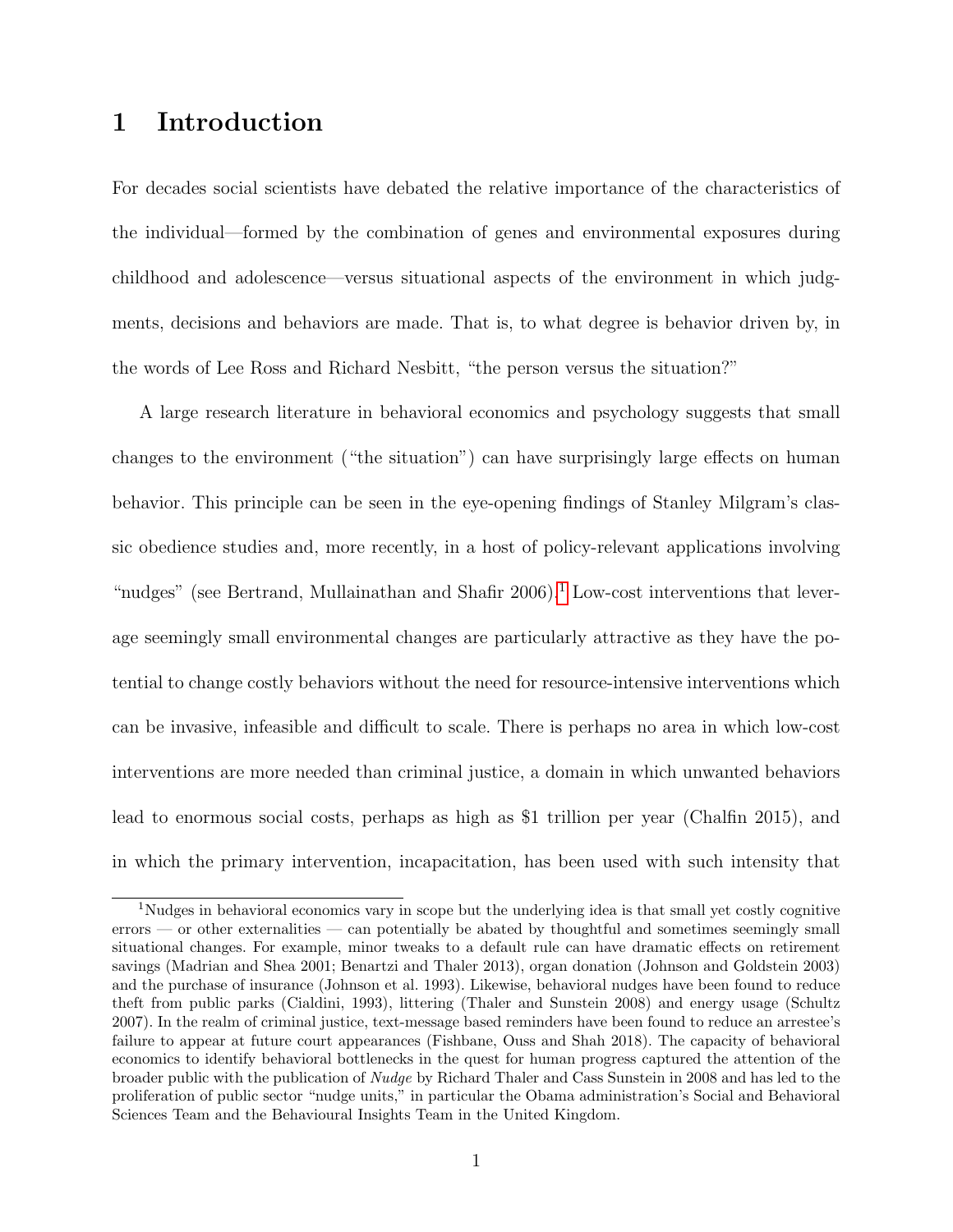the United States now has the highest incarceration rate in the world. Beyond the large financial cost to the government, collateral harms associated with the use of incarceration, including direct economic and social impacts as well as effects on families and communities, fall disproportionately on low income, racially segregated neighborhoods (Western, Kling and Weiman 2001; Aizer and Doyle 2015; Mueller-Smith 2016).

Can crime, in fact, be shifted by a relatively small situational change? Public policy has largely dismissed this idea, focusing either on costly enforcement actions or, alternatively, on resource-intensive social programs which can be both difficult to evaluate and scale.[2](#page-2-0) However, two well-documented empirical regularities offer surprising room for optimism. First, the substantial geographic concentration of crime, particularly violent crime, suggests that the social and physical features of the urban landscape might potentially play an important role in the crime production function (Weisburd 2015).[3](#page-2-1) Second, a litany of evidence from both psychology and economics suggests that offenders are myopic and tend to have high social discount rates (Lee and McCrary 2017). In a world in which potential offenders are myopic, small environmental design changes experienced in the present may well have an outsized impact on behavior relative to the uncertain prospect of prison sentences that, if experienced, will accrue sometime in the future. Finally, the importance of the environment is implicit in research on the importance of peer effects which have been shown to be a salient

<span id="page-2-0"></span><sup>2</sup>This idea that crime is difficult to abate through light-touch interventions is perhaps best captured by Robert Magnus Martinson's seminal Public Interest essay, "What Works" in 1974, which suggested that criminal behavior is difficult to change, as evidenced by high recidivism rates among offenders and the failure of rehabilitative efforts to substantially reduce return to prison. Martinson's essay received substantial public attention, including coverage on 60 Minutes and in People magazine and, as crime continued to climb during the 1970s and 1980s, mass incarceration seemed, to many, like the only viable solution to rising crime.

<span id="page-2-1"></span> $3$ The idea that the environment matters is likewise implicit in the seminal *Moving to Opportunity* research of the early 2000s (Katz, Kling and Ludwig 2005) and continues to be hotly debated today (Sampson 2008; Chetty, Hendren and Katz 2016; Chyn 2017).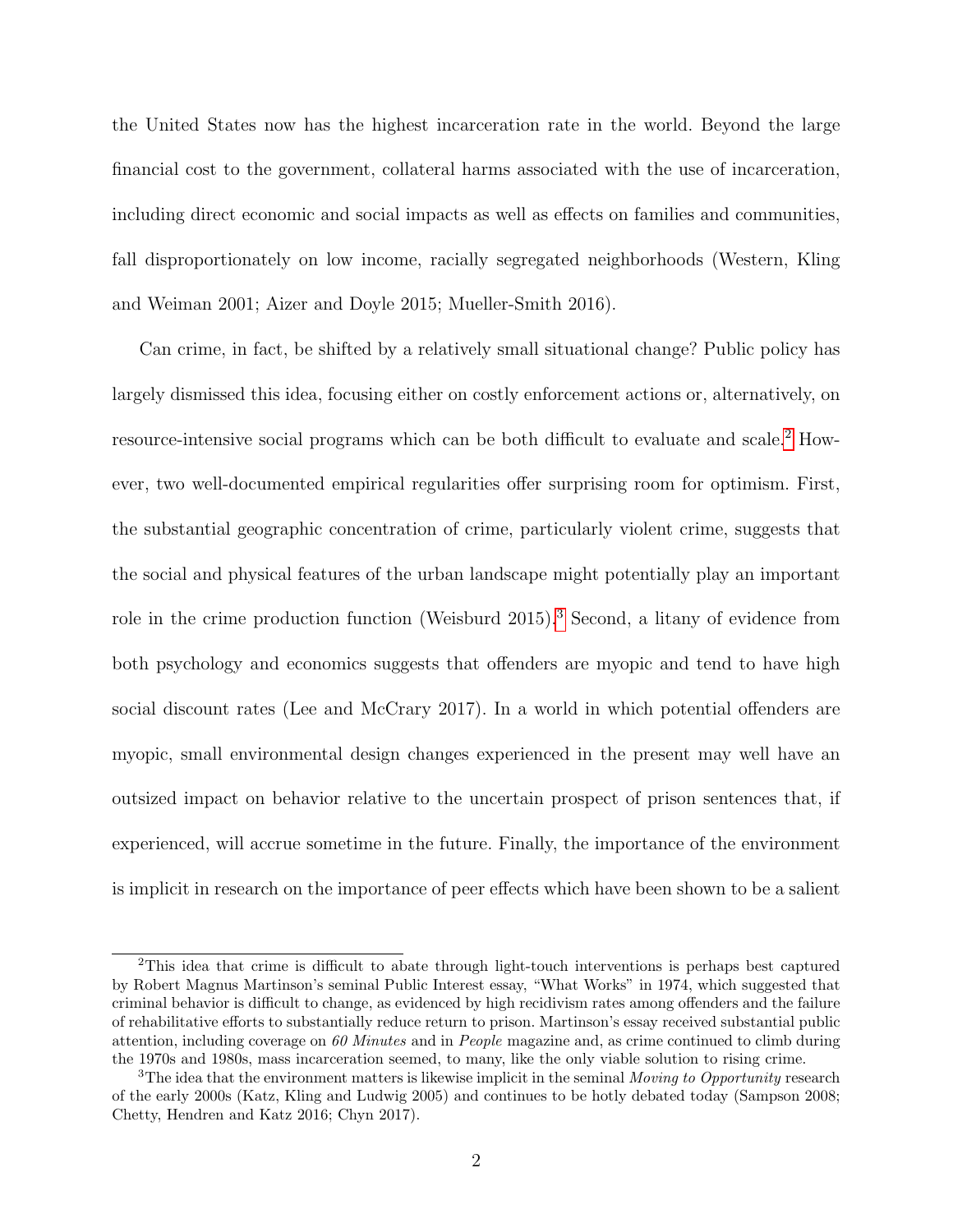driver of offending, particularly among youthful offenders (Bayer, Hjalmarrson and Pozen 2009; Stevenson 2017).

With public safety in mind, cities have recently expressed renewed interest in making changes to the physical design of public space. In support of this idea, a small research literature notes that certain property crimes can be surprisingly responsive to environmental factors such as the supply of available criminal opportunities (Ayres and Levitt 1998; Cook and MacDonald 2011) and physical disorder, as is evidenced by an influential article in Science that reports compelling experimental evidence that physical disorder begets further disorder (Keizer, Lindberg, and Steg 2008). What remains far less well understood is the extent to which changes to the physical environment can be successful in reducing serious crimes, especially crimes involving violence, which drive the majority of the social costs.[4](#page-3-0) As such, the key questions of whether and how violence can be successfully reduced by environmental design changes remain entirely unsettled. We offer the first experimental evidence that a small change in environmental design can reduce violence.

We study one of the most ubiquitous — and, surprisingly, understudied —environmental design changes that cities have relied on to maintain public safety for more than two hundred years: street lighting. While many communities cannot convert vacant lots into parks or repair abandoned buildings, every city, regardless of size, faces darkness each and every night. By enhancing visibility, lighting has the potential to change crime through many channels, including by empowering potential victims to better protect themselves and by making potential offenders more aware that a public space has witnesses or that police are present.

<span id="page-3-0"></span><sup>&</sup>lt;sup>4</sup>While there is some evidence that strategies such as increasing the availability of trees and green space (Branas et al. 2011; Kondo et al. 2016), and securing abandoned buildings (Branas et al. 2016) may lead to important reductions in violence, the evidence for effects on violence is non-experimental and mixed (Bogar and Beyer 2016).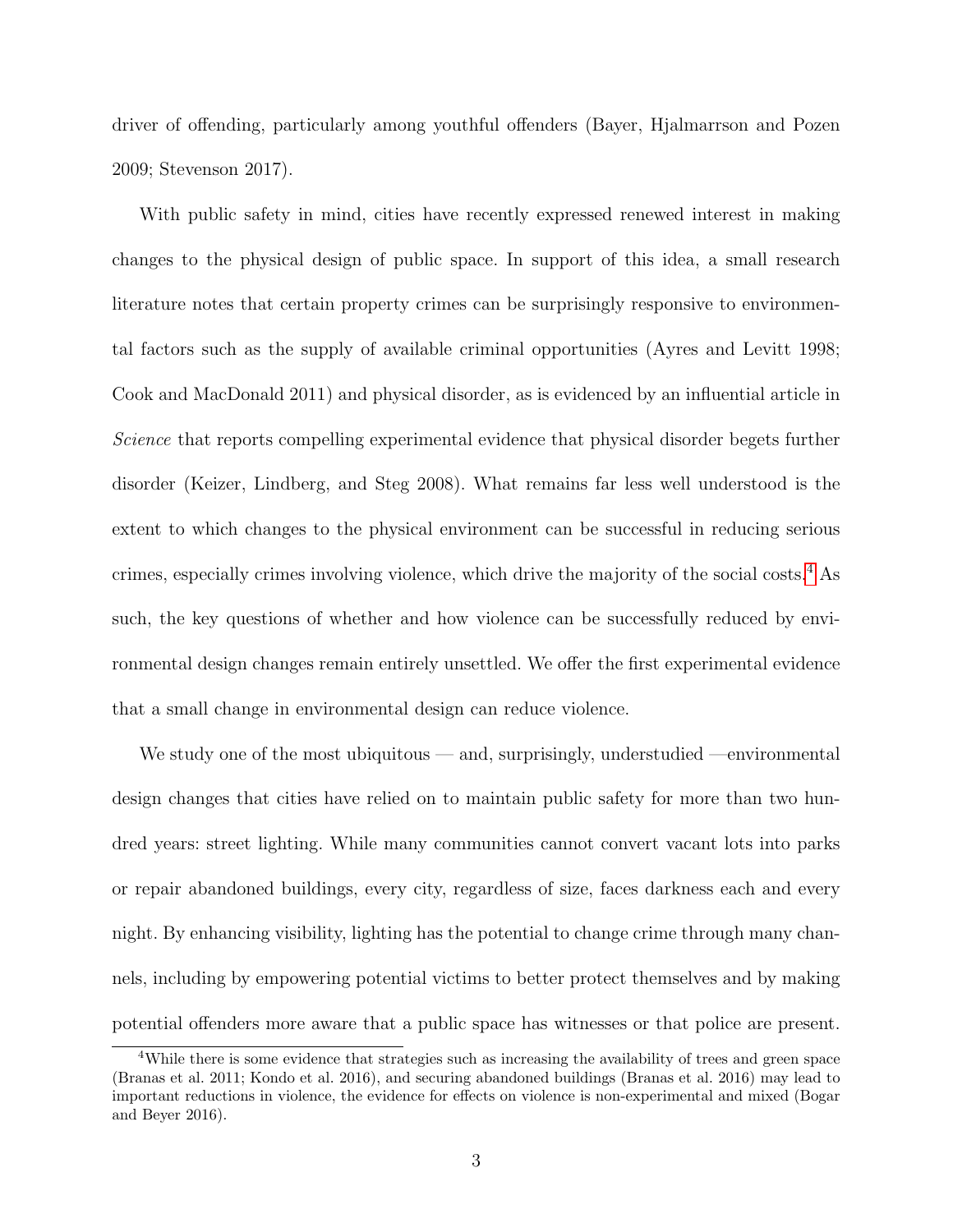That is, lighting, like many traditional behavioral interventions, provides participants in the market for crime with information — in this case, information that is usually masked by a veil of darkness. We further note that lights may also complement more traditional deterrence-based strategies, such as police patrols (Sherman and Weisburd 1995; Evans and Owens 2006), surveillance cameras (Priks 2015) and "eyes on the street" (Carr and Doleac 2017), thus potentially driving down crime through an array of additional mechanisms.<sup>[5](#page-4-0)</sup>

Surprisingly, despite wide interest in street lighting among scholars, policymakers, and the public at large, there has not been a randomized experiment that studies the effectiveness of street lighting in controlling crime. This study, made possible by a unique partnership between the New York City Mayor's Office for Criminal Justice (MOCJ), the New York City Police Department (NYPD), and New York City Housing Authority (NYCHA), offers the first and only experimental evidence on the effectiveness of street lights in controlling street crime, especially violent crime.

Our field experiment was conducted in 2016 in NYC, where crime has declined precipitously over the last three decades, coinciding with a series of well-documented and cutting edge innovations in policing — a number of which have become a model for law enforcement agencies around the world (Zimring 2012). However, despite the prominent decline in crime throughout most of the city, violent crime remains disproportionately high in public housing. As such, NYC's public housing communities were selected as the preferred setting for the intervention.

With any place-based experiment, there are two core research challenges that must be

<span id="page-4-0"></span><sup>5</sup>For example, if peer effects are present, then even if only a few individuals directly modify their behavior due to the presence of lights, the resulting spillovers could magnify their overall impact (Bayer, Hjalmarrson and Pozen 2009; Stevenson 2017).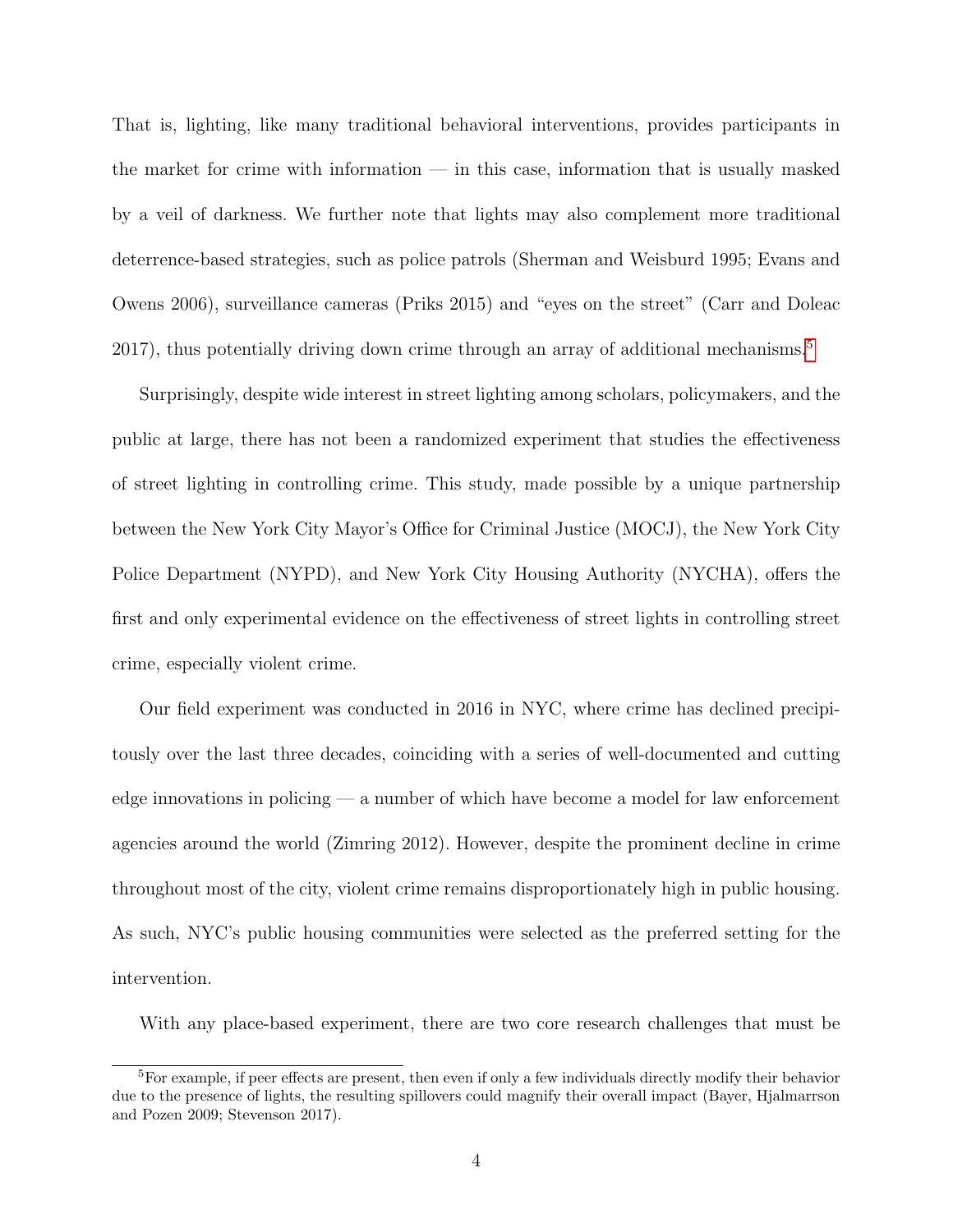addressed. The first is statistical power. Intervening on a place, particularly a large place like a housing project, is enormously costly. While more than 80,000 people live in the areas we study, only a small number of locations can be treated. Compounding this difficulty, the principal outcome of interest, index crimes, while elevated in these areas, are still relatively rare and thus highly variable. It is not uncommon for the number of index crimes to fluctuate by several hundred percent on a monthly basis. In order to maximize statistical power, we go beyond a simple treatment-control design by randomizing the dosage of lighting received by each community in a block randomized design. Because there is greater variation in a continuous dosage variable than in an indicator variable for treatment, this design maximizes statistical power.

A second and related challenge is the inevitable sensitivity of treatment effects to reasonable differences in modeling assumptions. While a large experiment can be straightforwardly evaluated using a t-test, which makes minimal assumptions and offers few researcher degrees of freedom, small experiments require that researchers condition on control variables, both to reduce residual variance as well as to guard against finite sample bias due to imperfect randomization (Angrist and Pischke 2008; Imbens 2009). While we have rich data upon which to condition, the large number of potential covariates relative to the number of observations means that there are many reasonable models that can be used to estimate treatment effects. This issue is compounded by the lack of theory in selecting the functional form of available covariates—for instance, should we control for population or its natural log? In order to select a model in a principled way, we appeal to a growing literature in statistics and econometrics that leverages lessons from machine learning to improve the practice of causal inference (Belloni, Chernozhukov and Hansen 2014; Varian 2014; Athey and Imbens 2015).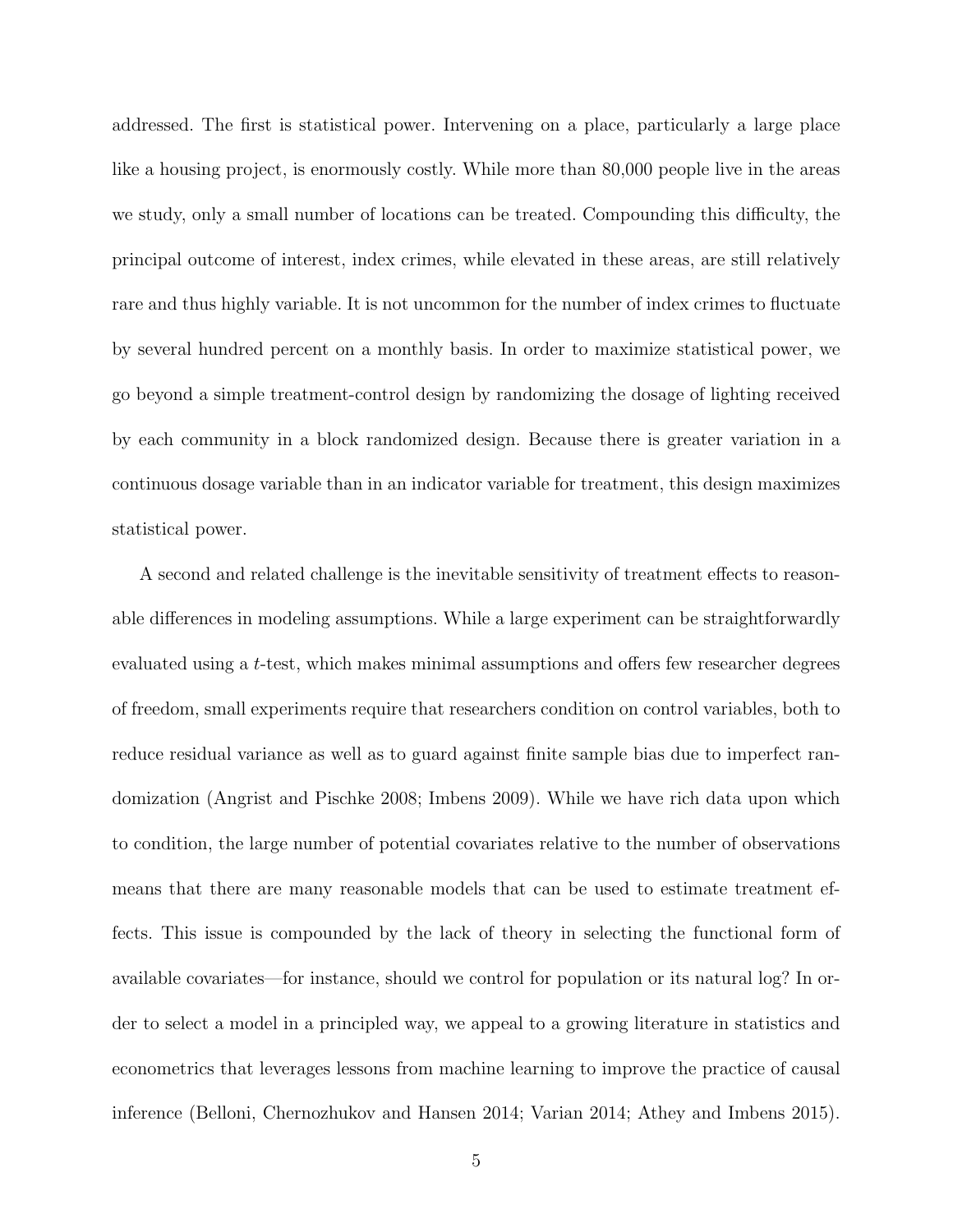In particular, we use LASSO regression (Tibshiriani 1996) to select predictors that have the greatest out-of-sample predictive power, thereby automating away researcher discretion.

We estimate that the introduction of marginal lighting reduced outdoor nighttime index crimes by approximately 60 percent and, by at least 36 percent, once potential spatial spillovers are accounted for. These findings provide the first evidence that the physical environment of cities and communities is a key determinant of serious crime.

### 2 Background

#### 2.1 Street Lighting

Street lighting was introduced in the United States by Benjamin Franklin, who designed his own candle-based street light, first used in Philadelphia as early as 1757. Newport, RI become the first U.S. city to introduce gas lighting in 1803 and, after the invention of the electric light bulb, Wabash, IN became the first U.S. city to use electric street lighting in 1880. Today, street lights can be found in varying degrees of abundance in every city in the United States and throughout the rest of the developed and developing world.

In addition to being ubiquitous, lighting is also popular among community residents.<sup>[6](#page-6-0)</sup> In our study location — public housing communities in New York City — a recent survey conducted by the NYC Mayor's Office found that only 21 percent of public housing residents felt safe walking around their neighborhood at night, compared to 50 percent who felt safe during the daytime. More broadly, from 2010 to 2016, complaints about street lighting

<span id="page-6-0"></span><sup>6</sup>See prior studies from Painter (1989), Atkins, Husain and Storey (1991), Herbert and Davidson (1995), and Painter (1996) for evidence on reactions among residents to increases in street lighting.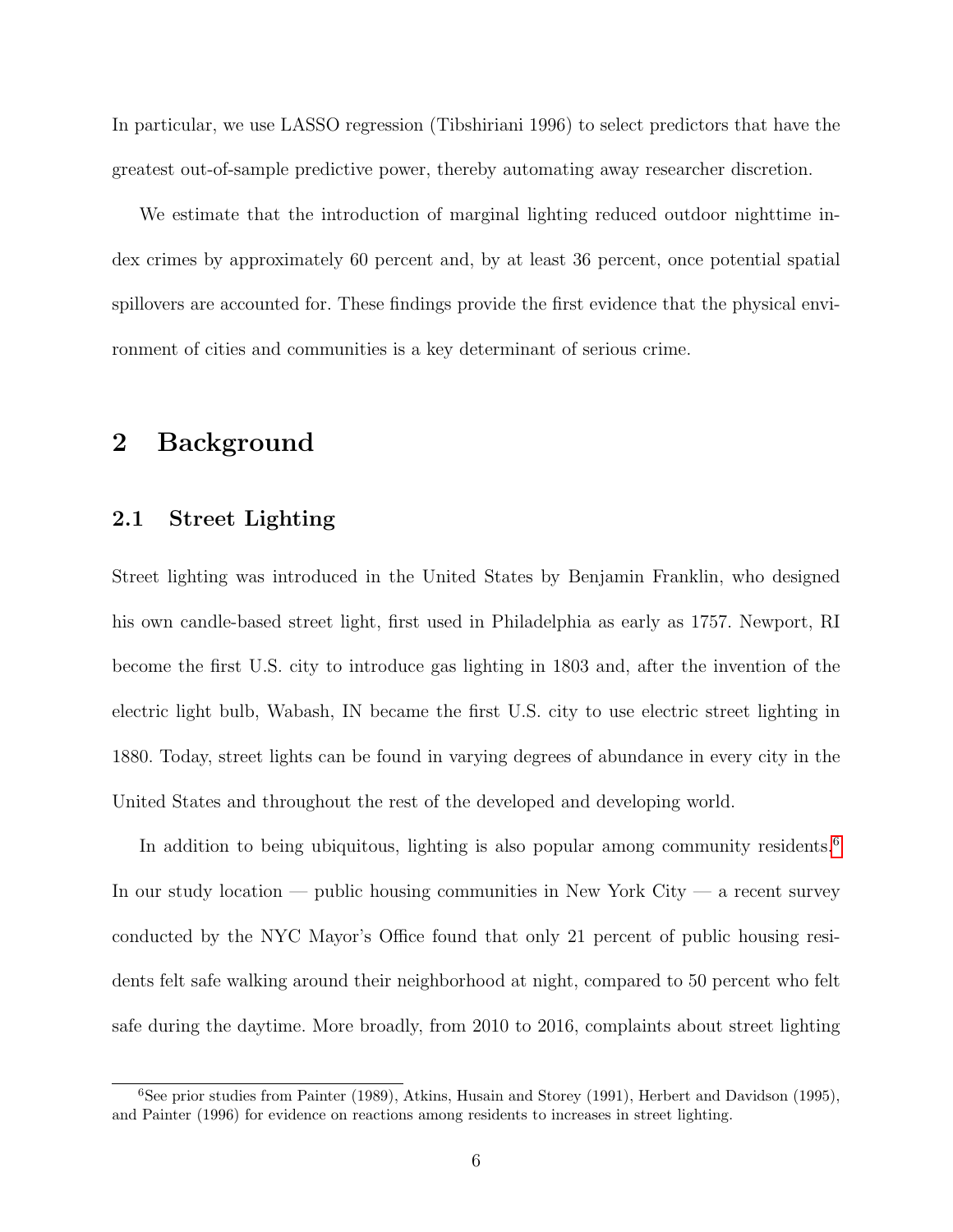outages were the third most common complaint to the city's 311 system, indicating that residents notice and register concern when lights are not functional.<sup>[7](#page-7-0)</sup>

The academic literature on street lighting—produced predominantly by criminologists is ably described in a 2008 meta-analysis by Welsh and Farrington, who report that, among thirteen studies in the U.S. and U.K., the addition of street lighting reduces crime by 27 percent. However, all of the prior research is non-experimental and relies either on sometimes questionable comparison groups or pre-post comparisons of community-level interventions. While suggestive of a causal relationship, these comparisons may be biased due to seasonality, secular trends in crime and the strategic placement of street lights by city planners (LaLonde 1986).[8](#page-7-1) Similarly, the most promising findings are over forty years old and many consider the effect of lighting on vehicle theft from garages, not the type of street crimes that are of central concern to policymakers. Despite the plethora of positive findings, the state of the literature ultimately led a 1997 National Institute of Justice report to the U.S. Congress to conclude that "we can have very little confidence that improved lighting prevents crime."

The strongest evidence to date that ambient lighting has appreciable effects on street crimes comes from a natural experiment motivated by Doleac and Sanders (2015) who study variation in lighting induced by daylight savings time. Using both a differences-in-differences and regression discontinuity approach, they find evidence that DST reduces crime, particularly robbery.[9](#page-7-2) While their findings suggest a role for ambient lighting, experimental evidence remains critically important for several reasons. First, Doleac and Sanders use mi-

<span id="page-7-0"></span><sup>&</sup>lt;sup>7</sup>This is the author's computation based on publicly available microdata accessed from NYC's Open Data Portal.

<span id="page-7-1"></span><sup>8</sup>While the review refers to treatment groups as "experimental and "control groups, all of these studies are actually quasi-experimental.

<span id="page-7-2"></span><sup>9</sup>Research by Dominguez and Asahi (2017) finds similar effects in Chile.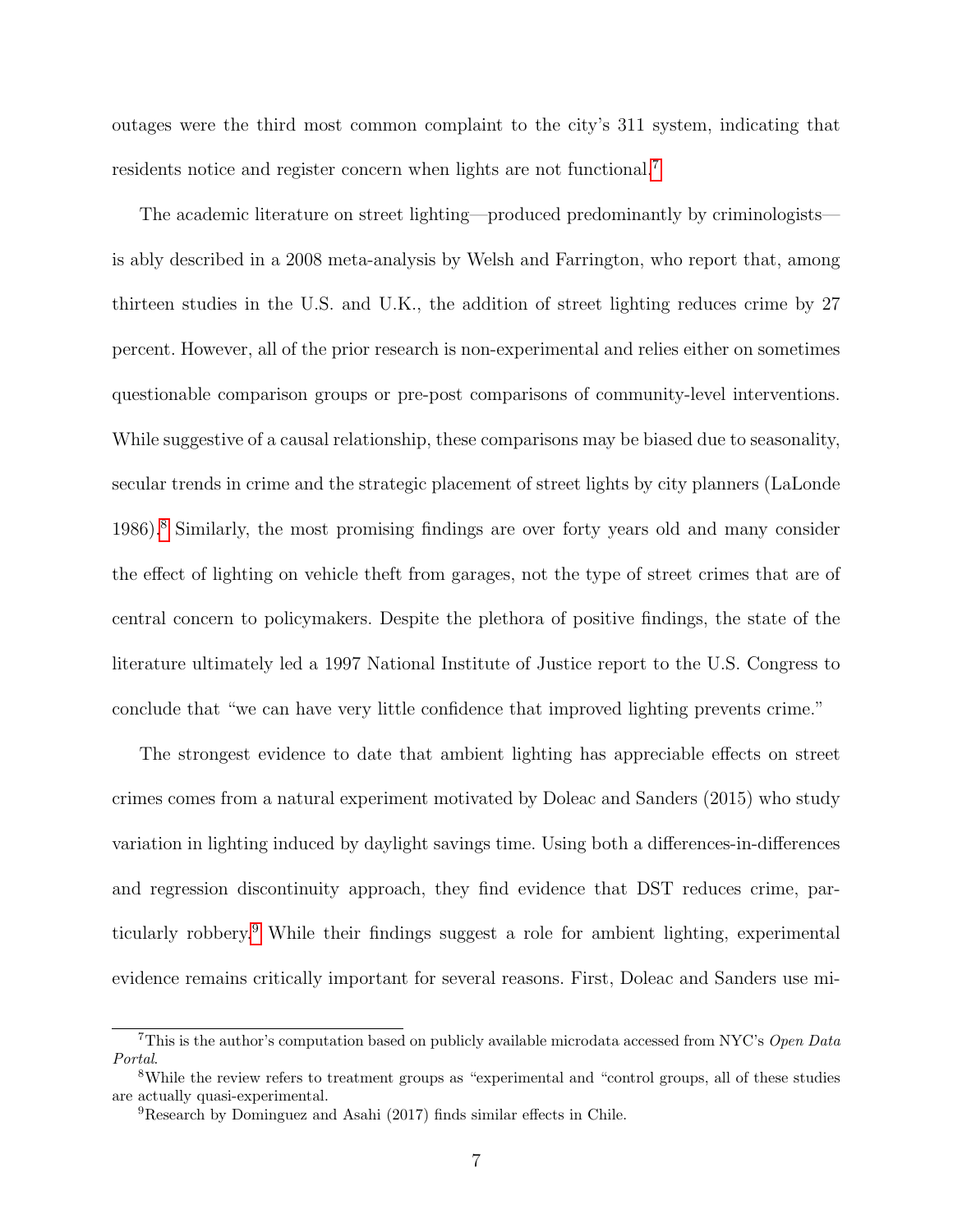crodata from the National Incident-Based Reporting System, which has poor coverage of urban areas in the United States, limiting external validity for large cities. Second, an hour of additional natural light is a fundamentally different — and considerably more intensive — treatment than artificial lighting provided by enhanced street lighting. In particular, potential victims may find it difficult to adjust their behavior during the 6:00 to 7:00pm hour, whereas time spent outside during the entire evening may be more discretionary. Finally, street lighting is a policy that communities can directly influence and potentially use to target high-crime areas in which the majority of a city's crimes are clustered.

### 2.2 Field Experiment

The field experiment described in this paper was conducted in the Spring and Summer of 2016 in NYC. Through a unique partnership between NYPD and MOCJ, we randomized the provision of street lights to the city's public housing developments, allowing us to avoid the potential challenges that could result due to spurious time trends as well as selection bias. Managed by NYCHA, NYC's public housing developments are officially home to more than 400,000 New Yorkers (and perhaps an additional 100,000 non-official residents), making NYCHA the second largest landlord in the United States after the U.S. military. NYC's official public housing population is indeed large enough to place it among the forty largest cities in the United States, making it an ideal setting to study the effect of street lighting in urban areas.

Given the cost of providing enhanced street lighting at scale, the city wanted to launch a pilot study to investigate the extent to which increased lighting would be effective in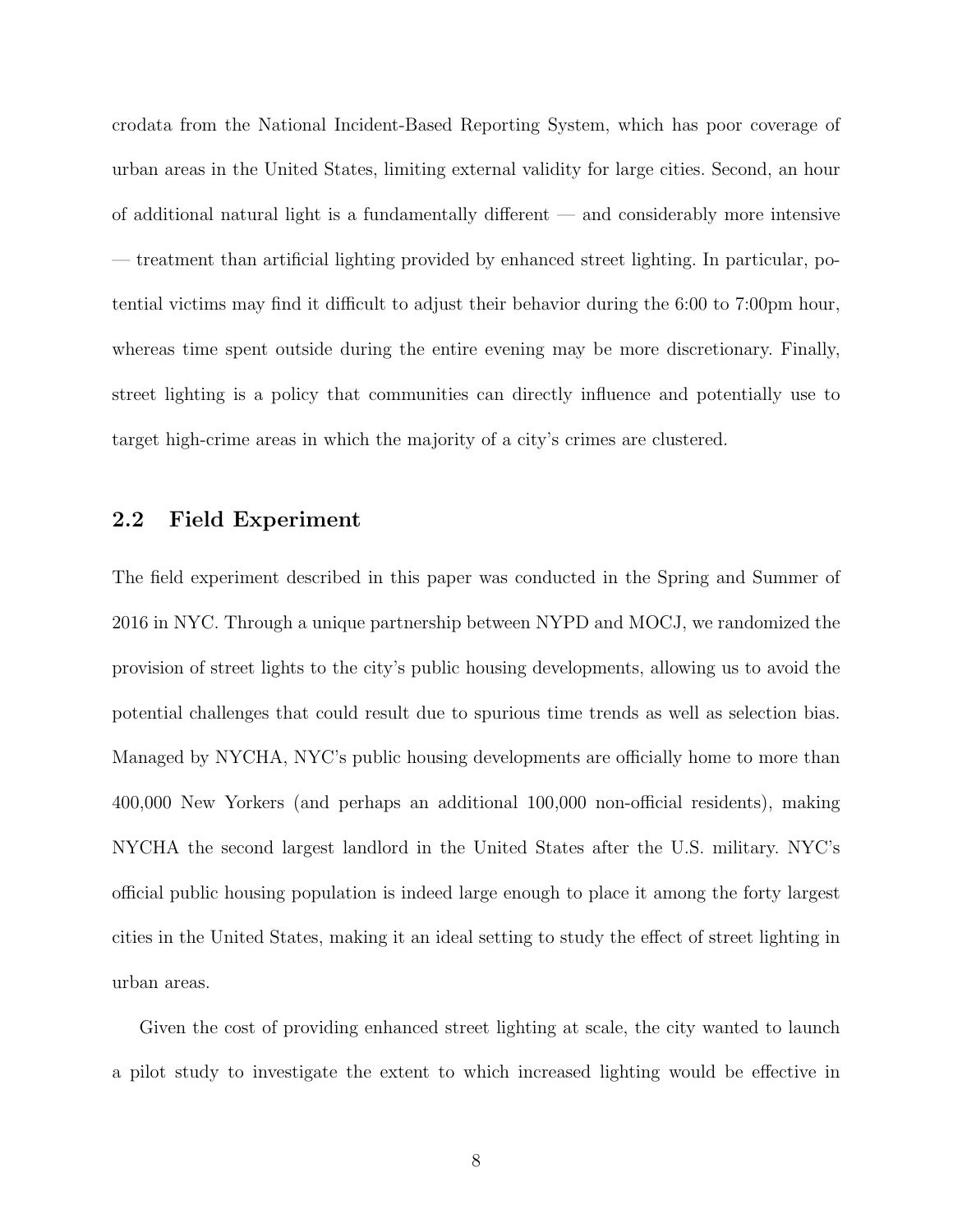reducing serious crime. We worked closely with the City for nearly two years to develop the field experiment described in this paper. The intervention deployed temporary lighting towers to housing developments across NYC. These towers emit approximately 600,000 lumens—a measure of brightness—making them extraordinarily luminous. Towers were equipped with an automatic timer set to switch on at sunset and off upon sunrise. A schematic photo of an Allmand™ lighting tower as well as a photo of towers in the field can be found in Appendix Figure 1.

In order to select developments for the study, NYPD provided a list of 80 high-priority developments based upon their elevated crime rates and perceived need for additional lighting from among the 340 NYCHA developments in NYC. From this list, we randomized 40 developments into a treatment condition that would receive new lights and 40 developments into a control condition via paired random sampling, stratifying on each development's outdoor nighttime index crime rate and size in the two years prior to the intervention; treatment developments were then randomly assigned a lighting dosage.<sup>[10](#page-9-0)</sup>

In order to maximize statistical power, we also randomly assigned the dosage of lighting among the treatment group. Three hundred and ninety-seven lighting towers were available to be randomly assigned amongst the treatment group. For operational reasons, the City decided that two light towers would be allocated to each campus, regardless of square footage. The remaining 319 lighting towers were assigned to the 39 developments according to a random number drawn from a uniform distribution linked to the square footage of the

<span id="page-9-0"></span><sup>&</sup>lt;sup>10</sup>In practice, one development (East River) was randomized into the control group but subsequently received a randomized dosage of lights because of operational considerations, requiring us to remove this development and its paired treatment development — which received no lights — from the study. Additionally, one control development (Smith) received some lights post-dosage randomization, and is consequently removed from a placebo analysis in which the control group is used.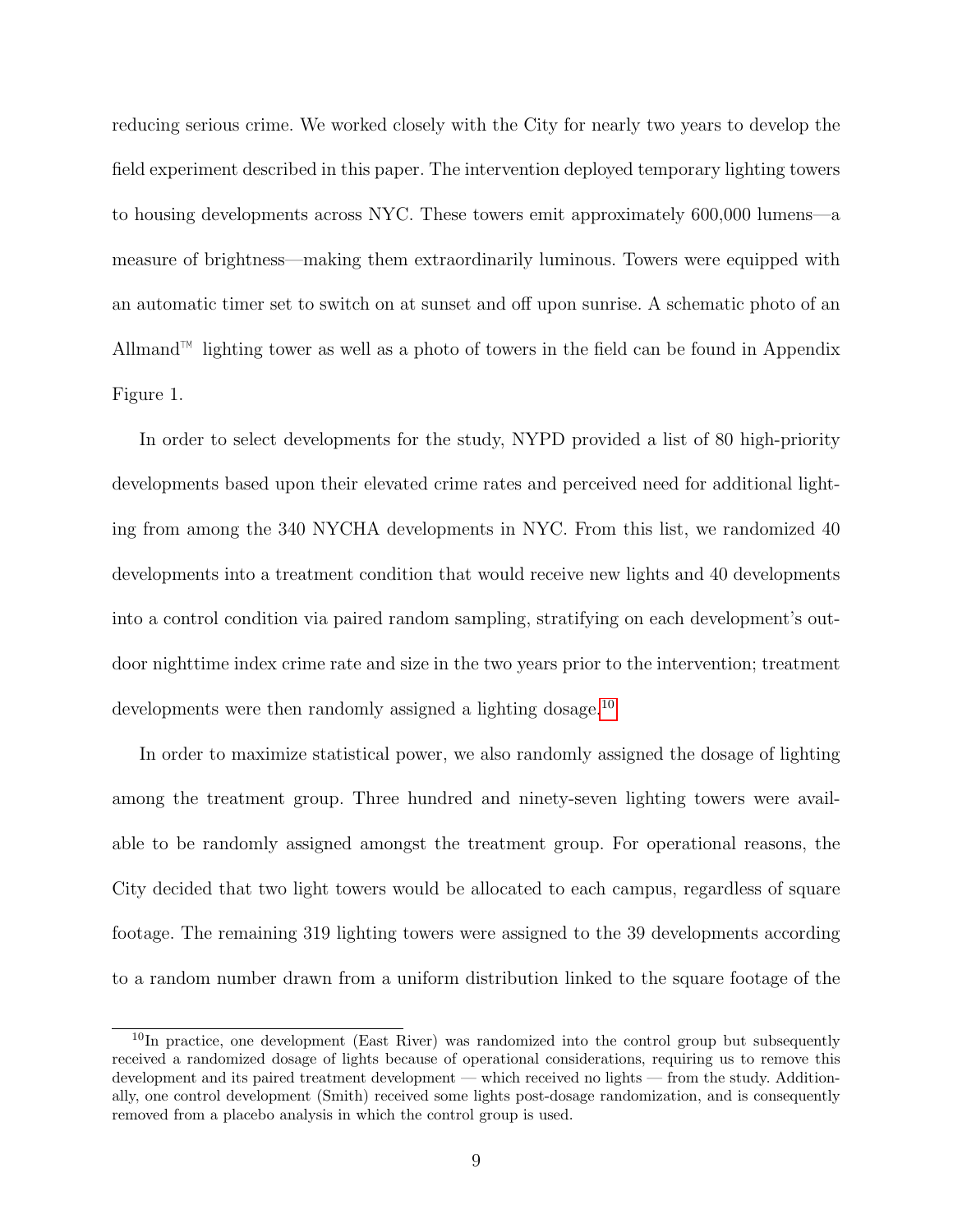developments. This created exogenous variation in the the number of lights per square feet across the developments.<sup>[11](#page-10-0)</sup> The average dosage among the treated developments was seven light towers over an area of approximately 700,000 square feet. Light towers were deployed in the field between February 29, 2016 and March 7, 2016; the lights remained illuminated during all nighttime hours for the following six months. [12](#page-10-1) Control group developments received no additional outdoor lighting ("business-as-usual").

# 3 Data

To measure crime in the study locations, we use NYPD criminal complaints from March 2011 through August 2016. These incident-level data were provided directly by the NYPD and include the date, time, and type of offense, as well as whether the incident occurred indoors or outdoors.[13](#page-10-2) We focus on index crimes, which conform with the FBI's Uniform Crime Reports "Part I" crimes and include murder and non-negligent manslaughter, robbery, felony assault, burglary, grand larceny, and motor vehicle theft, but due to data constraints, do not include rape or arson. We focus on index crimes for two reasons. First, these are the most serious crimes and drive the vast majority of social costs (Chalfin and McCrary 2017). Second, relative to less serious crimes, index crimes are thought to be especially well-measured both because these crimes are more likely to be reported to law enforcement and because when

<span id="page-10-0"></span><sup>&</sup>lt;sup>11</sup>In response to feedback from residents, the allocated dosage was slightly adjusted and so differs from the randomly assigned dosage. As is shown in Appendix Figure 2, the assigned and allocated dosages were very similar. To protect against bias, we report intention-to-treat estimates, using each development's *assigned* dosage.

<span id="page-10-1"></span><sup>&</sup>lt;sup>12</sup>During the study period, only seven lighting outages were reported. All outages involved the operational failure of a single light tower and were addressed by the vendor within twenty-four hours.

<span id="page-10-2"></span><sup>&</sup>lt;sup>13</sup>For privacy purposes, the exact location coordinates have been displaced and each complaint is "midblocked" — that is, assigned the  $X-Y$  coordinate of the middle of the block in which it occurred.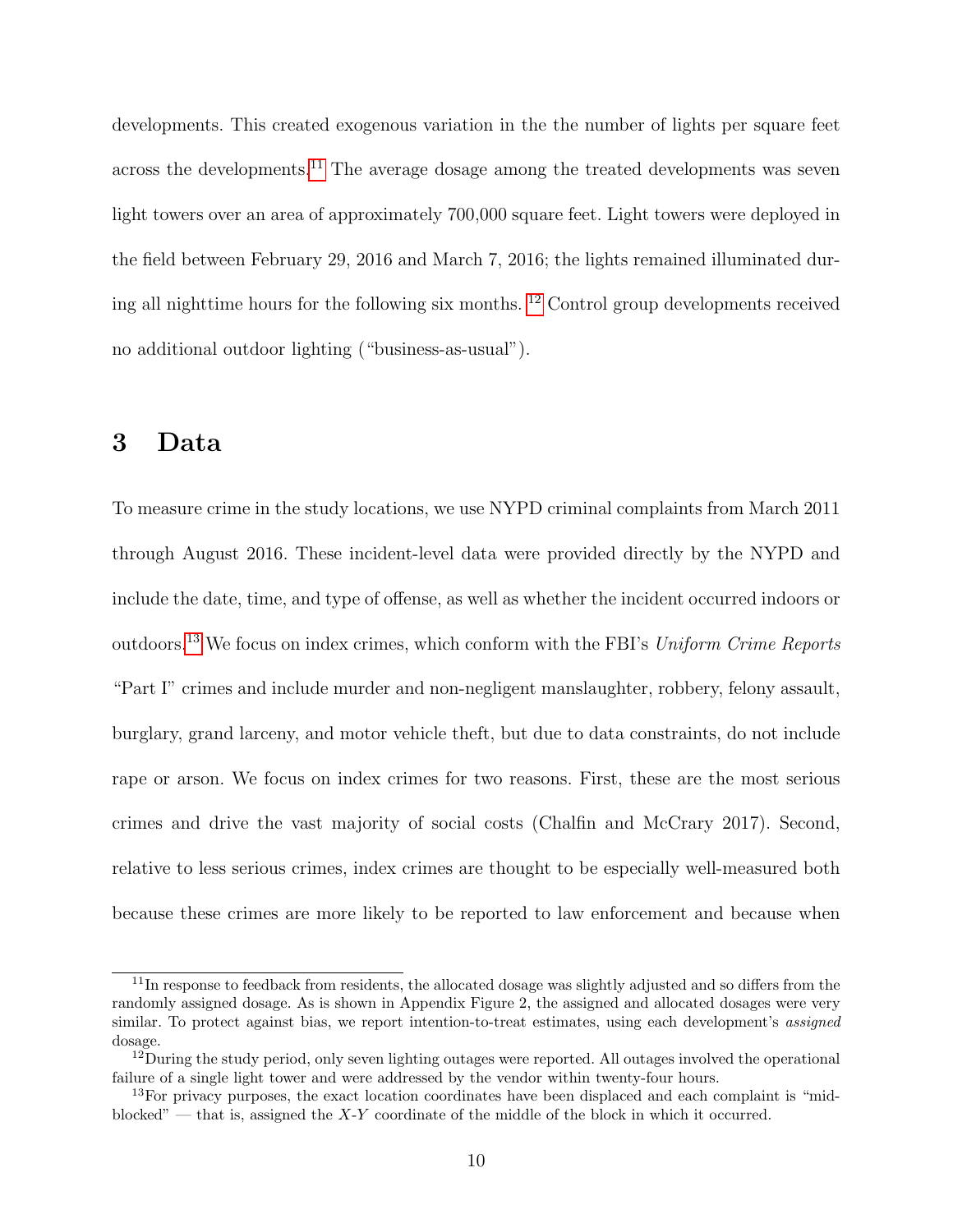reported, the time stamps are more reliable allowing us to correctly assign crimes to either daytime or nighttime hours. Among index crimes, the most common crime types are felony assault and robbery, which together comprise 72 percent of the index crimes that occurred outdoors during nighttime hours within the treated campuses during the 2011-2016 period.<sup>[14](#page-11-0)</sup>

In addition to crime data, we use administrative data from several alternative sources to test covariate balance and to construct controls. NYCHA provided the square footage, official population, height of the average building, the number of residents per unit, the number of entrances per building, and whether the development has an elevator. Second, we use census block data from the U.S. Census Bureau to construct an unofficial measure of the age and gender composition of the development.[15](#page-11-1) Finally, we obtained auxiliary NYPD data that serves as a proxy for the density and type of police activity in each of the campuses.[16](#page-11-2) Estimates are robust to the inclusion of police activity controls, suggesting that results are not an artifact of post-treatment bias due to the re-allocation of police in response to enhanced lighting.

<span id="page-11-0"></span> $14$ In order to determine whether a complaint occurred during daytime or nighttime hours, we use daily data on civil twilight hours — those hours in which natural sunlight is present. Civil twilight generally begins approximately half an hour after the official sunset and ends approximately half an hour before the sunrise.

<span id="page-11-1"></span><sup>&</sup>lt;sup>15</sup>Because there may be as many as 100,000 unofficial NYCHA residents, demographic measures of official NYCHA residents may undercount certain populations.

<span id="page-11-2"></span><sup>&</sup>lt;sup>16</sup>Specific variables include the date and location of 1) large-scale gang take-downs, 2) home visits conducted by NYPD, and 3) "vertical patrols" conducted by officers within public housing stairwells.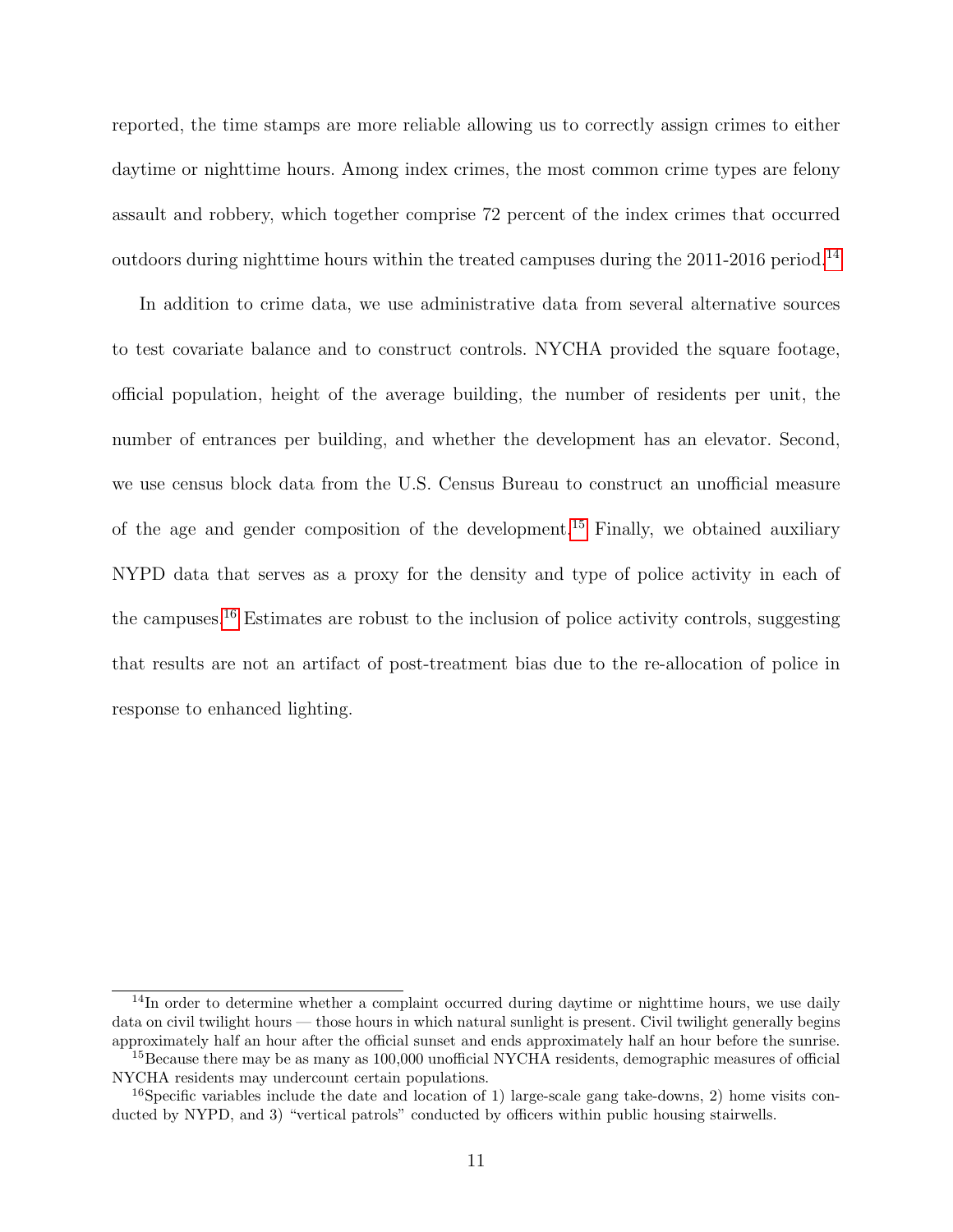# 4 Models and Results

### 4.1 Descriptive Statistics

Table 1 reports covariate means for the randomized treatment and control groups as well as a p-value from a t-test on the difference between those means.<sup>[17](#page-12-0)</sup> Past nighttime crimes are expressed as the average count of each type of crime over the 2011-2015 pre-intervention period, limiting the period to the months between March and August of each year. While outdoor nighttime crimes on public housing campuses may seem relatively rare — pooling the treatment and control groups, there are approximately 3.3 outdoor nighttime index crimes over a six-month period at these developments — this is nevertheless consistent with an overall crime rate of approximately 7,500 per 100,000 population annually, more than double the rate of the highest-crime U.S. state.

The next panel considers four different measures of population structure: the development's official population, its population density (population per 1,000 square feet), average household size, and share of the official population that is male and between the ages of 15-24, which generally comprises peak crime ages. Most developments in the sample are large, housing on average 2,400 residents in an area of roughly 700,000 square feet. Finally, we report covariate means for three measures that capture a development's physical layout: the number of entrances per building, whether the building has an elevator or not, and the development's total square footage.

<span id="page-12-0"></span><sup>17</sup>Because our sample is small, asymptotic critical values may provide a poor approximation to the true sampling distribution. Accordingly, we derive p-values empirically using a re-randomization procedure in which we re-estimate each t-test 500 times, each time randomly assigning the treatment variable. The relative position of the t-statistic for the model that uses the actual data among the distribution of placebo randomizations is used to generate an empirical p-value.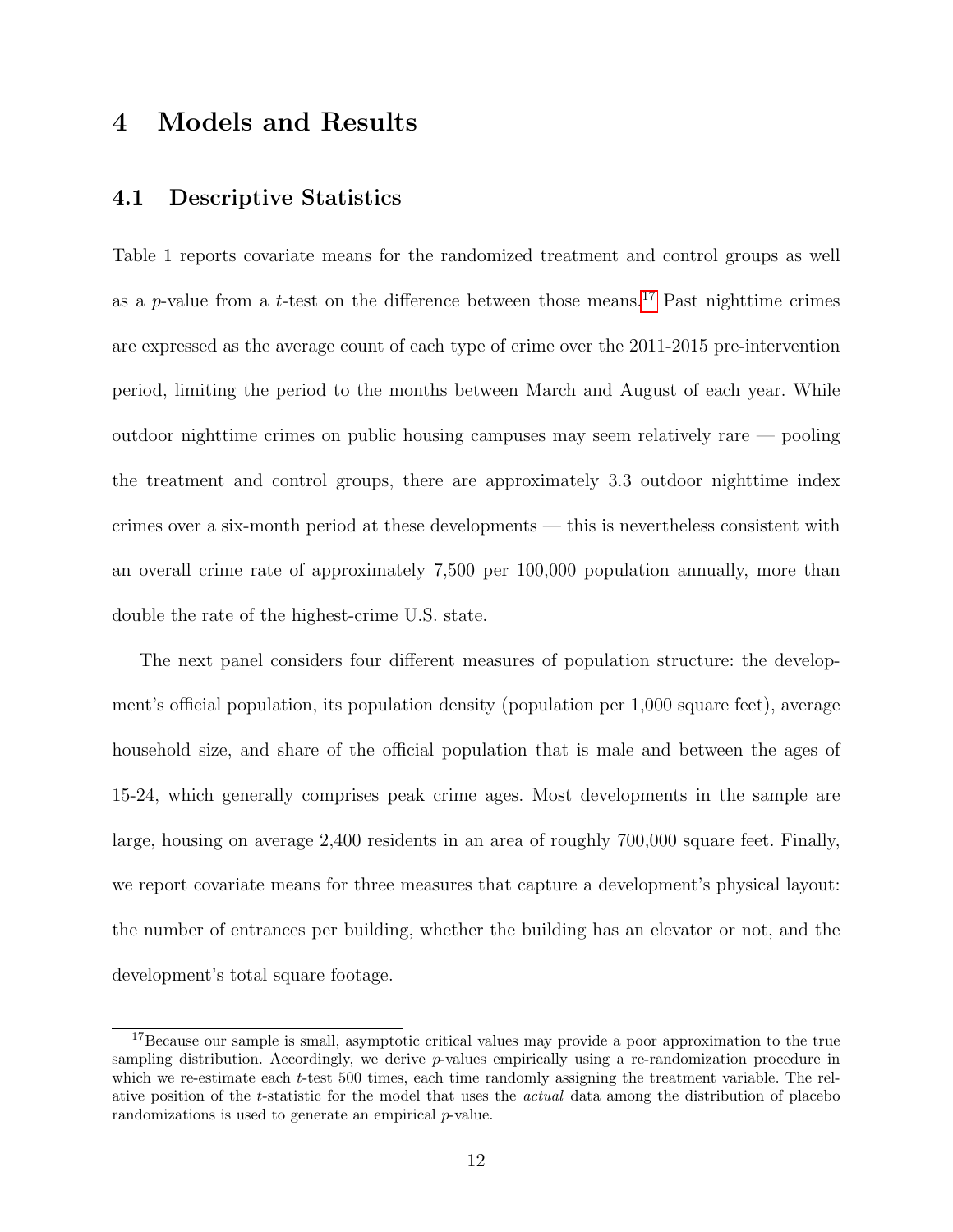### 4.2 Fidelity of Randomization

Despite the difficulties that randomization can face in a small sample, past crimes are broadly balanced between the treatment and control groups; none of the differences in means are significant at conventional levels of significance. In order to construct an omnibus test of covariate balance, we regress either the binary treatment variable or, within the treatment group, continuous treatment dosage, on the available covariates and compute the  $F$  statistic. In practice, we use a permutation test similar to the one described above in which we rerandomize the treatment variable to a given set of covariates 500 times and note the relative position of the F statistic for the model that uses the actual data among the distribution of placebo randomizations. For both the binary and continuous treatment variables, the  $p$ -values on the F-statistic are approximately 0.5 indicating that covariates do not predict treatment, a finding that is consistent with successful randomization.

We further note that, in addition to checking for covariate balance along observable variables, we can test the fidelity of randomization to imbalances along unobservables. Specifically, among the control group, we regress crime on the randomly assigned dosage of its paired treatment development. These results, detailed later in the paper, provide little evidence against the fidelity of randomization. Given that tests for failed randomization may be underpowered, we continue to control for observed covariates in all subsequent models.

#### 4.3 Econometric Models

To estimate treatment effects, we estimate a series of Poisson regression models in which the log count of crime is regressed on a treatment variable and a vector of covariates. We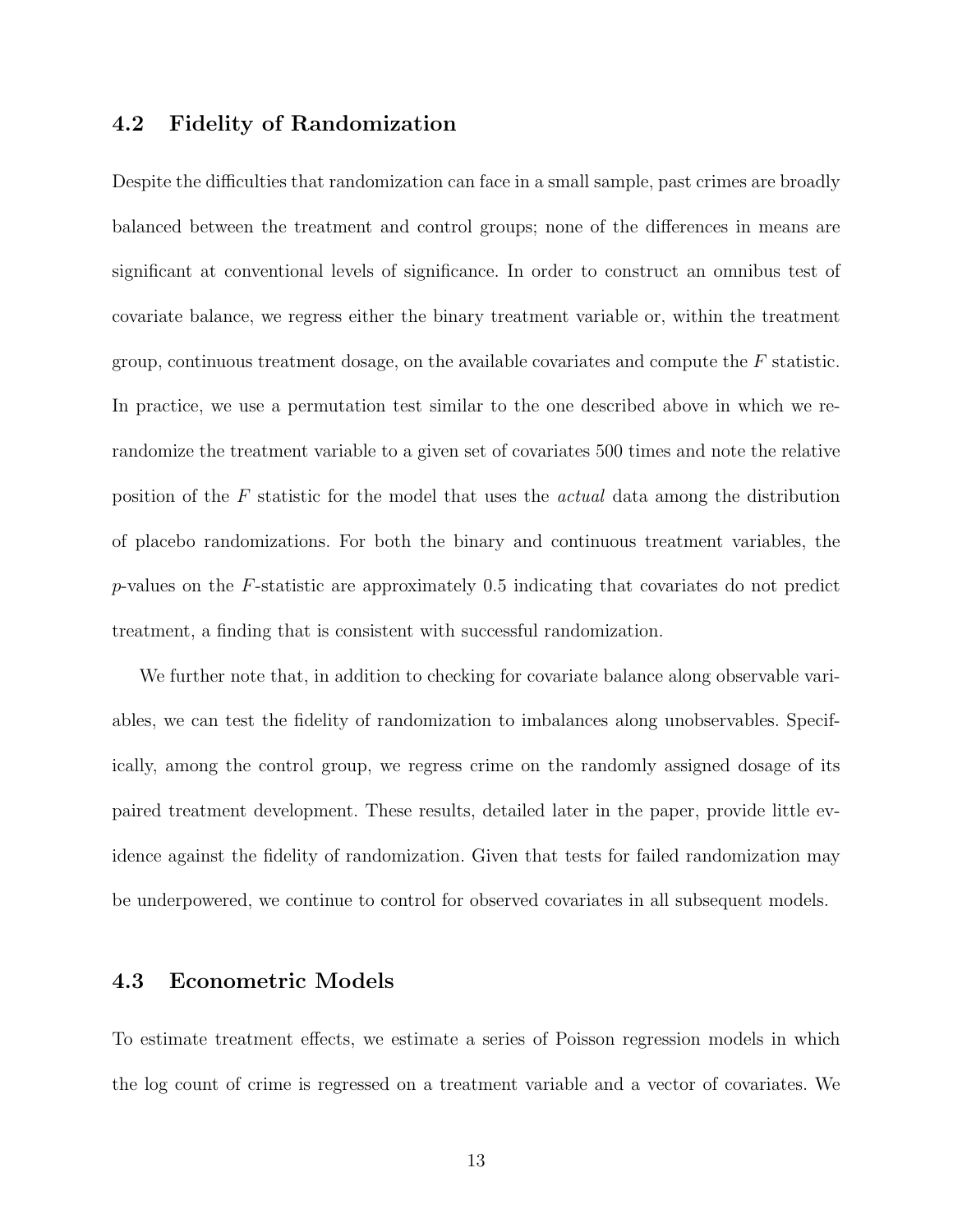begin by regressing log crime on a binary treatment variable. This model suggests that the intervention reduced outdoor nighttime index crimes by 12 percent. However, estimates are imprecise ( $SE = 19$  percent) and the binary treatment indicator masks considerable heterogeneity in dosage. Given that some of the treatment sites received a very small and possibly non-clinical dosage of lighting, these estimates will be biased downward.

Because the treatment is heterogeneous and because there is considerable variability in the assignment of a dosage of lighting to each development, our main analysis is derived from a "dosage model" that regresses the log count of crime on the natural log of the number of additional lights randomly assigned to each development per 62,500 square feet (i.e., one square NYC block) among the developments in the treatment group only. The parameter on the dosage variable captures the effect on crime of a one hundred percent change in the dosage of additional lighting. Evaluated at the mean dosage level, this is our estimate of the effect of the intervention on crime.

Next, we turn to the issue of what to condition on. Building upon approaches such as Bayesian model averaging (Madrigan, Raferty, Volinksy and Hoeting 1996; Raferty, Madrigan and Hoeting 1998), as well as that of Oster (2015), who motivates a model averaging scheme involving re-randomization, we estimate treatment effects, averaging over a number of models. To select variables in a principled way, we turn to LASSO regression (Tibshiriani 1996), a popular and versatile machine learning classifier that is often applied to variable selection problems in high-dimensional space (Zou and Hastie 2005; Meinhausen and Buhlmann 2006). The LASSO has the virtue of retaining only the subset of predictors that are genuinely predictive of outcomes, using a penalty term which regularizes all of the estimated regression parameters and constrains parameter values that fall below a given threshold, making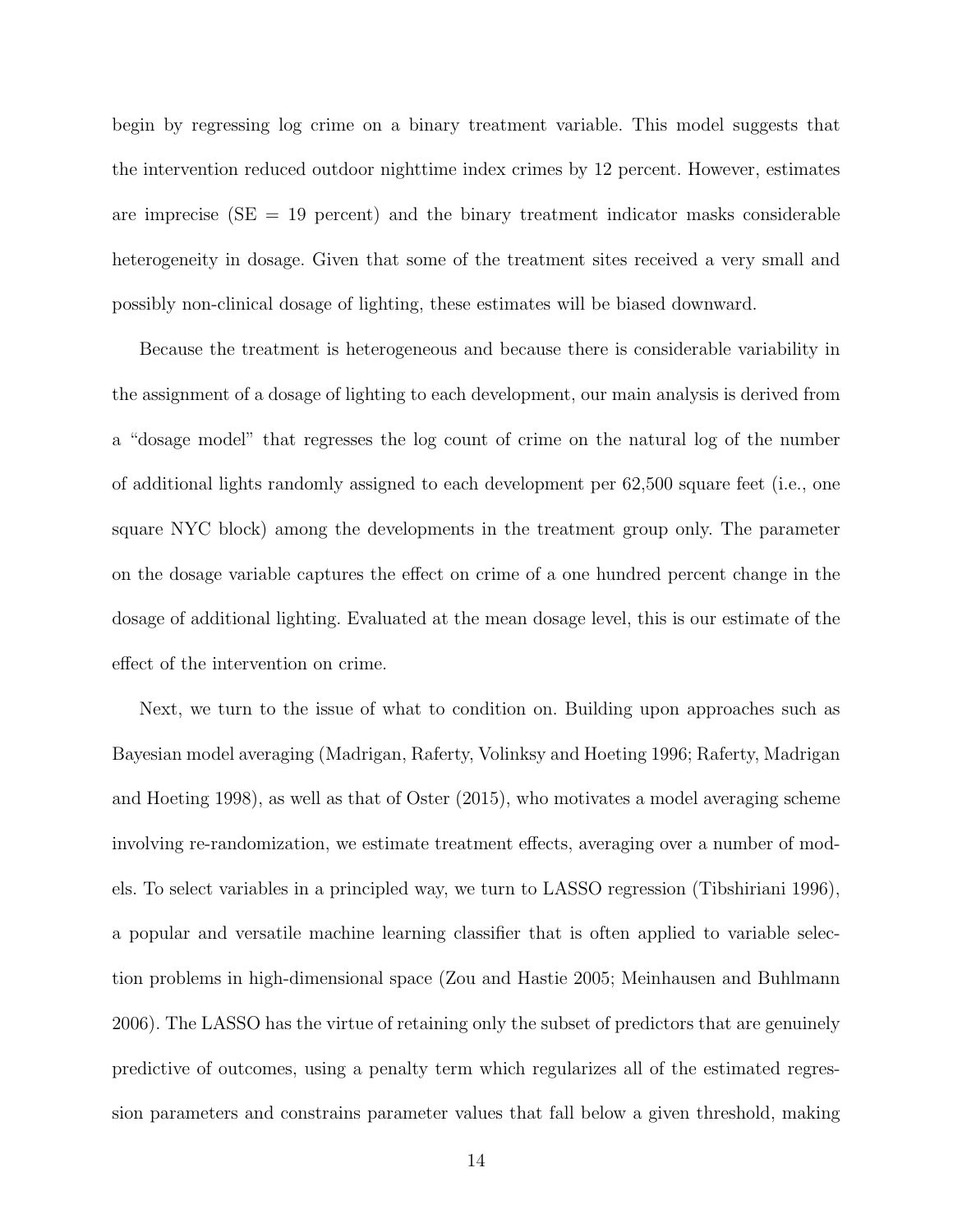them equal to zero. The optimal penalty term,  $\lambda$ , is selected via k-fold cross-validation by randomly partitioning the data into k different training sets and associated test sets. For each training set, a series of models are estimated for varying values of  $\lambda$  and predictions are computed on the associated test set. The optimal  $\lambda$  is chosen by taking the mean of the errors across the  $k$  test sets and choosing the value which minimizes this quantity. With this  $\lambda$  in hand, the model is then re-run on the full dataset using the optimal  $\lambda$ . A challenge in applying LASSO to our data is that the sample size is relatively small and the outcome is fairly noisy. As a result, the variables selected by the LASSO can be sensitive to how the data are randomly partitioned into the k folds. To ensure the stability and robustness of the estimates, we re-run the LASSO 500 times, each time retaining the subset of selected variables.

While the LASSO is useful for selecting variables, it is not appropriate for estimating treatment effects. Hence, for each of the 500 LASSO-selected subsets of variables, we subsequently run a Poisson regression model, storing up the coefficient and a bootstrapped standard error. We report the median coefficient and standard error among the estimated models. Estimates are reported for on-campus crimes and, in order to test for spatial spillovers, for crimes that occur within a radius of 550 feet (two standard NYC blocks) from campus. While we do not detect evidence of spillovers, these tests are underpowered and, in order to be conservative, we also report estimates for crimes committed within the 550 square foot catchment area, *inclusive of the campus*. These "net" estimates are thus extraordinarily conservative and represent a lower bound on the treatment effect as they automatically fold in displacement to adjacent areas.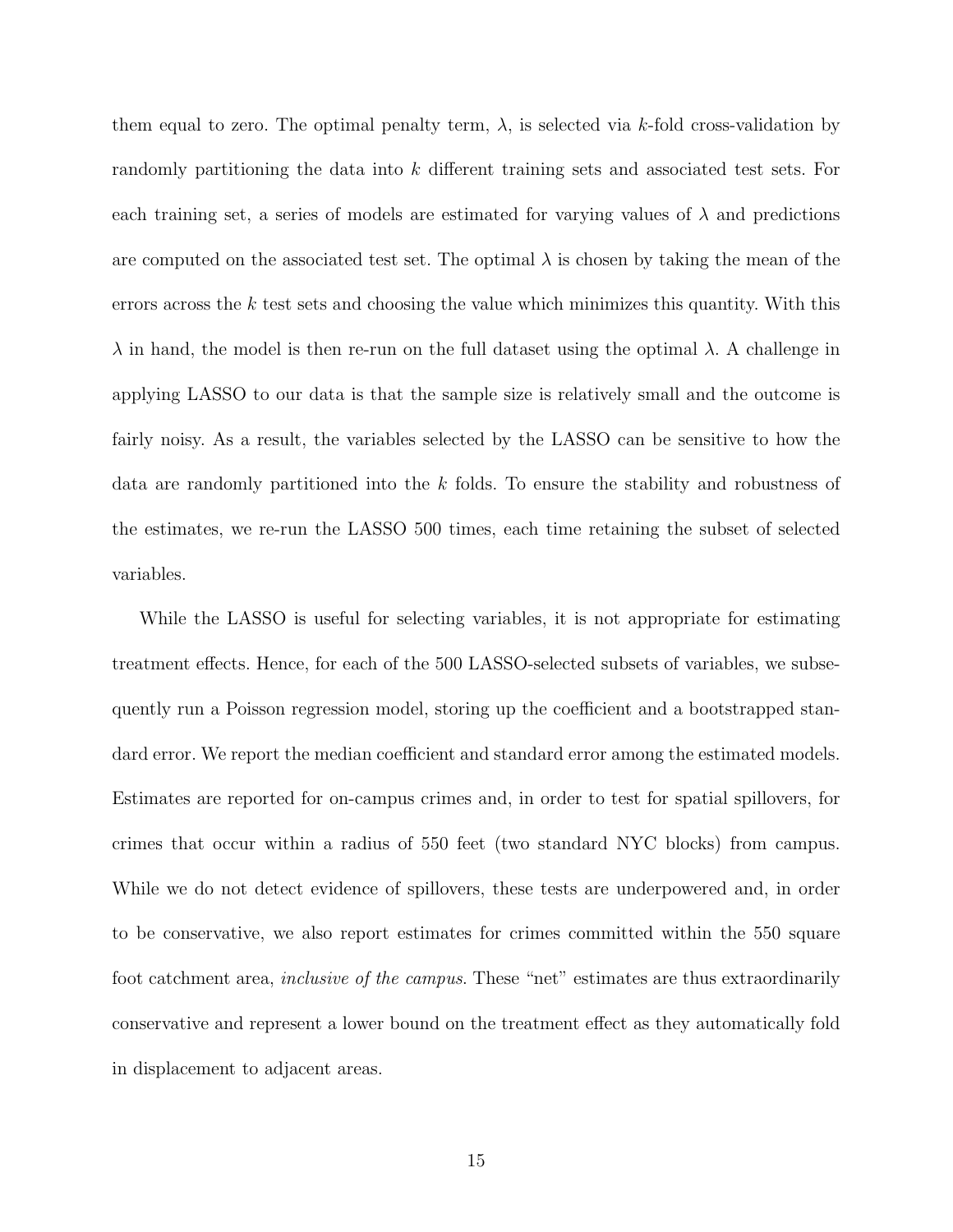### 4.4 Main Estimates

In Figure 1 we plot the natural log of crime against the natural log of the number of light towers added per square block for the development. There is a striking negative relationship between on-campus crime and randomly assigned lighting dosage. Turning to the middle column, the relationship between crime and dosage is positive for off-campus crimes, which is consistent with the possibility that some crimes are displaced to adjacent areas. Finally, turning to net crime — crimes occurring both on and within two blocks of the campus the relationship between lighting and crime remains negative, albeit less negative than for on-campus crimes.[18](#page-16-0)

We next turn to generating numerical estimates of treatment effects. Table 2 presents regression evidence on the effect of lighting dosage on crime within the treatment group. The estimates are derived from Poisson regressions of the log count of crime on the natural log of dosage, conditional on controls. Results are presented for on-campus and off-campus crimes, as well as for net crimes inclusive of the off-campus catchment area. We present results separately for both daytime and nighttime outdoor crimes, recognizing that daytime crimes potentially provide a measure of the importance of temporal spillovers. Coefficients and bootstrapped standard errors are the median among 500 different LASSO-selected models. <sup>[19](#page-16-1)</sup> We also transform the Poisson coefficient to obtain the incidence rate ratio minus one, which is the estimated treatment effect. The main estimates for outdoor nighttime crimes in the treated developments are presented in the first set of rows. The regression estimates closely replicate the pattern of findings presented in Figure 1. For each 100 percent change

<span id="page-16-0"></span><sup>&</sup>lt;sup>18</sup>Excluding the highest dosage developments does not substantively change the slope of these regression lines. We formally test robustness to the exclusion of the highest dosage developments later in the manuscript.

<span id="page-16-1"></span><sup>19</sup>The median number of predictors selected by the LASSO model is 2.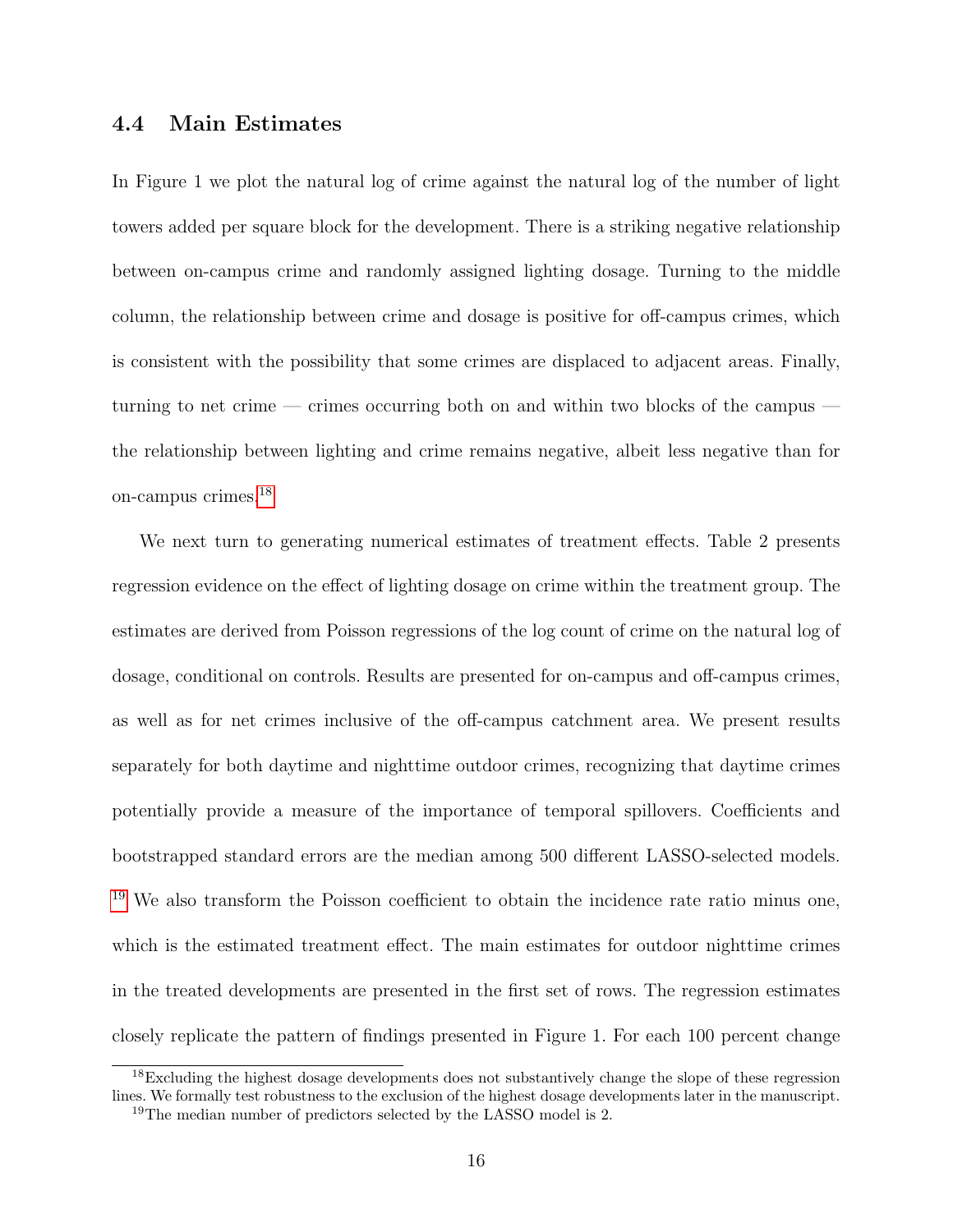in the natural log of dosage, averaged across all developments, we estimate a 59 percent reduction in outdoor, nighttime crimes that occur on campus. It is important to note that while the IRRs are consistent with very large treatment effects, base rates of crime are low. The 59% reduction in index crimes would take an average development which experiences 3.6 index crimes per six-month period prior to the intervention to 2.1 expected index crimes.

Turning to the middle set of columns of Table 2, we find little evidence that lighting displaces crime. However, the estimate is imprecise and does not allow us to detect spillovers with confidence. In order to be conservative, we estimate a "net" model in which the dependent variable is the count of crimes within a two-block radius of the campus, inclusive of the campus. Since the intervention occurred only on the campus, estimating the effect of lighting for the entire area has the mechanical effect of attenuating treatment effects, even in the absence of spillovers. These models are, thus, conservative and provide a reasonable lower bound on the effects of the intervention. Inclusive of potential spillovers, we estimate that lighting reduced outdoor nighttime index crimes by 36%.

Next, we present results for daytime crimes among the treatment sites as a test for temporal spillovers. While point estimates are negative, they are insufficiently precise to provide confidence that spillovers are present. Two points of caution are worth noting with respect to this test. First, even during the daytime, the presence of the temporary light towers is a notable part of the landscape. The towers are prominent, may be associated with public safety in the minds of residents and are tended to regularly by personnel who re-fuel the lights during the daytime. Therefore, the lights may have a demonstration effect on crime, even during daytime hours. Second, we note that precise timestamps on crimes in police microdata can be noisy. Consequently, it is entirely possible that some nighttime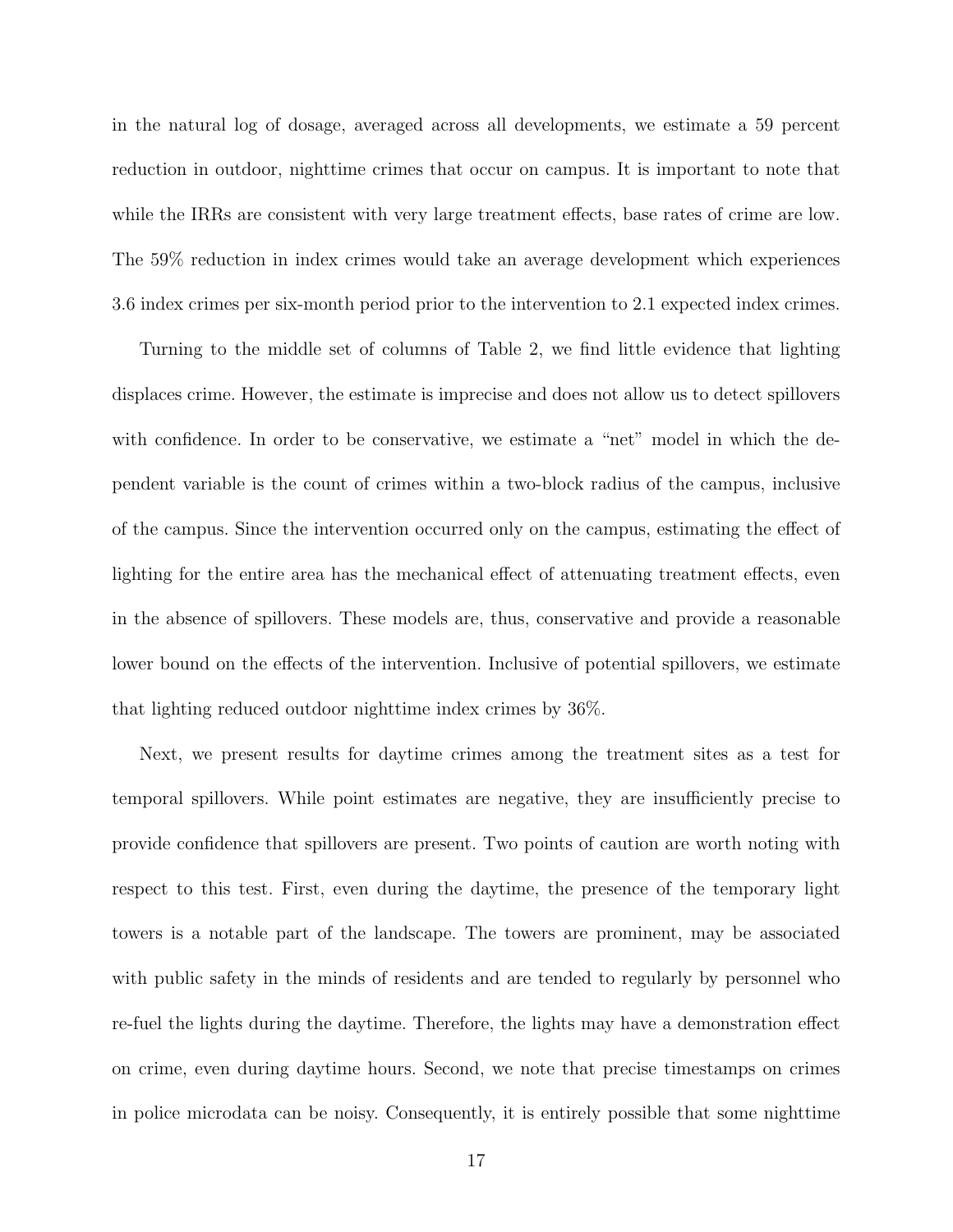crimes, discovered during daytime hours, could be reported as daytime crimes. Hence, it is possible that a portion of the crime reduction observed at night could be re-distributed to the daytime.

The final rows of Table 2 present the results of a key placebo test for the fidelity of randomization. Here, we utilize the randomized control group, leveraging the fact that, since the developments were randomized in pairs, each of the control developments has a randomly assigned dosage that was not actually received. These estimates are presented in the final set of rows and are statistically indistinguishable from zero.

### 4.5 Robustness

The previous section presents evidence in favor of a causal effect of lighting on outdoor, nighttime crimes in and around public housing. In this section, we further interrogate these findings to test whether they are robust to alternative specifications and the removal of outliers.

We begin with a discussion of the robustness of model estimates to the inclusion of alternative control variables in the regressions presented in the previous section. As an additional check on the representativeness of the LASSO-selected predictors across the entire model space, we re-estimate the model many times using randomly-selected subsets of control variables and show that the estimates from the LASSO-selected models lie within the central tendency of the universe of potential model estimates. Appendix Figure 3 presents the distribution of estimated on-campus and net treatment effects from 5,000 models, each of which conditions on a subset of between one and eight control variables randomly selected from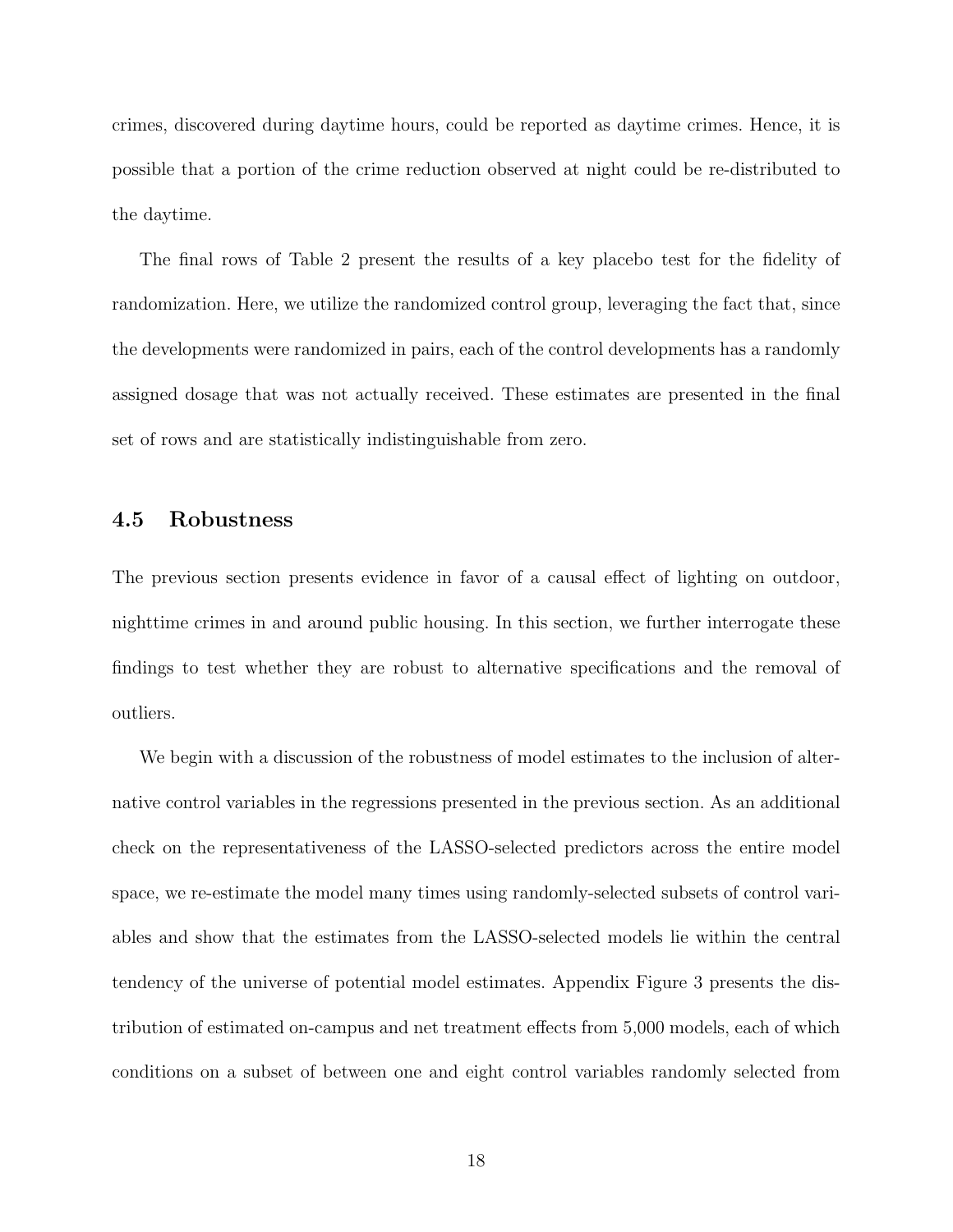among the universe of observed covariates.[20](#page-19-0) Parameter estimates reported in Table 2 are not unusual among the larger universe of potential estimates and are, if anything, conservative.

Next, we test for outliers by re-estimating the models presented in Table 2 excluding one development at a time from the treatment group. Figure 2, Panel A provides a visual depiction of these results for on-campus index crimes and net index crimes. In each of the plots, the vertical axis represents the estimated treatment effect and the horizontal axis represents the rank of the excluded development's randomly assigned dosage. Point estimates are indicated by the black dots; the associated whiskers represent the width of the 95% confidence intervals. For both on-campus and net index crimes, the results are extraordinarily robust to dropping a given development.

Next, we turn to whether the results are robust to excluding the highest dosage developments. In particular, given that the smallest developments received the highest dosages, we might worry that results would be extremely sensitive to the exclusion of a few small developments that, for idiosyncratic reasons, might have experienced a large percentage change in crime. Figure 2, Panel B plots estimated treatment effects excluding the highest ranked all the way up to the eight highest-ranked developments according to their assigned dosage. The estimates are remarkably insensitive to the exclusion of the highest dosage developments.

Finally, we consider the sensitivity of the conservative estimate of the lighting intervention on net crime to changing the radius used to detect spillovers, as shown in Figure 3. The plots show that meaningful effects persist even at very large radii around the treated campuses.

<span id="page-19-0"></span> $^{20}$ In addition to the random set, each model controls for development population.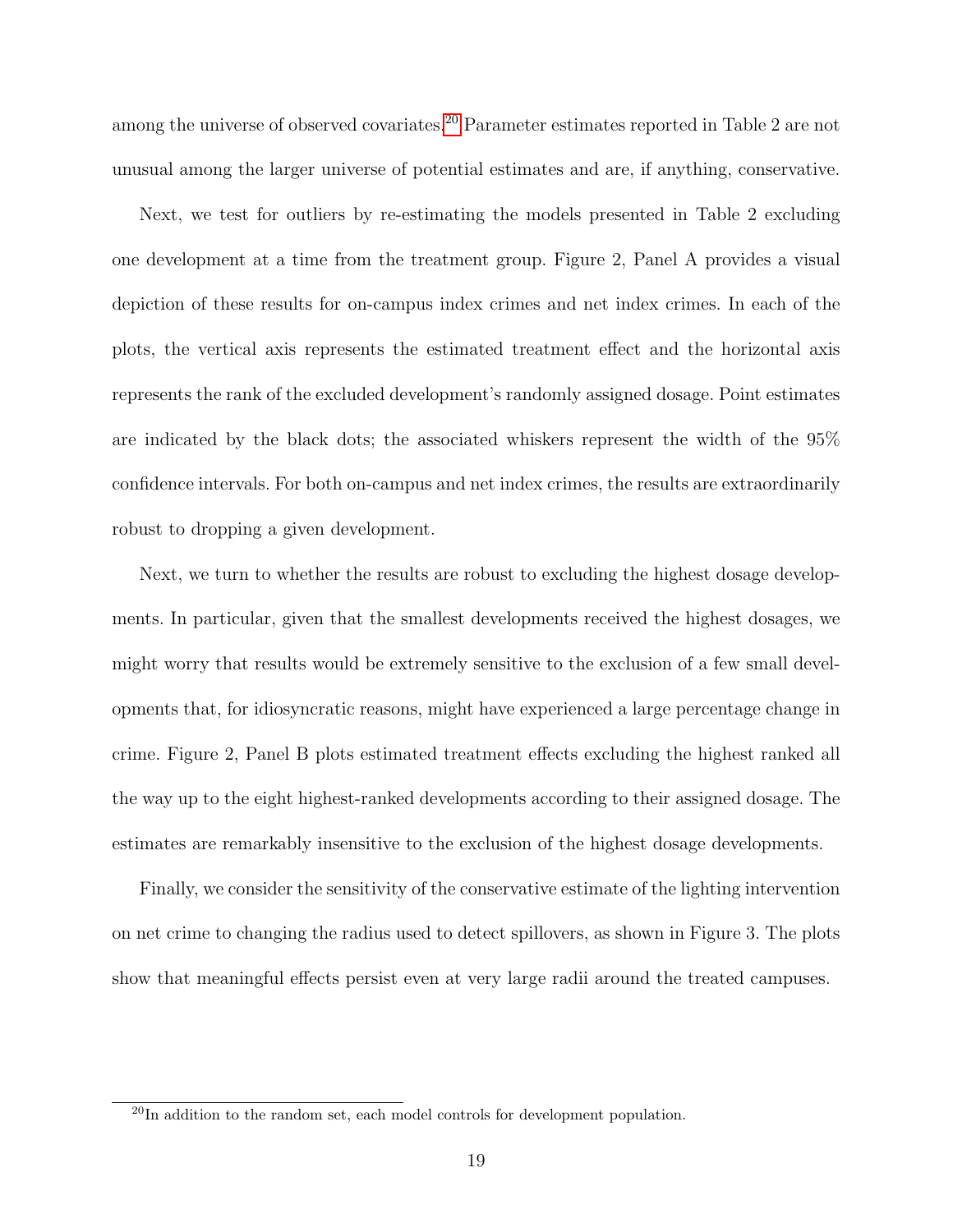# 5 Discussion

In the previous section, we present evidence that street lighting can be effective in reducing urban street crimes. In this section, we discuss the extent to which lighting is likely to be cost-effective.

The effects documented in this paper speak only to the ability of lighting to reduce outdoor, nighttime crimes. On NYC's public housing campuses, approximately 11 percent of index crimes occur outdoors and during nighttime hours. Accordingly, a 36 percent reduction in outdoor, nighttime index crimes means that lighting may reduce serious offending in these communities by approximately 4 percent. We note here that a 4 percent change in index crimes is approximately what would be expected to occur during a very serious recession (Raphael and Winter-Ebmer 2003; Gould Weinberg and Mustard 2005) or in response to a ten percent increase in police manpower (Evans and Owens 2007; Chalfin and McCrary 2018).

In order to measure the benefits of crime reduction that accrued to NYC residents as a result of the lighting intervention, we construct per-development cost-of-crime measures. Recognizing that crime is a non-market good, we use estimates of the social cost of crime generated by Cohen and Piquero (2009) and update these estimates to express costs in 2016 dollars.[21](#page-20-0) We use their willingness-to-pay estimates derived from a contingent valuation survey of potential crime victims and limit the analysis to index crimes. <sup>[22](#page-20-1)</sup> Following Cohen and Piquero, we treat homicide as an event that accrues stochastically from other crimes,

<span id="page-20-0"></span><sup>21</sup>See Cohen (2000) and Chalfin (2015) for a more detailed discussion of the historical development of the literature that estimates the social harms of criminal victimization.

<span id="page-20-1"></span><sup>22</sup>In 2016 dollars, the costs estimated by Cohen and Piquero (2009) are as follows: \$324,112 per armed robbery, \$45,144 per unarmed robbery, \$98,391 per felony assault, \$21,993 per misdemeanor assault, \$40,514 per burglary, \$19,678 per motor vehicle theft, and \$4,630 per larceny.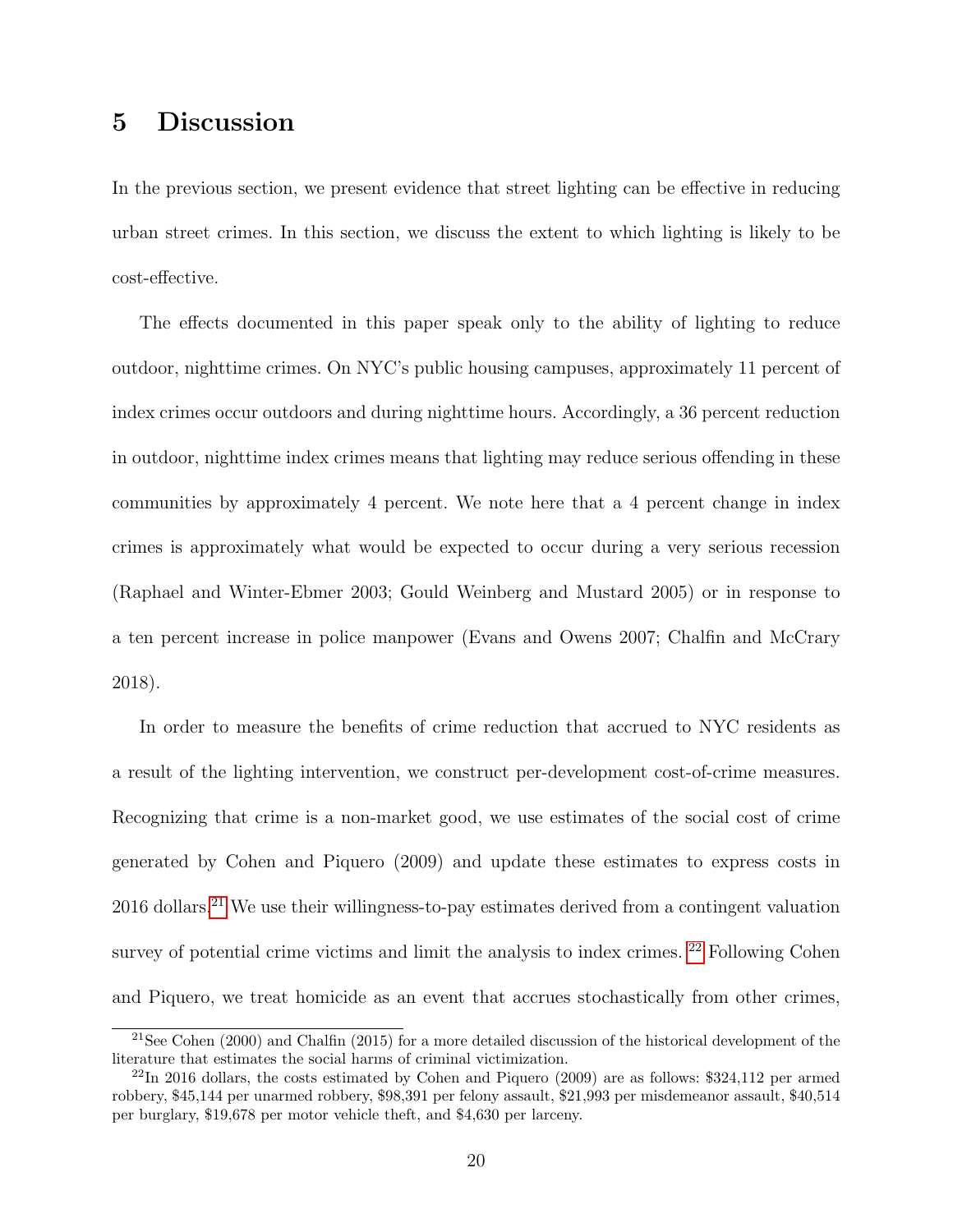such as a robbery or an assault. Based on these estimates, the economic value of crimes abated due to lighting upgrades is projected to be approximately \$770,000 per community per year.[23](#page-21-0)

There are two ways to think about the cost of this intervention. First, we provide an accounting of the actual rental costs of the pilot project. Such an analysis reveals retrospectively whether costs of the temporary lighting were justified by the crime reduction benefits that accrued. With respect to retrospective costs, the total cost of the intervention was \$5,032,632. On a per-development basis, this is approximately \$129,000 or \$258,000 per development annually.

Second, we can think *prospectively* about what a permanent upgrade in lighting might cost, which is more consistent with the choice that policymakers actually face. Projecting what an equivalent permanent lighting upgrade would cost is conceptually challenging. However, based on the cost of recent permanent lighting upgrades in public housing, the up-front cost of a development-wide lighting upgrade is expected to be between \$3 and \$4 million for a development of approximately 700,000 square feet, the average size of developments in our study. Annual costs of providing electricity to the additional lights is expected to be roughly \$15,000 per development. Over a ten-year planning horizon, we estimate that this type of lighting upgrade will cost, on average, \$200,000 per development annually. Given these annual costs, if the effects of lighting persist, we anticipate that the ratio of benefits to the costs of additional lighting would be approximately 4 to 1. This is a far larger benefit to cost ratio than the marginal incarceration typically offers, without the collateral costs, and perhaps offering collateral benefits.

<span id="page-21-0"></span><sup>23</sup>This calculation assumes that the effectiveness of lighting will be constant over time.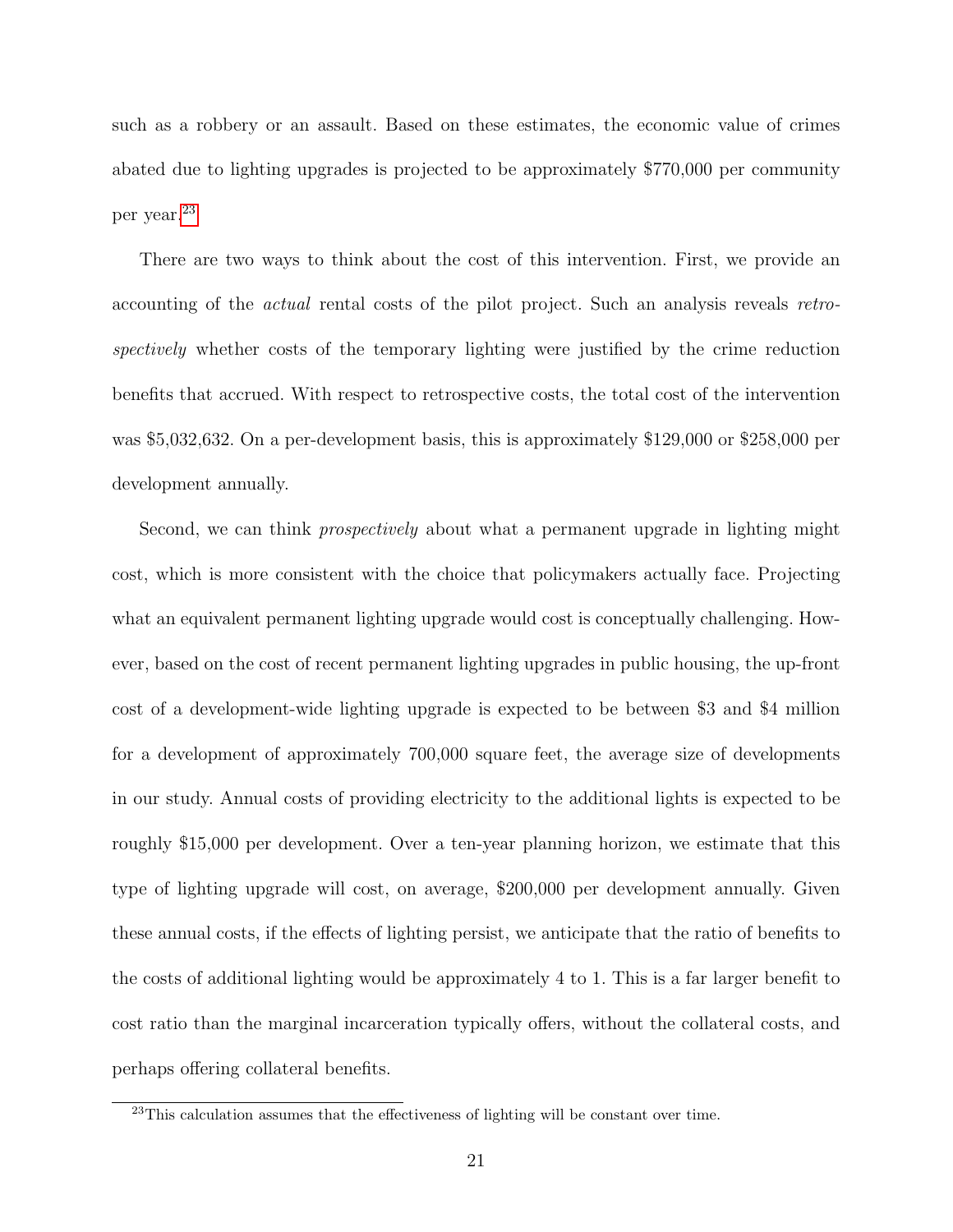# 6 Conclusion

The debate over the role of the "individual versus the situation" in the crime production function continues to this day. This field experiment provides novel evidence that changing the situation in urban environments through investments in street lighting can reduce crime in disadvantaged urban areas. Accounting conservatively for potential spillovers, lighting reduces outdoor nighttime index crimes by approximately 36 percent and reduces overall index crimes by approximately 4 percent in affected communities, an outcome which is likely to be cost-beneficial, should the impact of lighting persist over time. Importantly, lighting offers cities a promising method to reduce crime while avoiding potential unintended costs associated with reliance on incapacitation, which has been shown to have high collateral costs. Even more important, these findings highlight a general principle — that violence, like other costly externalities, can be extraordinarily sensitive to situational factors that are experienced in the present relative to longer-term costs that are experienced in the future.

With respect to the promise of lighting as a scaleable crime reduction strategy, we note that some uncertainty about the effects of a permanent infrastructure upgrade remains. In particular, the lighting studied here is very bright and provides far more light than a typical investment in marginal lighting would entail. Likewise, because the temporary light towers studied here are particularly prominent and are not a natural feature of the urban landscape, the intervention may fold in substantial demonstration effects that may not accrue from a more organic intervention.

The cost-benefit analysis presented above also provides some intuition for how cities might choose to trade off between capital investments in their crime control production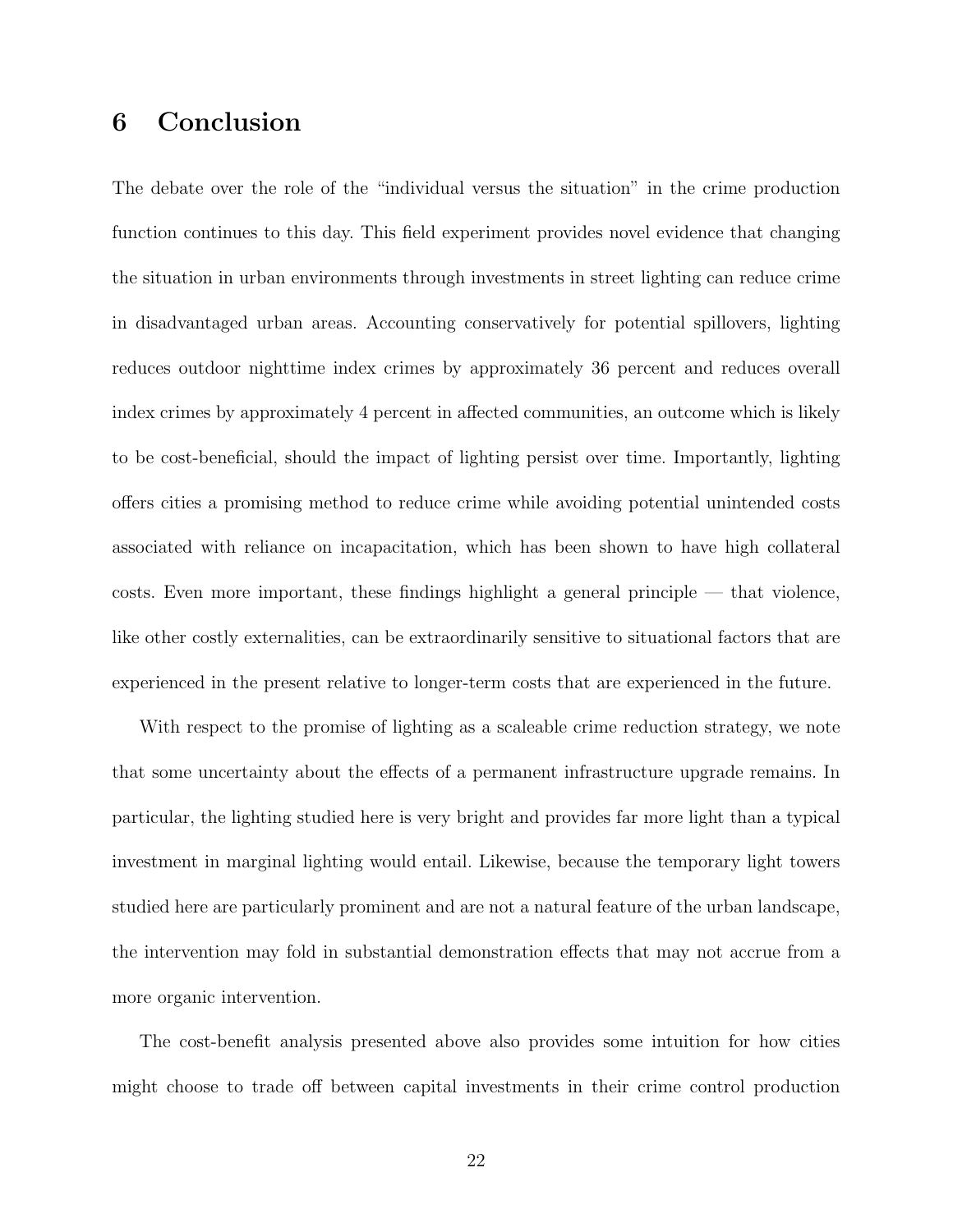function. Since the benefits of crime control will accrue over a relatively long time horizon, a social planner who is seeking to optimize over a fixed time horizon may find spending on technology to be an unattractive proposition. The implication of our analysis thus accords with a broader literature on the provision of local or regional public goods which may be over or under-provided based upon the extent of free-riding (Bergrstrom, Garrat, and Sheehan-Connor 2009), or the heterogeneity of production technologies with local spillovers (Ogawa and Wildisin 2009). While Lizzeri and Persico (2001) demonstrate local public goods may be underprovided in winner take all electoral systems, we note that local public capital goods could also be underprovided due to the extended time needed for those investments to pay off, relative to traditional electoral cycles.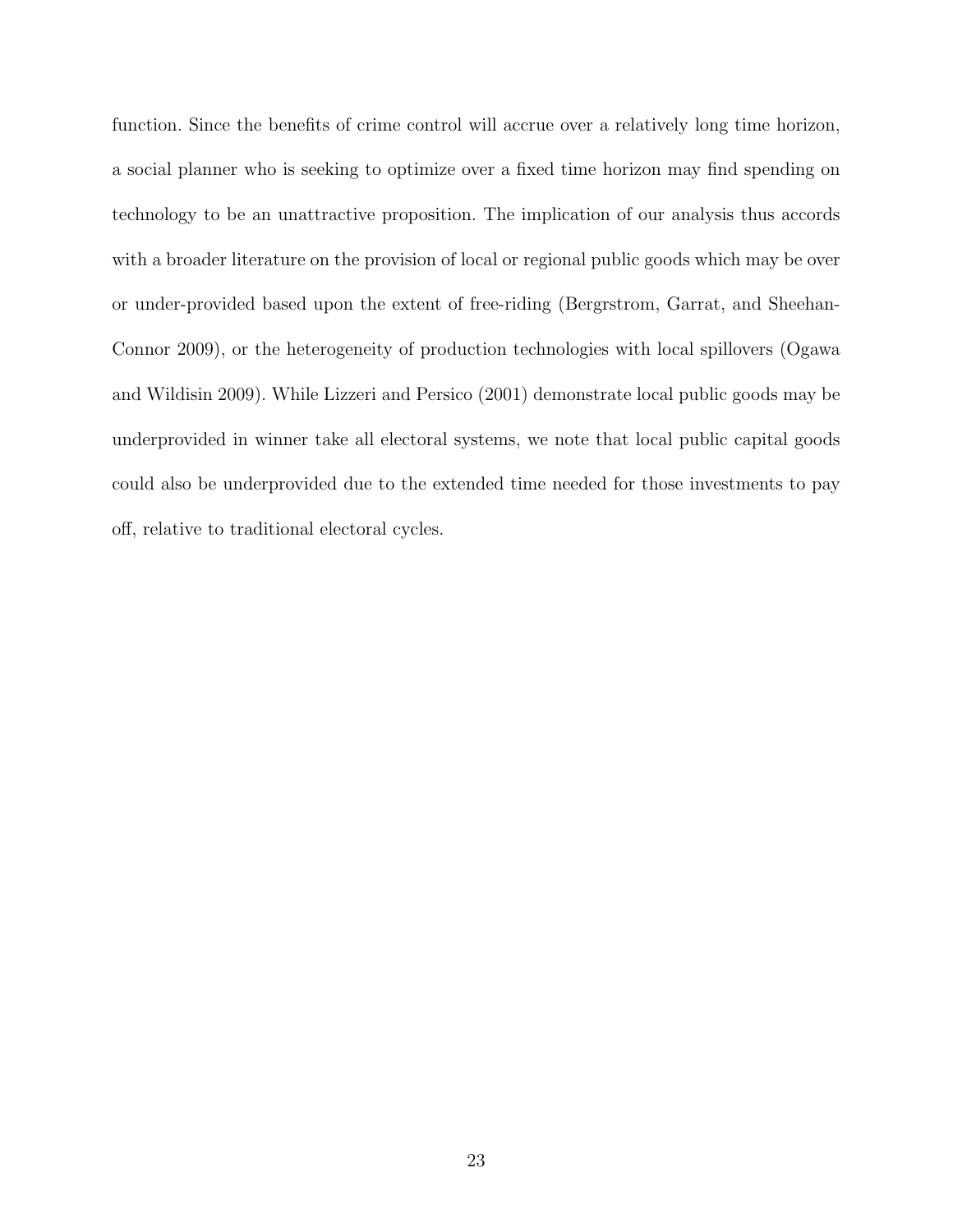# References

- Aizer, A. and Doyle Jr, J. J. (2015). Juvenile incarceration, human capital, and future crime: Evidence from randomly assigned judges. The Quarterly Journal of Economics, 130(2):759–803.
- Angrist, J. D. and Pischke, J.-S. (2008). Mostly harmless econometrics: An empiricist's companion. Princeton university press.
- Athey, S. and Imbens, G. W. (2015). Machine learning methods for estimating heterogeneous causal effects. *stat*,  $1050(5)$ .
- Atkins, S., Husain, S., and Storey, A. (1991). The influence of street lighting on crime and fear of crime. Home Office London.
- Ayres, I. and Levitt, S. D. (1998). Measuring positive externalities from unobservable victim precaution: an empirical analysis of lojack. The Quarterly Journal of Economics, 113(1):43–77.
- Bayer, P., Hjalmarsson, R., and Pozen, D. (2009). Building criminal capital behind bars: Peer effects in juvenile corrections. The Quarterly Journal of Economics, 124(1):105–147.
- Belloni, A., Chernozhukov, V., and Hansen, C. (2014). Inference on treatment effects after selection among high-dimensional controls. The Review of Economic Studies, 81(2):608– 650.
- Bertrand, M., Mullainathan, S., and Shafir, E. (2006). Behavioral economics and marketing in aid of decision making among the poor. Journal of Public Policy & Marketing,  $25(1)$ :8– 23.
- Bloom, D. (2006). Employment-focused programs for ex-prisoners: What have we learned, what are we learning, and where should we go from here?. MDRC.
- Bogar, S. and Beyer, K. M. (2016). Green Space, Violence, and Crime: A Systematic Review. Trauma, Violence, & Abuse, 17(2):160–171.
- Bovenberg, A. L. and De Mooij, R. A. (1994). Environmental levies and distortionary taxation. The American Economic Review, 84(4):1085–1089.
- Braga, A. A. and Bond, B. J. (2008). Policing Crime and Disorder Hot Spots: A Randomized Controlled Trial. Criminology, 46(3):577–607.
- Branas, C. C., Cheney, R. A., MacDonald, J. M., Tam, V. W., Jackson, T. D., Have, T., and R, T. (2011). A Difference-in-Differences Analysis of Health, Safety, and Greening Vacant Urban Space. American Journal of Epidemiology, 174(11):1296–1306.
- Branas, C. C., Kondo, M. C., Murphy, S. M., South, E. C., Polsky, D., and MacDonald, J. M. (2016). Urban Blight Remediation as a Cost-Beneficial Solution to Firearm Violence. American Journal of Public Health, 106(12):2158–2164.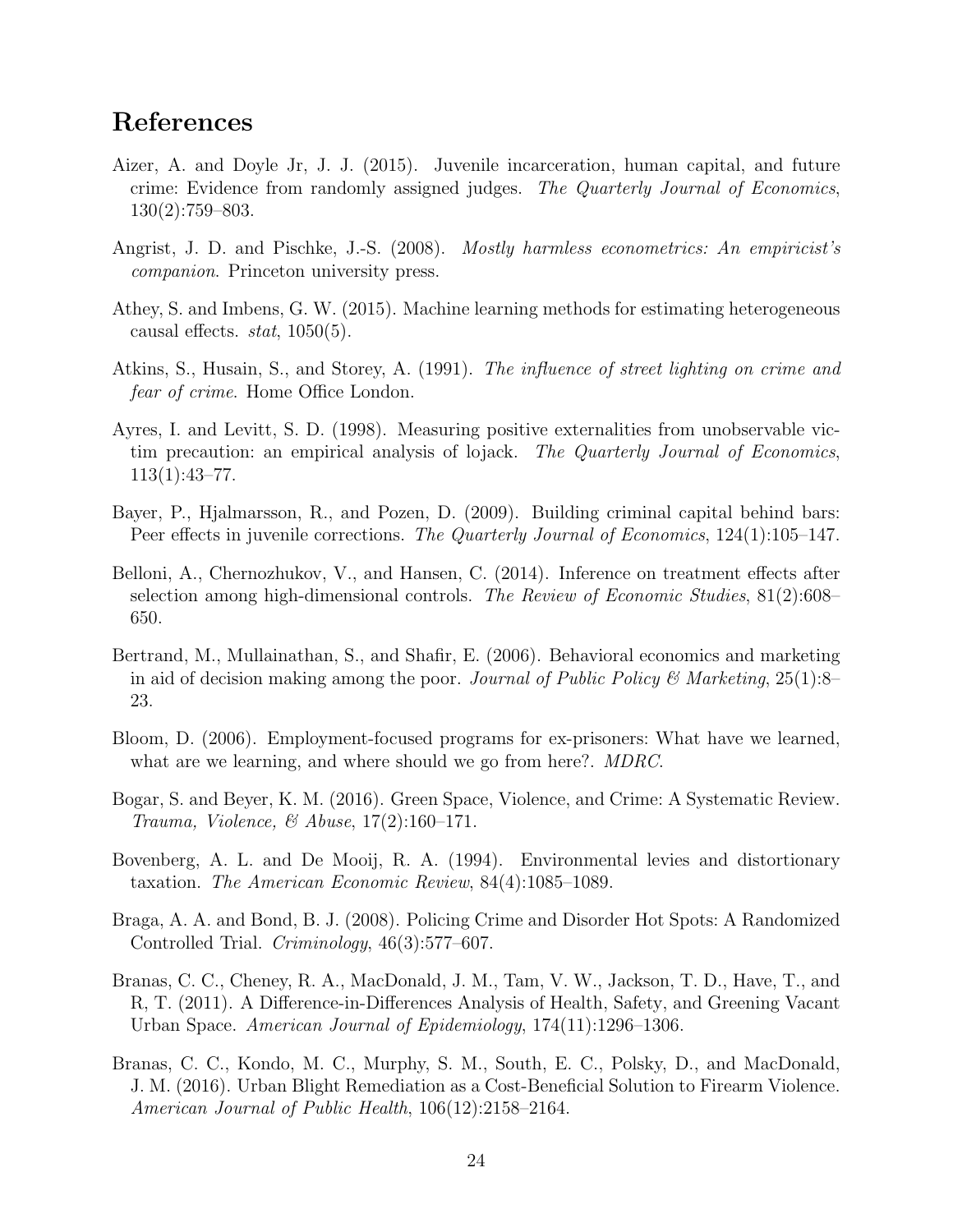- Buonanno, P. and Raphael, S. (2013). Incarceration and Incapacitation: Evidence from the 2006 Italian Collective Pardon. American Economic Review, 103(6):2437–2465.
- Canty, A. and Ripley, B. D. (2017). boot: Bootstrap R (S-Plus) Functions. R package version 1.3-20.
- Carr, J. B. and Doleac, J. L. (2015). Keep the kids inside? juvenile curfews and urban gun violence. The Review of Economics and Statistics, (0).
- Chalfin, A. (2015). Economic costs of crime. The encyclopedia of crime and punishment, pages 1–12.
- Chalfin, A. and McCrary, J. (2017). Criminal deterrence: A review of the literature. Journal of Economic Literature, 55(1):5–48.
- Chalfin, A. and McCrary, J. (2018). Are us cities underpoliced? theory and evidence. The Review of Economics and Statistics, 100(1):167–186.
- Chetty, R., Hendren, N., and Katz, L. F. (2016). The effects of exposure to better neighborhoods on children: New evidence from the moving to opportunity experiment. The American Economic Review, 106(4):855–902.
- Chyn, E. (2018). Moved to opportunity: The long-run effects of public housing demolition on children. The American Economic Review, 108(10):3028–56.
- Cohen, M. A. and Piquero, A. R. (2009). New Evidence on the Monetary Value of Saving a High Risk Youth. Journal of Quantitative Criminology, 25(1):25–49.
- Cook, P. J. (2010). Property crime yes; violence no. Criminology & Public Policy,  $9(4):693-697.$
- Cook, P. J. and MacDonald, J. (2011). Public safety through private action: an economic assessment of bids. Economic Journal, 121(552):445–462.
- Coppock, A. (2019). ri2: Randomization Inference for Randomized Experiments. R package version 0.1.2.
- Di Tella, R. and Schargrodsky, E. (2004). Do police reduce crime? estimates using the allocation of police forces after a terrorist attack. The American Economic Review, 94(1):115– 133.
- Diener, E., Larsen, R. J., and Emmons, R. A. (1984). Person $\times$  situation interactions: Choice of situations and congruence response models. Journal of personality and social psychology, 47(3):580.
- DiIulio Jr, J. (1997). Jail alone wont stop juvenile super-predators. The Wall Street Journal, page A23.
- Doleac, J. L. and Sanders, N. J. (2015). Under the Cover of Darkness: How Ambient Light Influences Criminal Activity. The Review of Economics and Statistics, 97(5):1093–1103.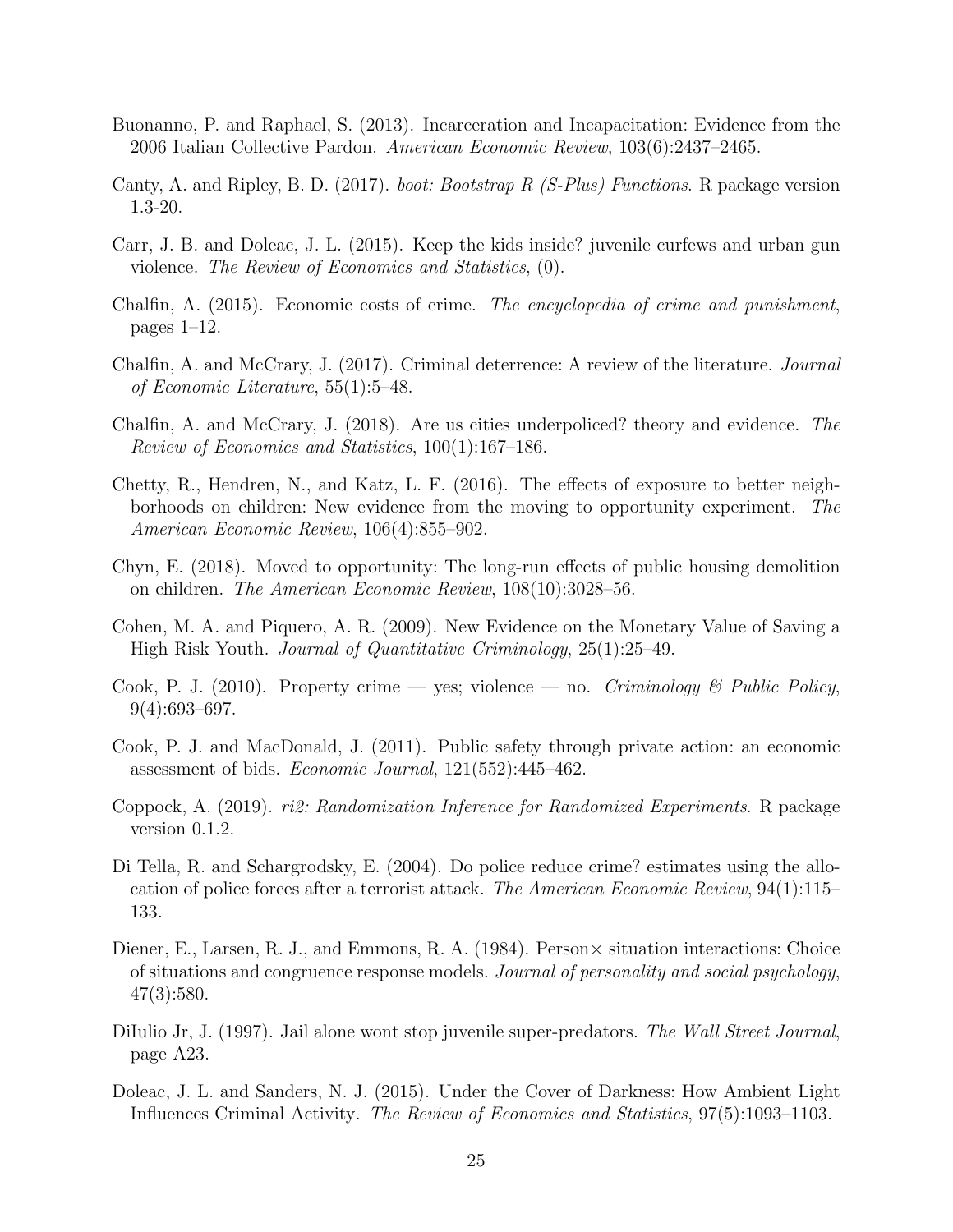- Domínguez, P. and Asahi, K. (2017). Crime time: How ambient light affect criminal activity. Available at SSRN 2752629.
- Durlauf, S. N. and Nagin, D. S. (2011). Imprisonment and crime. Criminology  $\mathscr B$  Public Policy,  $10(1):13-54$ .
- Evans, W. N. and Owens, E. G. (2007). COPS and Crime. Journal of Public Economics, 91(1):181–201.
- Farrington, D. P. and Welsh, B. C. (2008). Saving children from a life of crime: Early risk factors and effective interventions. Oxford University Press.
- Fishbane, Alissa, A. O. and Shah, A. (2018). Beyond bail: Behavioral insights to improve criminal justice outcomes. Working Paper.
- Fleeson, W. (2004). Moving personality beyond the person-situation debate: The challenge and the opportunity of within-person variability. Current Directions in Psychological Science, 13(2):83–87.
- Friedman, J., Hastie, T., and Tibshirani, R. (2010). Regularization paths for generalized linear models via coordinate descent. *Journal of Statistical Software*,  $33(1):1-22$ .
- Fullerton, D. (1997). Environmental levies and distortionary taxation: comment. The American Economic Review, 87(1):245–251.
- Gallup (2016). In U.S., Concern About Crime Climbs to 15-Year High.
- Gould, E. D., Weinberg, B. A., and Mustard, D. B. (2002). Crime Rates and Local Labor Market Opportunities in the United States: 19791997. The Review of Economics and Statistics, 84(1):45–61.
- Hansen, B. (2015). Punishment and Deterrence: Evidence from Drunk Driving. The American Economic Review, 105(4):1581–1617.
- Harrell Jr, F. E., with contributions from Charles Dupont, and many others. (2018). *Hmisc:* Harrell Miscellaneous. R package version 4.1-1.
- Heller, S. B., Shah, A. K., Guryan, J., Ludwig, J., Mullainathan, S., and Pollack, H. A. (2017). Thinking, fast and slow? some field experiments to reduce crime and dropout in chicago. The Quarterly Journal of Economics, 132(1):1–54.
- Herbert, D. and Davidson, N. (1994). Modifying the built environment: the impact of improved street lighting. Geoforum, 25(3):339–350.
- Hoeting, J. A., Madigan, D., Raftery, A. E., and Volinsky, C. T. (1998). Bayesian model averaging. In Proceedings of the AAAI Workshop on Integrating Multiple Learned Models, volume 335, pages 77–83.
- Imbens, G. W. (2010). Better LATE than nothing: Some comments on Deaton (2009) and Heckman and Urzua (2009). Journal of Economic literature, 48(2):399–423.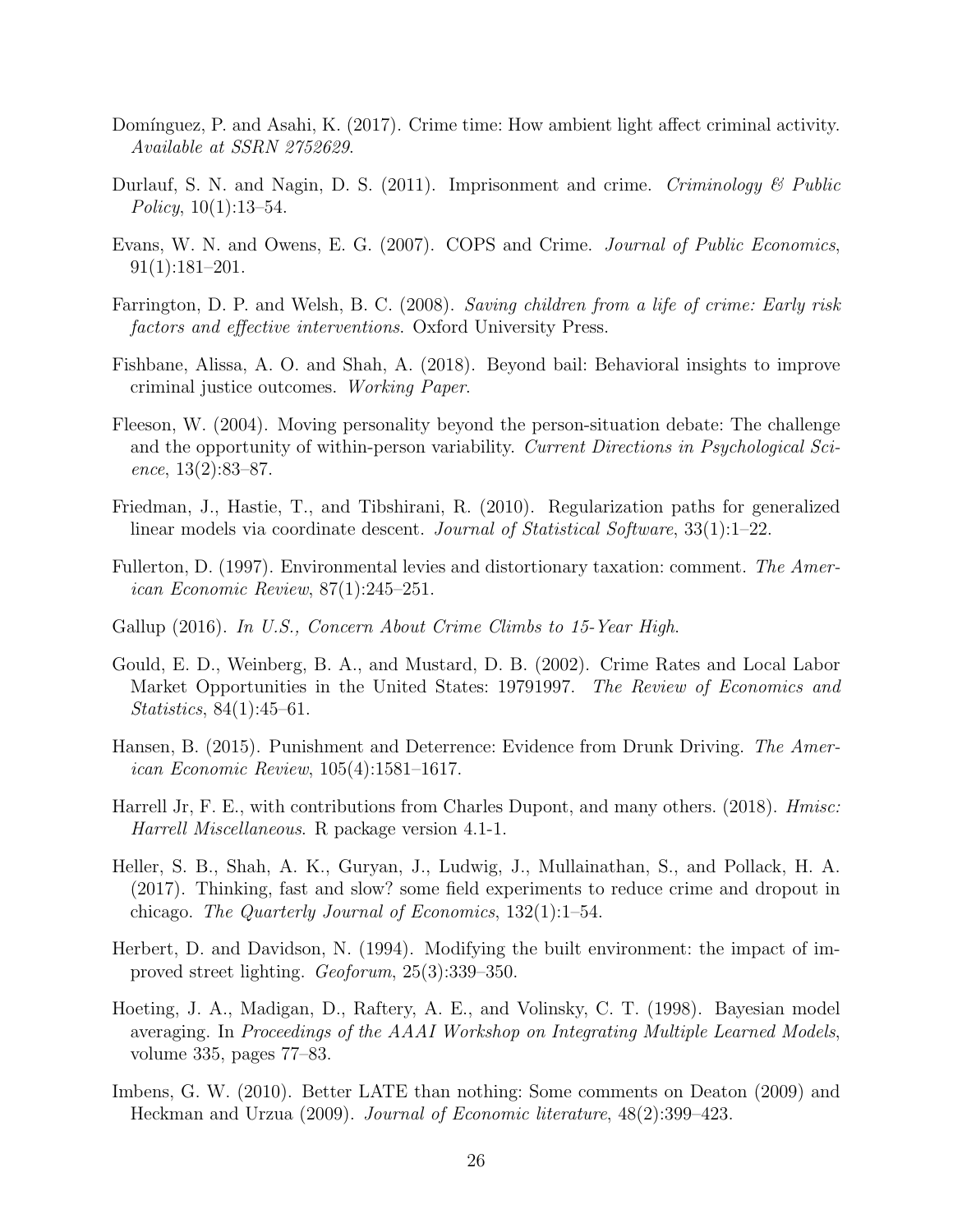- Johnson, R. and Raphael, S. (2012). How Much Crime Reduction Does the Marginal Prisoner Buy? The Journal of Law and Economics, 55(2):275–310.
- Keizer, K., Lindenberg, S., and Steg, L. (2008). The Spreading of Disorder. *Science*, 322(5908):1681–1685.
- Kling, J. R. (2006). Incarceration length, employment, and earnings. The American economic review, 96(3):863–876.
- Kling, J. R., Ludwig, J., and Katz, L. F. (2005). Neighborhood effects on crime for female and male youth: Evidence from a randomized housing voucher experiment. The Quarterly Journal of Economics, 120(1):87–130.
- Kondo, M. C., Keene, D., Hohl, B. C., MacDonald, J. M., and Branas, C. C. (2015). A Difference-In-Differences Study of the Effects of a New Abandoned Building Remediation Strategy on Safety. PLOS ONE, 10(7):e0129582.
- LaLonde, R. J. (1986). Evaluating the Econometric Evaluations of Training Programs with Experimental Data. The American Economic Review, 76(4):604–620.
- Lee, D. S. and McCrary, J. (2017). The deterrence effect of prison: Dynamic theory and evidence. Advances in Econometrics, 38.
- Leonard, T. C. (2008). Richard h. thaler, cass r. sunstein, nudge: Improving decisions about health, wealth, and happiness.
- Levitt, S. D. (1996). The Effect of Prison Population Size on Crime Rates: Evidence from Prison Overcrowding Litigation. The Quarterly Journal of Economics, 111(2):319–351.
- Liedka, R. V., Piehl, A. M., and Useem, B. (2006). The Crime-Control Effect of Incarceration: Does Scale Matter?\*. Criminology & Public Policy, 5(2):245–276.
- Lizzeri, A. and Persico, N. (2001). The Provision of Public Goods under Alternative Electoral Incentives. The American Economic Review, 91(1):225–239.
- Loewenstein, G. and Chater, N. (2017). Putting nudges in perspective. *Behavioural Public* Policy, 1(1):26–53.
- Lofstrom, M. and Raphael, S. (2016). Incarceration and crime: Evidence from californias public safety realignment reform. The ANNALS of the American Academy of Political and Social Science, 664(1):196–220.
- Madrian, B. C. and Shea, D. F. (2001). The power of suggestion: Inertia in 401 (k) participation and savings behavior. The Quarterly Journal of Economics, 116(4):1149–1187.
- Martinson, R. (1974). What works?-questions and answers about prison reform. Public interest, (35):22.
- Meinshausen, N. and Bhlmann, P. (2006). High-dimensional graphs and variable selection with the lasso. The annals of statistics, pages 1436–1462.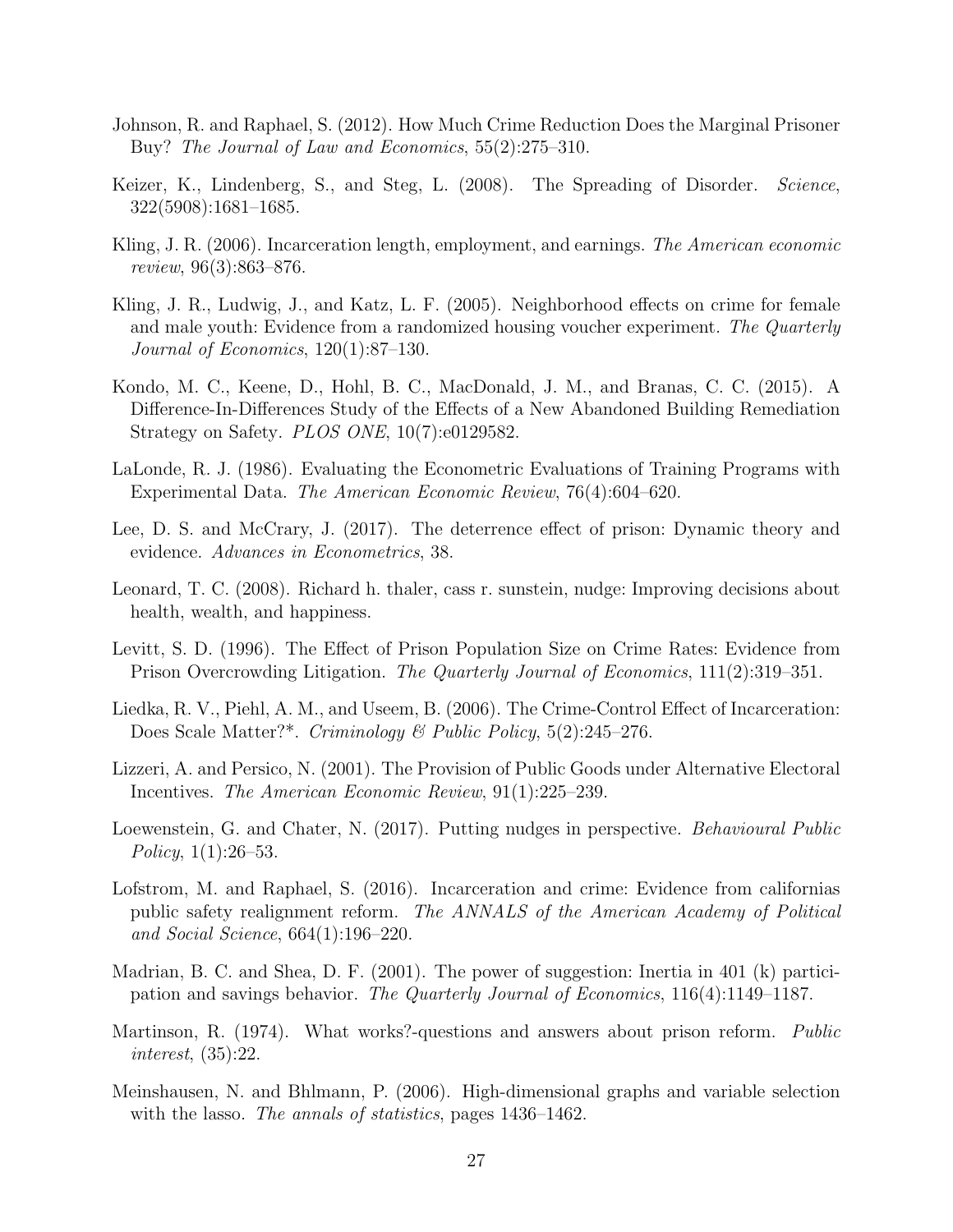- Mischel, W. (1979). On the interface of cognition and personality: Beyond the person– situation debate. American Psychologist, 34(9):740.
- Mueller-Smith, M. (2015). The criminal and labor market impacts of incarceration. Unpublished Working Paper.
- Nagin, D. S. (2013). Deterrence in the Twenty-First Century. Crime and Justice, 42(1):199– 263.
- Nagin, D. S. and Pogarsky, G. (2003). An experimental investigation of deterrence: Cheating, self-serving bias, and impulsivity. *Criminology*,  $41(1):167-194$ .
- Nisbett, R. and Ross, L. (1991). The person and the situation. NY: McGraw Hill.
- Oster, E. (2014). Unobservable selection and coefficient stability: Theory and evidence. Journal of Business & Economic Statistics.
- Painter, K. and Middlesex Polytechnic, L. U. K. (1989). Lighting, Crime Prevention and Community Safety: The Tower Hamlets Project; First Report. Middlesex Polytechnic London.
- Priks, M. (2015). The effects of surveillance cameras on crime: Evidence from the stockholm subway. *Economic Journal*, 125(588).
- Raphael, S. and Stoll, M. A. (2009). Do Prisons Make Us Safer?: The Benefits and Costs of the Prison Boom. Russell Sage Foundation.
- Raphael, S. and Winter-Ebmer, R. (2001). Identifying the effect of unemployment on crime. The Journal of Law and Economics, 44(1):259–283.
- Sampson, R. J. (2008). Moving to inequality: Neighborhood effects and experiments meet social structure. American Journal of Sociology, 114(1):189–231.
- Schultz, P. W., Nolan, J. M., Cialdini, R. B., Goldstein, N. J., and Griskevicius, V. (2007). The constructive, destructive, and reconstructive power of social norms. Psychological science, 18(5):429–434.
- Sherman, L. W. and Weisburd, D. (1995). General deterrent effects of police patrol in crime hot spots: A randomized, controlled trial. *Justice Quarterly*, 12(4):625–648.
- Stevenson, M. T. (2018). Distortion of justice: How the inability to pay bail affects case outcomes. The Journal of Law, Economics, and Organization, 34(4):511–542.
- Thaler, R. H. and Benartzi, S. (2004). Save more tomorrow: Using behavioral economics to increase employee saving. Journal of Political Economy, 112(S1):S164–S187.
- Tibshirani, R. (1996). Regression Shrinkage and Selection via the Lasso. Journal of the Royal Statistical Society. Series B (Methodological), 58(1):267–288.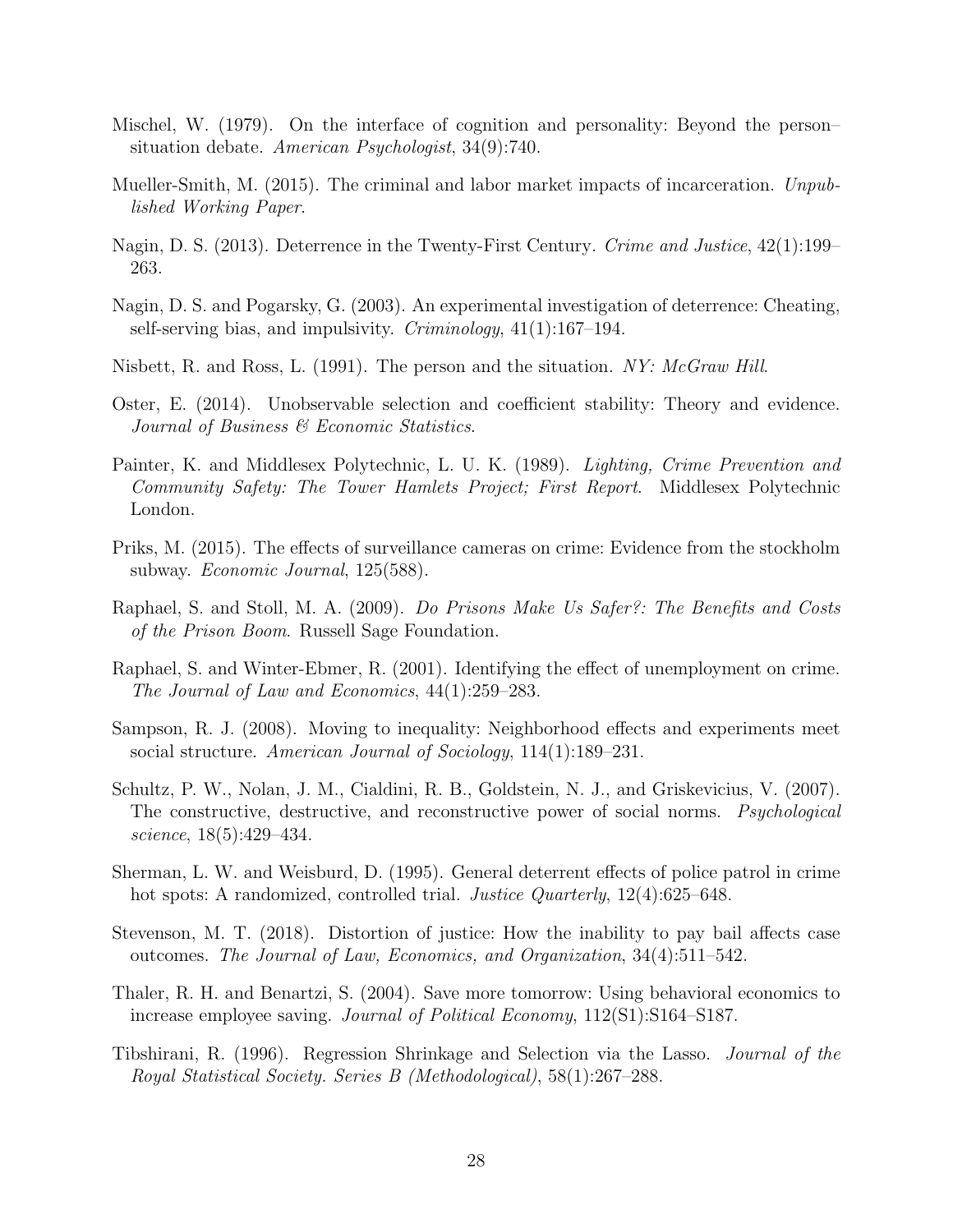- Varian, H. R. (2014). Big data: New tricks for econometrics. Journal of Economic Perspectives, 28(2):3–28.
- Western, B., Kling, J. R., and Weiman, D. F. (2001). The labor market consequences of incarceration. Crime & delinquency,  $47(3):410-427$ .
- Wickham, H. (2016). *ggplot2: Elegant Graphics for Data Analysis*. Springer-Verlag New York.
- Xie, Y. (2018). knitr: A General-Purpose Package for Dynamic Report Generation in R. R package version 1.20.
- Zhu, H. (2019). kableExtra: Construct Complex Table with 'kable' and Pipe Syntax. R package version 1.1.0.
- Zimring, F. E. (2012). The city that became safe. New York's lessons for urban crime and its control.
- Zou, H. and Hastie, T. (2005). Regularization and variable selection via the elastic net. Journal of the Royal Statistical Society: Series B (Statistical Methodology), 67(2):301–320.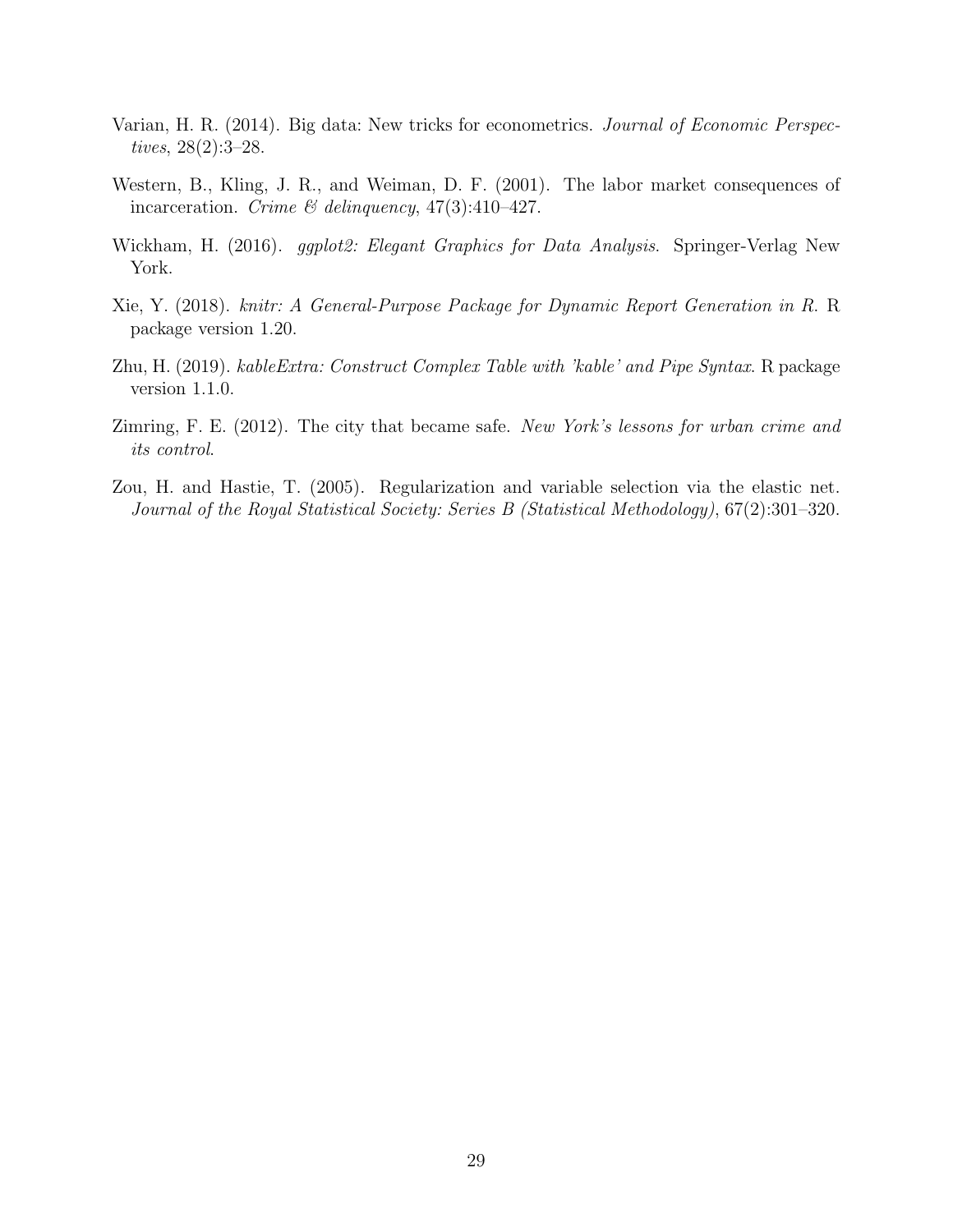#### Figure 1. Relationship Between Lighting and Outdoor Nighttime Index Crimes



*Note:* Plots illustrate the relationship between the natural logarithm of the number of nighttime outdoor index crimes for the March through August 2016 study period and the natural logarithm of each housing development's randomly assigned number of additional lights per square block (treatment dosage). Panel A considers crimes that occurred on the development's campus, Panel B considers crimes that occurred within a 550 foot catchment area of the development and Panel C considers crimes that occurred either on the development's campus or in the catchment area. Each hollow circle represents one of the  $N = 39$  treatment sites with the size of the circle corresponding to the official population of the development. The dashed line represents a linear regression line through the data. A few sites did not experience any crimes over the study period. An approximation to the log value for these data points is obtained using a parametric correction suggested by Chalfin and McCrary (2018). These data points are denoted by a plus sign enclosed within the hollow circle.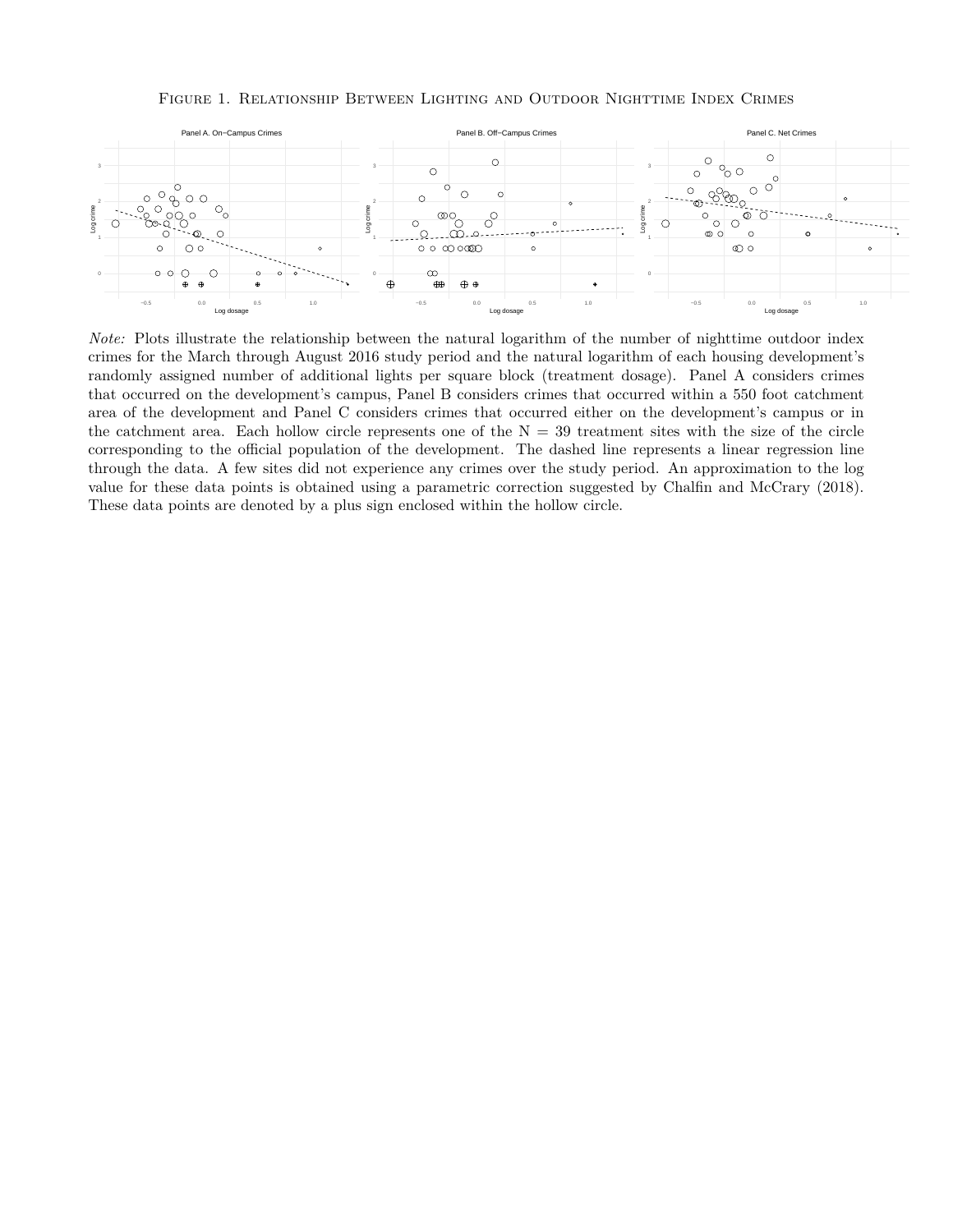#### Figure 2. Robustness of Estimated Treatment Effects to Dropping Developments



#### A. Excluding One Development at a Time

B. Excluding Developments Cumulatively, According to Dosage



*Note:* Plots report estimated treatment effects from a series of Poisson regressions of index crimes for the March through August 2016 study period on the natural logarithm of each housing development's randomly assigned number of additional lights per square block (treatment dosage). In order to test the sensitivity of the estimated treatment effects to the exclusion of a handful of highly leveraged developments, we re-estimate the model excluding one development at a time (Panel A) and excluding developments cumulatively, according to assigned dosage (Panel B). Treatment effects and corresponding 95 percent confidence intervals are plotted for each of the 39 treated developments. Estimates and confidence intervals are the median among 500 models, each of which selects predictors using LASSO regression. These LASSO selected variables are the same selections that we use in Table 2. Confidence intervals are based on standard errors that have been bootstrapped 500 times using the "boot" package in R (Canty and Ripley 2017). The red horizontal line in all panels represents the primary estimate of the treatment effect reported in Table 2.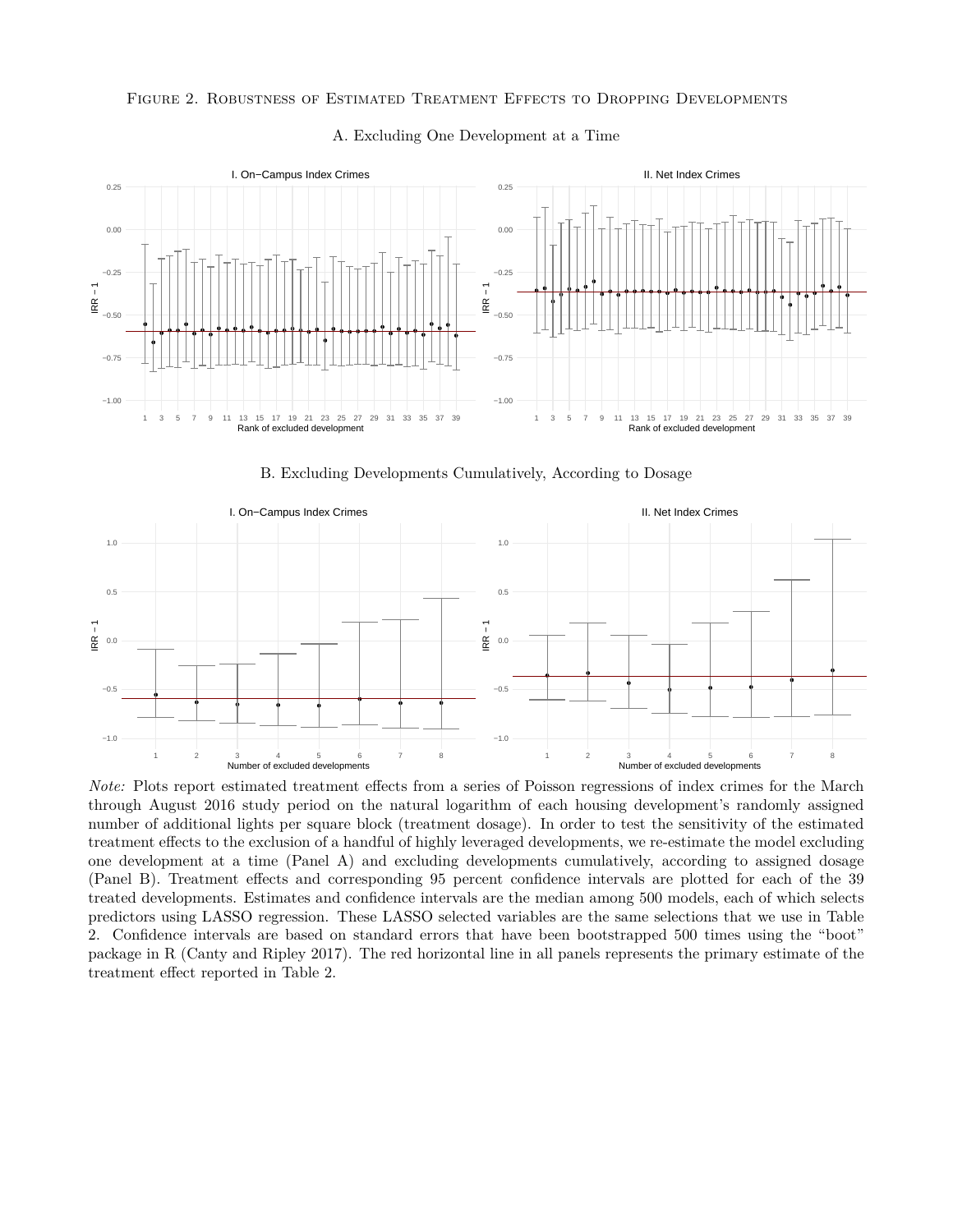

Figure 3. Robustness of Estimated Treatment Effects for Net Index Crimes to Various Displacement Radii

*Note:* Plots report estimated treatment effects from a series of Poisson regressions for net index crimes - crimes that occurred either on-campus or within a given catchment area of the campus for the March through August 2016 study period. For a given displacement radius, we regress outdoor nighttime index crimes on the natural logarithm of each housing developments randomly assigned number of additional lights per square block (treatment dosage). Estimates and 95 percent confidence intervals are the median among 500 models, each of which selects predictors using LASSO regression. These LASSO selected variables are the same selections that we use in Table 2. Confidence intervals are based on standard errors that have been bootstrapped 500 times using the "boot" package in R (Canty and Ripley 2017). The red horizontal line in all panels represents the primary estimate of the treatment effect reported in Table 2.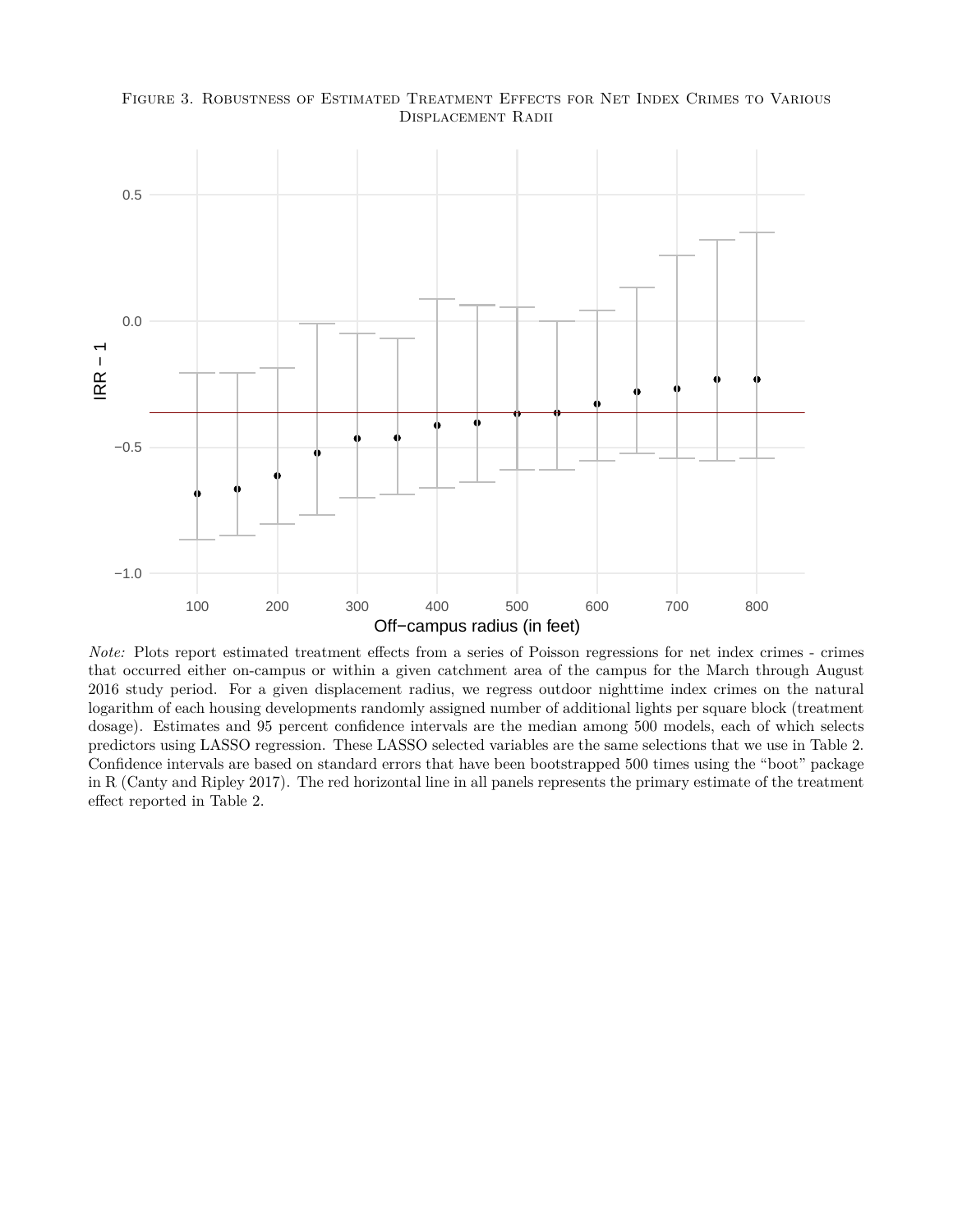|                                                                                                                | Treatment Control p-value |                     |             |
|----------------------------------------------------------------------------------------------------------------|---------------------------|---------------------|-------------|
| Nighttime Crime                                                                                                |                           |                     |             |
| campus outdoor index                                                                                           | 3.60                      | 3.03                | 0.20        |
| campus outdoor index                                                                                           | 3.77                      | 3.77                | 1.00        |
| campus outdoor nonserious                                                                                      | 10.95                     | 8.85                | 0.16        |
| in a comparation of the state of the state of the state of the state of the state of the state of the state of | 7 F.O                     | $\Omega$ $\Omega$ 1 | $\Omega$ 79 |

TABLE 1. SUMMARY STATISTICS

| On-campus outdoor index         | 3.60    | 3.03    | 0.20 |
|---------------------------------|---------|---------|------|
| Off-campus outdoor index        | 3.77    | 3.77    | 1.00 |
| On-campus outdoor nonserious    | 10.95   | 8.85    | 0.16 |
| Off-campus outdoor nonserious   | 7.58    | 8.01    | 0.73 |
| <b>Population Structure</b>     |         |         |      |
| Avg. population                 | 2449.68 | 2330.00 | 0.70 |
| Avg. population density         | 182.04  | 186.18  | 0.84 |
| Avg. household size             | 2.45    | 2.32    | 0.06 |
| Pct. of population male 15-24   | 0.10    | 0.09    | 0.36 |
| <b>Physical Characteristics</b> |         |         |      |
| Avg. entrances per building     | 1.63    | 1.98    | 0.26 |
| Style                           | 1.24    | 1.37    | 0.45 |
| Square feet (thousands)         | 730.83  | 725.67  | 0.97 |
| <b>F-test</b>                   |         |         |      |
| Treatment vs. control           |         |         | 0.51 |
| Dosage                          |         |         | 0.47 |

*Note:*

Past

This table reports covariate means for the treatment and control groups, as well as a p-value for a t-test on the difference between those means. The final two rows of the table report p-values on a joint test of the significance of all covariates in predicting treatment. The first row ("treatment vs. control") corresponds to a binary indicator of treatment; the second row ("dosage") corresponds to a continuous measure of the intensity of treatment within the treatment group. All p-values reported in the table are calculated using randomization inference and are based on 1,000 simulations from the "ri2" package in R (Coppock 2019).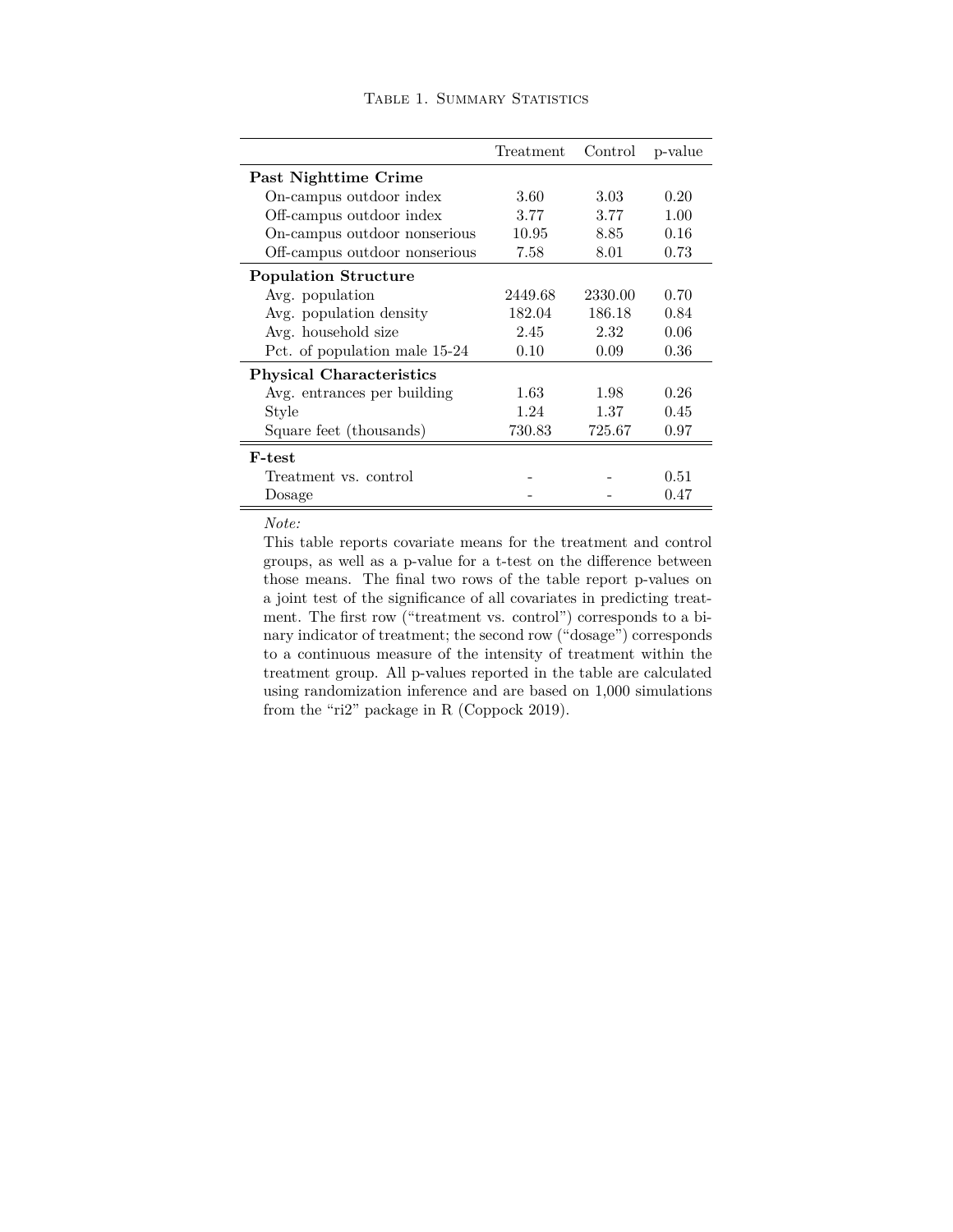|                   | On-Campus | Off-Campus | Net.       |
|-------------------|-----------|------------|------------|
| Nighttime $(D=1)$ | $-0.89$   | $-0.01$    | $-0.45$    |
|                   | (0.34)    | (0.45)     | (0.23)     |
|                   | $[-59\%]$ | $[-1\%]$   | $[-36\%]$  |
| Daytime $(D=1)$   | $-0.40$   | $-0.29$    | $-0.29$    |
|                   | (0.44)    | (0.62)     | (0.18)     |
|                   | $[-33\%]$ | $[-25\%]$  | $[-25\%]$  |
| Nighttime $(D=0)$ | $-0.15$   | 0.18       | $-0.06$    |
|                   | (0.35)    | (6.73)     | (0.35)     |
|                   | $[-14\%]$ | $[20\%]$   | [-6 $\%$ ] |

Table 2. Poisson Estimates for Index Crimes

*Note:*

This table reports estimates from a series of Poisson regressions of index crimes for the March through August 2016 study period on the natural logarithm of each housing development's randomly assigned number of additional lights per square block (treatment dosage). Each cell reports a weighted median coefficient and standard error, derived from running 500 LASSO models that identified the most predictive covariates to include in the Poisson model. Estimates are reported for three geographic areas: 1) the development's physical campus (On-campus), 2) a catchment area within 550 feet of the development's campus exclusive of the campus itself (Off-campus), and 3) areas that are within 550 feet of the development's campus inclusive of the campus itself, in addition to crimes that occur indoors on-campus (Net). Estimates are reported separately for both nighttime and daytime crimes among the treatment sites as well as for outdoor nighttime crimes among the control sites. For each regression, in the first row, we report the weighted median across 500 LASSO runs of the Poisson regression coefficient. In the second row, we report the median standard error, which computed for each LASSO run using 500 bootstrap replications via the boot package in R (Canty and Ripley 2017). In the third row, we report the percentage change in index crimes (incidence rate ratio (IRR) - 1).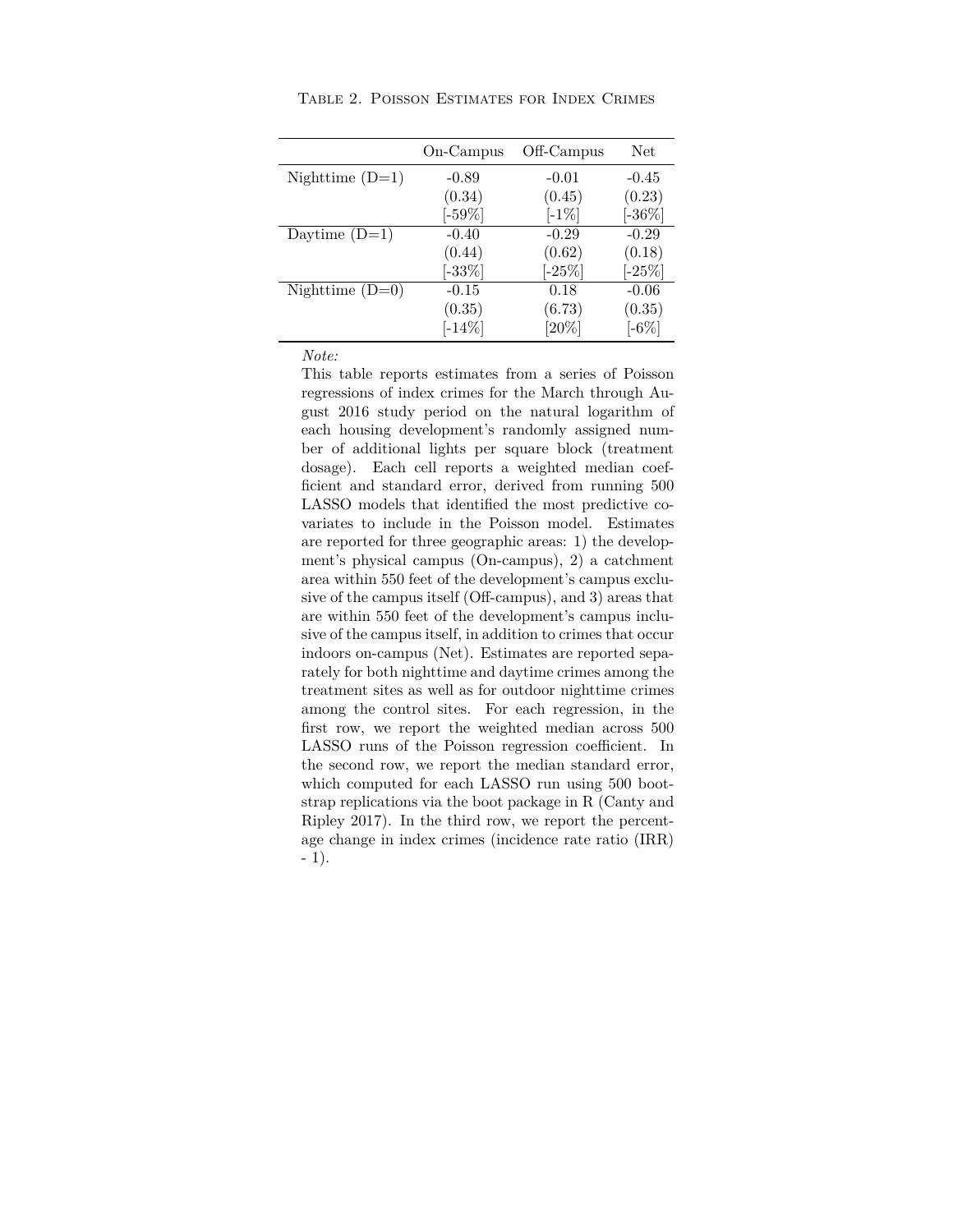

Credit: Ruddy Roye; https://www.wnyc.org/story/spotlight-safety-housing-projects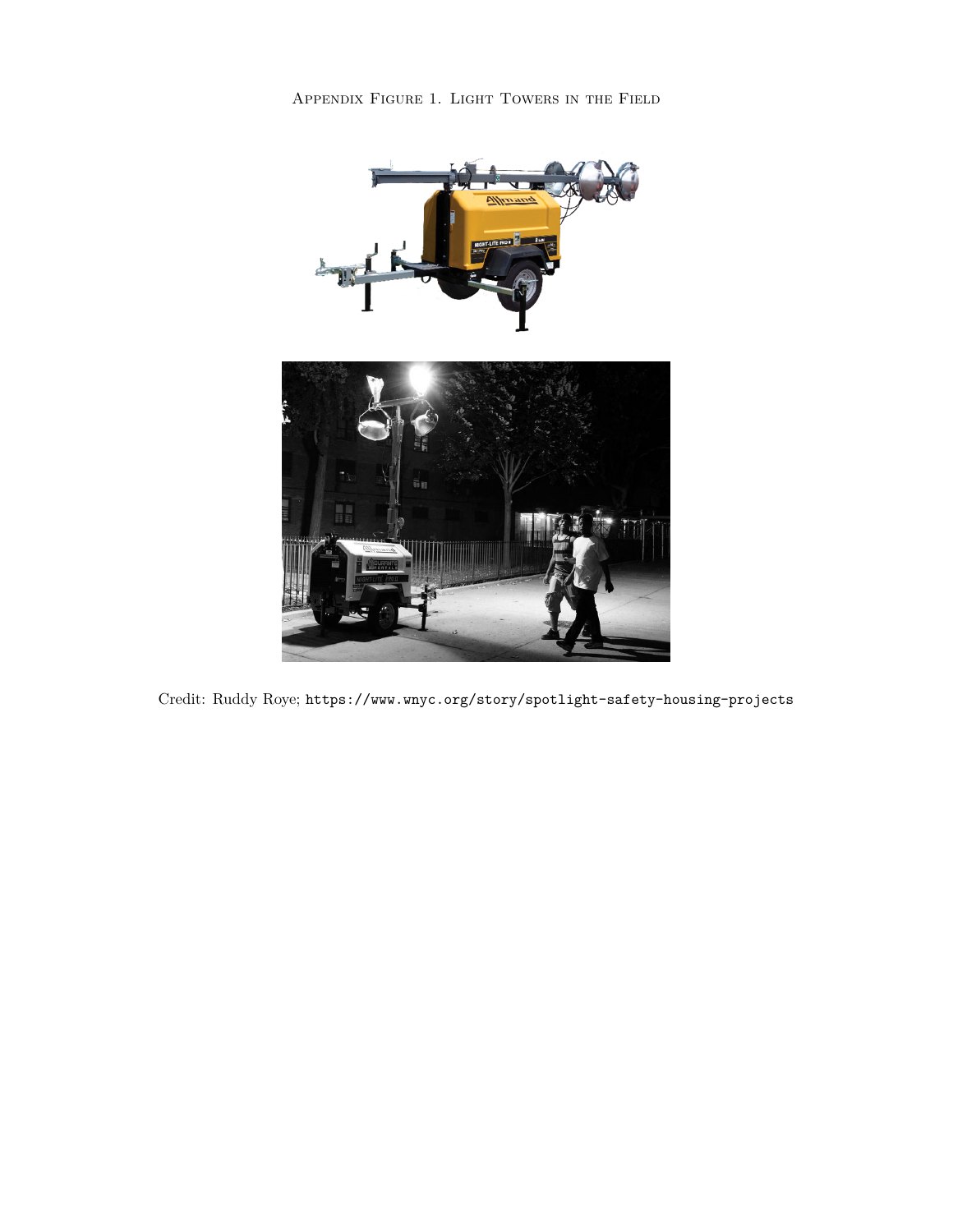

Appendix Figure 2. Relationship Between Assigned and Allocated Dosage of Lighting

*Note:* Figure plots the relationship between the randomly assigned number of lights per square city block (assigned dosage) and the actual number of lights per square city block that the development received (allocated dosage). Each hollow circle represents one of the  $N = 39$  treatment sites. The dotted line plots the linear regression of allocated dosage on assigned dosage.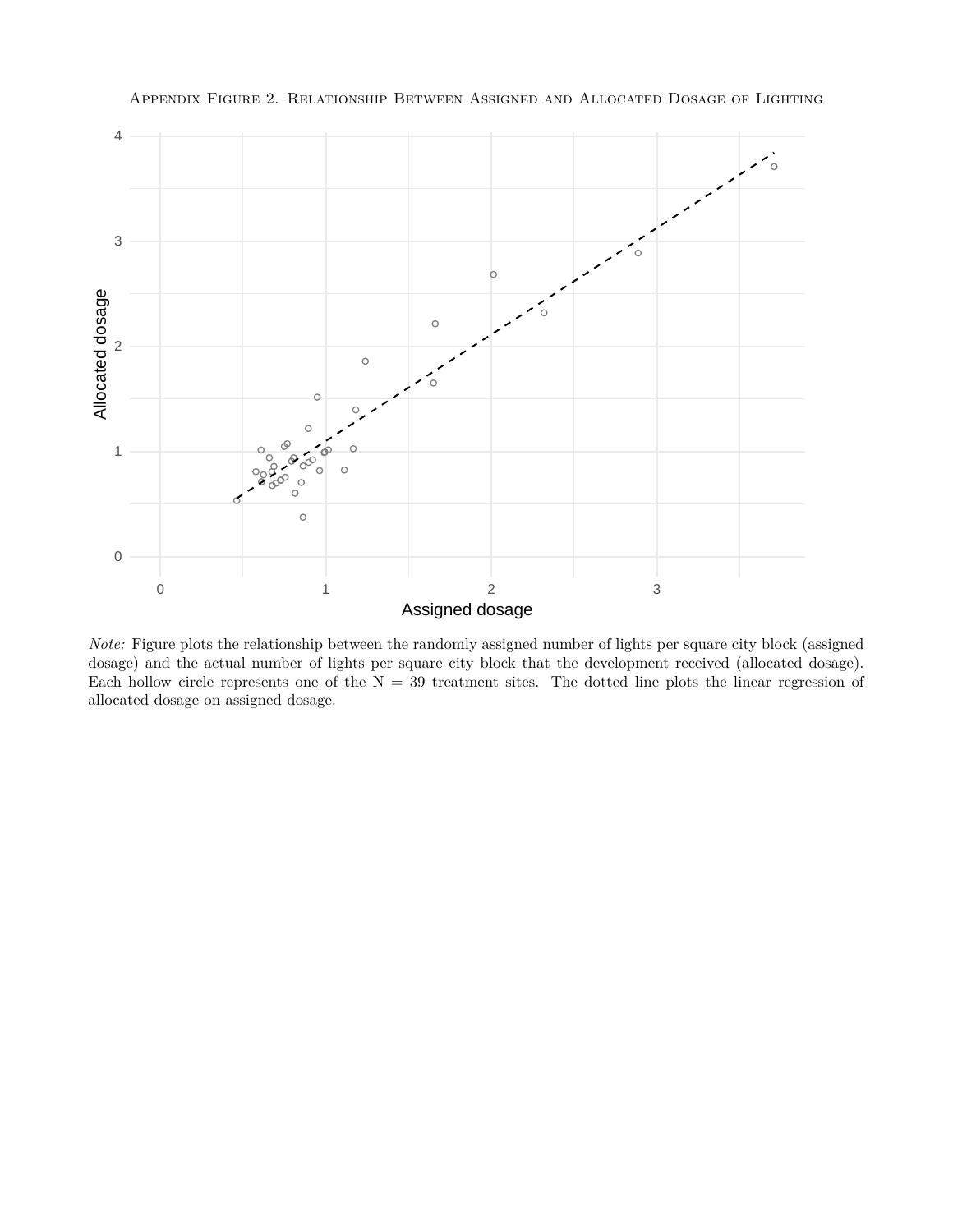#### Appendix Figure 3. Robustness of Estimated Treatment Effects to Alternative Sets of CONTROL VARIABLES



*Note:* Histograms report estimated treatment effects from a series of Poisson regressions of outdoor nighttime index crimes for the March through August 2016 study period on the natural logarithm of each housing development's randomly assigned number of additional lights per square block (treatment dosage). Each model controls for population plus an additional random set of covariates (between 1 and 8). Covariates are drawn from a pool of aggregate crime counts and development demographics. For the full list of potential covariates, see Appendix Table 1, excluding the individual annual crime counts. In order to test the robustness of model estimates to our choice of control variables, we randomly sampled from among candidate control variables, drawing 5,000 samples.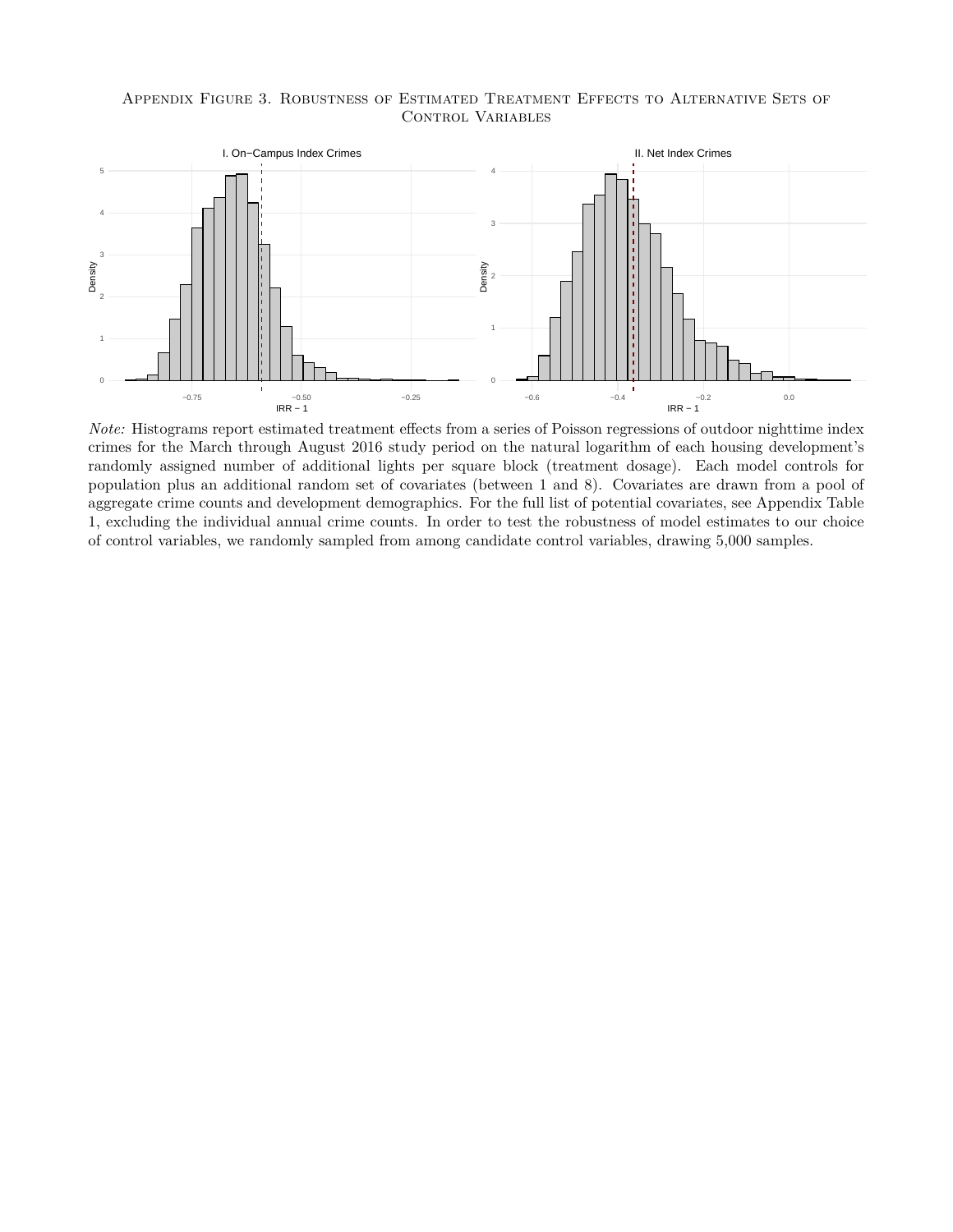|                                                  | Nighttime, $D = 1$ |            |       |           | Daytime, $D = 1$ |                      |              | Nighttime, $D = 0$ |           |
|--------------------------------------------------|--------------------|------------|-------|-----------|------------------|----------------------|--------------|--------------------|-----------|
|                                                  | On-campus          | Off-campus | Net   | On-campus | Off-campus       | $\operatorname{Net}$ | $On$ -campus | Off-campus         | Net       |
| Avg. entrances per building                      |                    | 0.128      |       | 0.026     |                  |                      |              | 0.966              | 0.820     |
| Avg. height                                      |                    | 0.004      | 0.006 |           |                  |                      |              | $0.336\,$          | $0.296\,$ |
| Avg. household size                              |                    |            | 0.004 | 0.050     |                  |                      |              | 0.178              |           |
| Avg. population                                  |                    |            |       |           |                  |                      |              |                    |           |
| Avg. population $(\ln)$                          |                    |            | 0.056 |           |                  |                      |              |                    |           |
| Avg. population density                          |                    |            |       |           | 0.020            |                      | 0.174        |                    | 0.036     |
| Avg. units per population                        |                    | 0.014      |       |           |                  | 0.062                |              |                    |           |
| Pct. of population male 15-24                    |                    | 0.102      |       |           | 0.024            |                      |              | 0.068              | 0.856     |
| Pct. of population male $15-24$ (ln)             |                    |            |       |           |                  |                      |              | 0.424              | 0.200     |
| Square feet                                      |                    |            |       |           |                  |                      |              |                    |           |
| Square feet $(\ln)$                              |                    |            |       | 0.812     |                  |                      |              |                    |           |
| Style                                            |                    |            | 0.004 |           |                  | 0.028                | 0.320        | 0.996              | 0.900     |
| Past assault, daytime, indoor (on-campus)        |                    |            |       |           |                  |                      | 0.698        |                    |           |
| Past assault, daytime, outdoor (off-campus)      |                    |            |       |           |                  |                      |              |                    |           |
| Past assault, daytime, outdoor (on-campus)       |                    |            |       |           |                  |                      |              |                    |           |
| Past assault, nighttime, indoor (on-campus)      |                    |            |       |           |                  |                      |              |                    |           |
| Past assault, nighttime, outdoor (off-campus)    |                    |            |       |           |                  |                      |              |                    |           |
| Past assault, nighttime, outdoor (on-campus)     |                    |            |       |           |                  |                      | 0.708        |                    |           |
| Past index, daytime, indoor (on-campus)          |                    |            |       |           |                  |                      |              |                    |           |
| Past index, daytime, outdoor (off-campus)        |                    | 0.796      |       |           | 0.026            |                      |              |                    |           |
| Past index, daytime, outdoor (on-campus)         |                    |            |       |           |                  |                      |              |                    |           |
| Past index, nighttime, indoor (on-campus)        |                    |            |       | 0.256     |                  | 0.212                |              |                    |           |
| Past index, nighttime, outdoor (off-campus)      |                    |            |       |           |                  |                      |              |                    | 0.540     |
| Past index, nighttime, outdoor (on-campus)       |                    |            |       |           |                  |                      |              |                    |           |
| Past nonserious, daytime, indoor (on-campus)     |                    |            |       |           |                  |                      |              |                    |           |
| Past nonserious, daytime, outdoor (off-campus)   |                    |            |       |           |                  |                      |              |                    |           |
| Past nonserious, daytime, outdoor (on-campus)    |                    |            |       |           |                  |                      |              |                    |           |
| Past nonserious, nighttime, indoor (on-campus)   |                    |            |       |           |                  |                      |              |                    |           |
| Past nonserious, nighttime, outdoor (off-campus) |                    | 0.612      |       |           | 0.018            |                      |              |                    |           |
| Past nonserious, nighttime, outdoor (on-campus)  |                    |            |       |           |                  |                      |              |                    |           |
| Past serious, daytime, indoor (on-campus)        |                    |            |       |           |                  |                      |              |                    |           |
| Past serious, daytime, outdoor (off-campus)      |                    |            |       |           |                  |                      |              |                    |           |
| Past serious, daytime, outdoor (on-campus)       |                    |            |       | 0.396     |                  |                      |              |                    |           |
| Past serious, nighttime, indoor (on-campus)      |                    |            |       |           |                  |                      |              |                    |           |
| Past serious, nighttime, outdoor (off-campus)    |                    |            |       |           |                  |                      |              |                    |           |
| Past serious, nighttime, outdoor (on-campus)     |                    |            |       |           |                  |                      | 0.024        |                    |           |

Appendix Table 1. Covariate Selection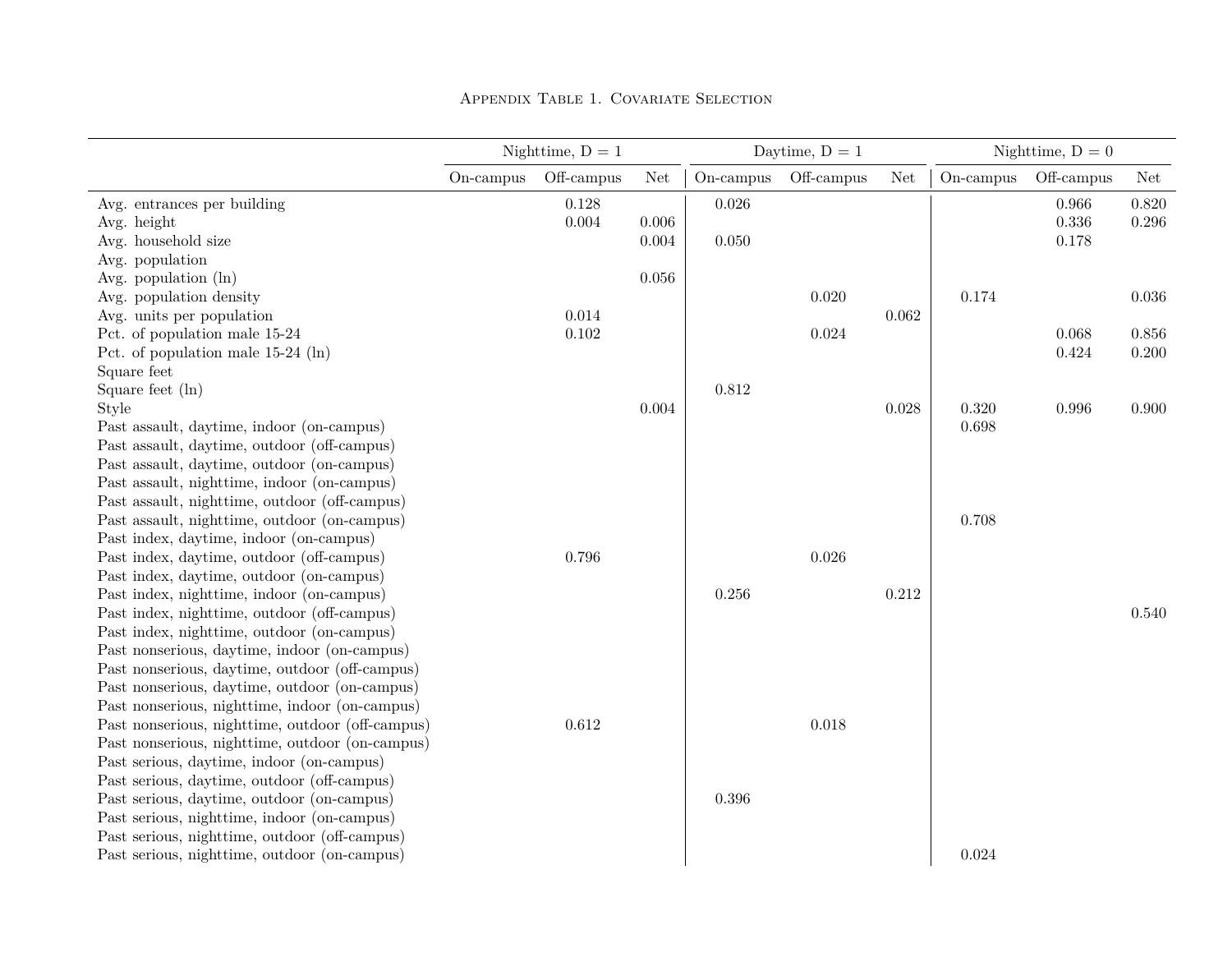|                                         | On-campus | Off-campus | Net       | On-campus | Off-campus | Net         | On-campus | Off-campus | <b>Net</b> |
|-----------------------------------------|-----------|------------|-----------|-----------|------------|-------------|-----------|------------|------------|
| Assault, daytime, (off-campus), 2011    | $0.002\,$ |            | 0.006     | 0.024     |            | 0.002       |           |            |            |
| Assault, daytime, (off-campus), 2012    |           |            |           |           |            |             |           | 0.056      |            |
| Assault, daytime, (off-campus), 2013    |           |            | 0.004     |           |            |             |           |            |            |
| Assault, daytime, (off-campus), 2014    |           |            |           |           |            |             | 0.570     |            | 0.048      |
| Assault, daytime, (off-campus), 2015    |           |            | 0.002     |           |            |             |           |            | 0.054      |
| Assault, daytime, (on-campus), 2011     |           |            |           |           |            | 0.088       | 0.690     |            |            |
| Assault, daytime, (on-campus), 2011     |           | 0.014      |           |           |            |             |           |            |            |
| Assault, daytime, (on-campus), 2012     |           |            | 0.002     |           |            |             | 0.142     |            | 0.078      |
| Assault, daytime, (on-campus), 2012     |           | 0.142      | 0.142     | $0.002\,$ |            | 0.388       |           |            |            |
| Assault, daytime, (on-campus), 2013     |           |            |           |           |            |             |           |            |            |
| Assault, daytime, (on-campus), 2013     |           |            |           | 0.954     |            | 0.008       |           | $0.630\,$  | $0.318\,$  |
| Assault, daytime, (on-campus), 2014     |           | 0.014      |           |           |            |             |           |            | 0.776      |
| Assault, daytime, (on-campus), 2014     |           |            |           |           |            |             |           |            |            |
| Assault, daytime, (on-campus), 2015     | 0.244     |            |           |           |            | $0.006\,$   |           |            |            |
| Assault, daytime, (on-campus), 2015     | 0.980     | $0.002\,$  | $0.382\,$ |           | 0.002      | $0.526\,$   |           |            |            |
| Assault, daytime, outdoor (net), 2011   |           |            |           |           |            |             |           | 0.544      |            |
| Assault, daytime, outdoor (net), 2012   |           |            |           |           |            |             | 0.002     | 0.262      |            |
| Assault, daytime, outdoor (net), 2013   |           |            |           |           |            |             |           |            |            |
| Assault, daytime, outdoor (net), 2014   |           |            |           |           |            |             |           |            | 0.036      |
| Assault, daytime, outdoor (net), 2015   |           |            | 0.720     | 0.026     |            | 0.688       |           | 0.004      |            |
| Assault, nighttime, (off-campus), 2011  |           |            |           |           |            |             |           |            |            |
| Assault, nighttime, (off-campus), 2012  |           |            |           | 0.014     | $0.002\,$  |             |           | $0.324\,$  |            |
| Assault, nighttime, (off-campus), 2013  |           |            |           |           |            |             |           |            | 0.136      |
| Assault, nighttime, (off-campus), 2014  |           |            | 0.276     |           |            | $\,0.362\,$ |           |            |            |
| Assault, nighttime, (off-campus), 2015  |           |            |           |           |            |             |           |            |            |
| Assault, nighttime, (on-campus), 2011   |           |            |           |           |            |             |           |            |            |
| Assault, nighttime, (on-campus), 2011   |           | 0.102      | 0.004     | 0.022     | 0.176      | 0.408       |           |            |            |
| Assault, nighttime, (on-campus), 2012   |           |            |           |           |            |             |           | 0.108      | 0.152      |
| Assault, nighttime, (on-campus), 2012   |           | $0.014\,$  | $0.006\,$ | 0.060     |            | 0.014       | 0.936     |            |            |
| Assault, nighttime, (on-campus), 2013   |           |            |           |           | 0.388      |             |           |            |            |
| Assault, nighttime, (on-campus), 2013   |           |            |           |           |            |             |           |            |            |
| Assault, nighttime, (on-campus), 2014   |           |            |           | 0.654     |            | $\rm 0.332$ |           |            | 0.412      |
| Assault, nighttime, (on-campus), 2014   |           | $0.010\,$  |           |           |            |             |           |            |            |
| Assault, nighttime, (on-campus), 2015   |           |            |           |           |            |             |           |            |            |
| Assault, nighttime, (on-campus), 2015   |           |            |           | 0.462     | 0.156      |             | 0.124     | 0.870      |            |
| Assault, nighttime, outdoor (net), 2011 |           |            |           |           |            | 0.002       |           |            |            |
| Assault, nighttime, outdoor (net), 2012 | 0.244     |            | 0.008     |           |            | $0.002\,$   |           |            | 0.918      |
| Assault, nighttime, outdoor (net), 2013 |           |            |           |           |            |             |           |            |            |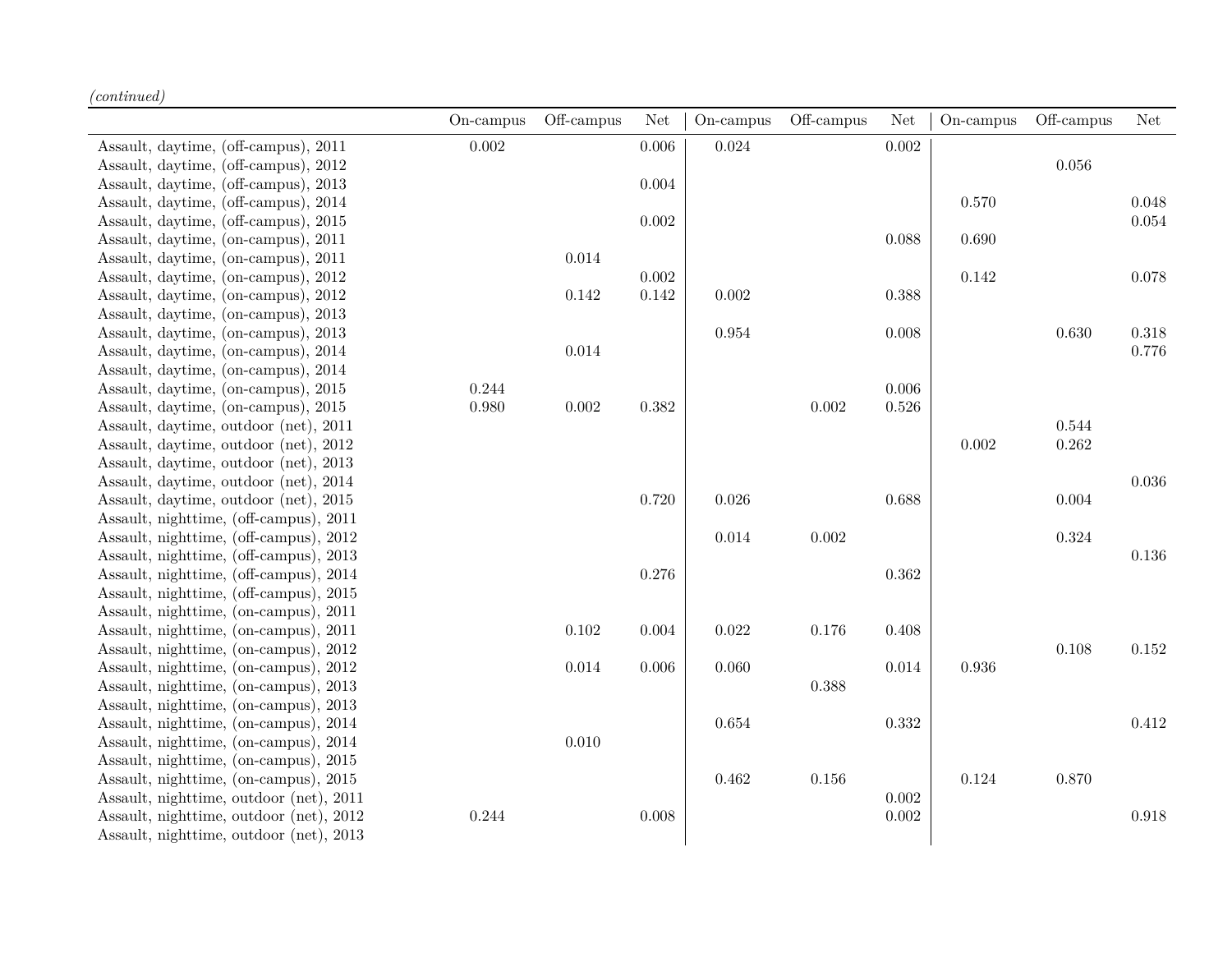|                                         | On-campus | Off-campus | Net       | On-campus | Off-campus | Net         | $On$ -campus | Off-campus | <b>Net</b> |
|-----------------------------------------|-----------|------------|-----------|-----------|------------|-------------|--------------|------------|------------|
| Assault, nighttime, outdoor (net), 2014 | 0.140     |            |           |           |            |             |              |            |            |
| Assault, nighttime, outdoor (net), 2015 | 0.398     |            |           |           |            |             |              |            |            |
| Index, daytime, (off-campus), 2011      |           |            |           |           |            |             |              |            |            |
| Index, daytime, (off-campus), 2012      |           | 0.644      |           |           | 0.970      |             |              |            | $0.136\,$  |
| Index, daytime, (off-campus), 2013      |           |            |           |           | 0.530      |             |              |            |            |
| Index, daytime, (off-campus), 2014      |           |            |           |           | 0.852      | 0.400       |              | $1.000\,$  | $0.806\,$  |
| Index, daytime, (off-campus), 2015      |           |            |           |           |            |             |              | 0.056      |            |
| Index, daytime, (on-campus), 2011       |           |            | $0.004\,$ | 0.002     |            |             |              |            | 0.092      |
| Index, daytime, (on-campus), 2011       |           |            |           |           | 0.114      |             |              |            |            |
| Index, daytime, (on-campus), 2012       |           |            |           |           |            |             |              | 0.004      |            |
| Index, daytime, (on-campus), 2012       | 0.244     |            |           |           |            |             |              |            |            |
| Index, daytime, (on-campus), 2013       |           | 0.024      | 0.004     |           |            | 0.632       |              |            | 0.412      |
| Index, daytime, (on-campus), 2013       |           |            |           | 0.980     |            |             | 0.366        |            | 0.874      |
| Index, daytime, (on-campus), 2014       |           |            |           |           |            |             |              |            |            |
| Index, daytime, (on-campus), 2014       |           |            | 0.002     |           |            | 0.006       |              |            | 0.218      |
| Index, daytime, (on-campus), 2015       |           | $0.004\,$  |           |           |            | 0.878       |              |            |            |
| Index, daytime, (on-campus), 2015       |           |            | 0.058     |           |            |             |              |            |            |
| Index, daytime, outdoor (net), 2011     |           |            |           |           |            |             |              |            |            |
| Index, daytime, outdoor (net), 2012     |           |            | 0.870     |           | 0.576      | 0.918       |              |            |            |
| Index, daytime, outdoor (net), 2013     |           |            |           |           |            |             | 0.004        |            | 0.874      |
| Index, daytime, outdoor (net), 2014     |           | 0.014      |           |           |            |             |              |            |            |
| Index, daytime, outdoor (net), 2015     |           | $0.314\,$  | 1.000     |           |            |             |              | 0.164      |            |
| Index, nighttime, (off-campus), 2011    |           |            |           |           |            |             |              |            | 0.436      |
| Index, nighttime, (off-campus), 2012    |           |            |           |           |            |             |              |            |            |
| Index, nighttime, (off-campus), 2013    |           | 0.088      | $0.002\,$ |           |            |             | 0.152        |            |            |
| Index, nighttime, (off-campus), 2014    |           |            |           |           | 0.550      |             |              |            | 0.772      |
| Index, nighttime, (off-campus), 2015    |           |            |           |           |            |             |              | 1.000      | 0.608      |
| Index, nighttime, (on-campus), 2011     |           |            | 0.002     |           |            |             |              | 0.996      | 0.706      |
| Index, nighttime, (on-campus), 2011     |           |            |           |           |            |             |              |            |            |
| Index, nighttime, (on-campus), 2012     |           |            | 0.004     | 0.690     | 0.002      |             | 0.120        |            | 0.772      |
| Index, nighttime, (on-campus), 2012     |           |            |           |           |            |             |              |            |            |
| Index, nighttime, (on-campus), 2013     |           | 0.004      | 0.004     |           | 0.002      | $\,0.002\,$ |              |            |            |
| Index, nighttime, (on-campus), 2013     |           | 0.006      | $0.002\,$ |           |            |             |              |            |            |
| Index, nighttime, (on-campus), 2014     |           |            | 0.006     |           | 0.156      | $0.002\,$   |              | 0.630      | 0.584      |
| Index, nighttime, (on-campus), 2014     |           |            |           |           |            |             |              |            | 0.158      |
| Index, nighttime, (on-campus), 2015     |           |            |           |           | 0.032      | 0.684       |              |            |            |
| Index, nighttime, (on-campus), 2015     |           |            |           |           | 0.002      | $0.158\,$   |              | 0.996      |            |
| Index, nighttime, outdoor (net), 2011   |           |            |           |           |            |             | 0.180        |            |            |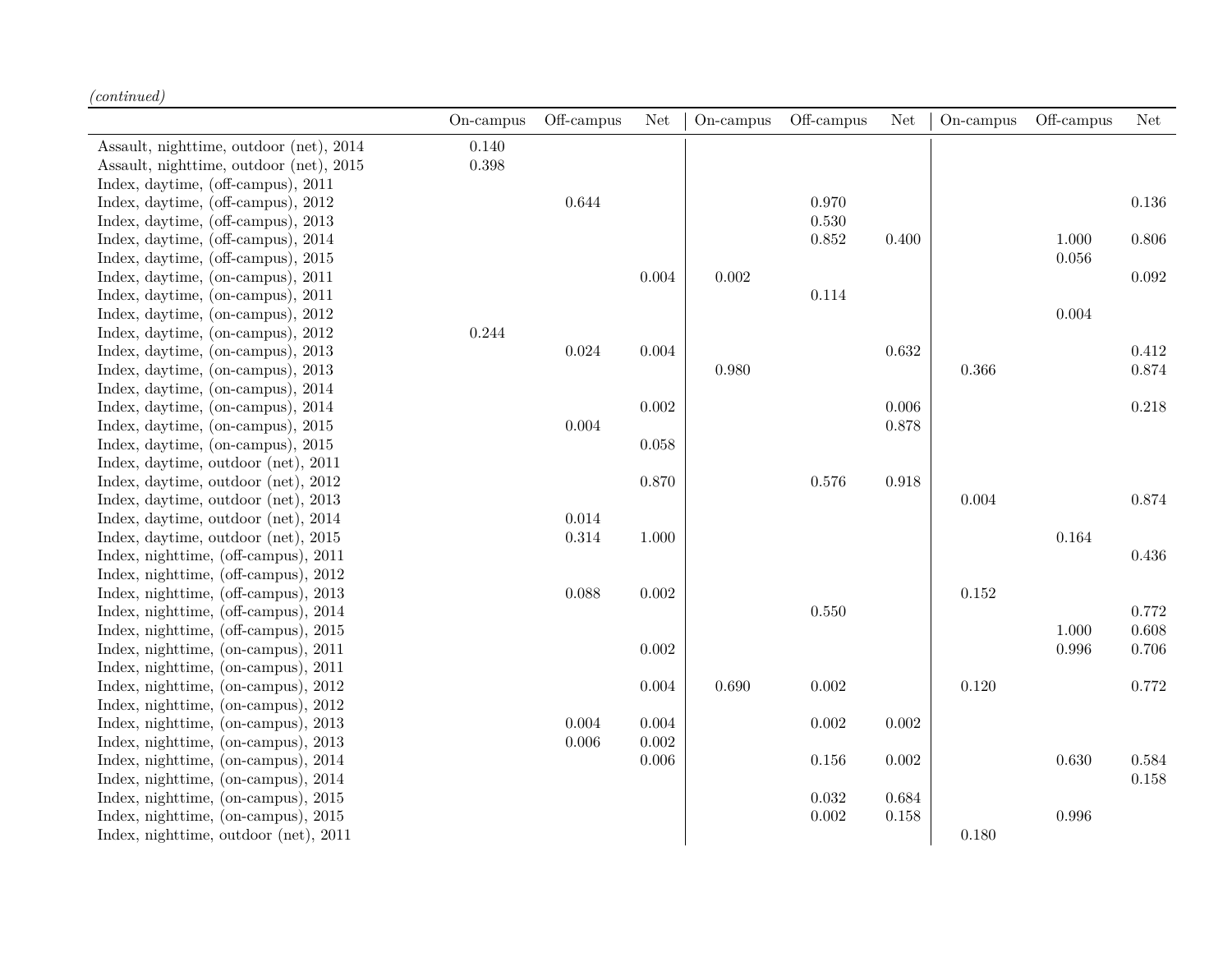|                                           | $On$ -campus | Off-campus | Net   | On-campus | Off-campus | Net         | On-campus | Off-campus | <b>Net</b> |
|-------------------------------------------|--------------|------------|-------|-----------|------------|-------------|-----------|------------|------------|
| Index, nighttime, outdoor (net), 2012     |              |            |       |           |            | $\,0.002\,$ |           |            |            |
| Index, nighttime, outdoor (net), 2013     |              |            | 0.004 |           |            |             |           |            | 0.014      |
| Index, nighttime, outdoor (net), 2014     |              |            |       |           |            |             |           | $0.004\,$  |            |
| Index, nighttime, outdoor (net), 2015     |              |            | 0.002 |           |            |             |           |            |            |
| Nonserious, daytime, (off-campus), 2011   |              | 0.996      | 1.000 |           |            | 0.110       |           | 0.094      |            |
| Nonserious, daytime, (off-campus), 2012   |              |            |       |           |            |             | 0.400     |            | $0.232\,$  |
| Nonserious, daytime, (off-campus), 2013   |              |            |       |           |            | 0.124       |           | 0.200      | 0.028      |
| Nonserious, daytime, (off-campus), 2014   |              |            |       |           |            |             |           |            |            |
| Nonserious, daytime, (off-campus), 2015   |              |            |       |           |            |             |           |            |            |
| Nonserious, daytime, (on-campus), 2011    |              |            |       | 0.024     |            | 0.008       | 0.008     |            |            |
| Nonserious, daytime, (on-campus), 2011    |              |            |       |           |            |             |           |            |            |
| Nonserious, daytime, (on-campus), 2012    |              |            |       |           |            |             | 0.008     | 0.894      |            |
| Nonserious, daytime, (on-campus), 2012    |              |            |       |           |            |             |           | 0.996      |            |
| Nonserious, daytime, (on-campus), 2013    |              |            |       |           |            |             | 0.224     | 0.580      |            |
| Nonserious, daytime, (on-campus), 2013    |              |            |       |           |            |             | 0.040     |            | 0.036      |
| Nonserious, daytime, (on-campus), 2014    |              |            |       |           |            |             |           |            |            |
| Nonserious, daytime, (on-campus), 2014    |              |            | 0.004 | 1.000     |            | 0.206       |           |            |            |
| Nonserious, daytime, (on-campus), 2015    |              |            |       |           |            |             |           |            |            |
| Nonserious, daytime, (on-campus), 2015    |              |            |       |           |            |             |           |            |            |
| Nonserious, daytime, outdoor (net), 2011  |              |            | 0.136 |           | $0.536\,$  | 0.998       |           | 0.078      |            |
| Nonserious, daytime, outdoor (net), 2012  |              |            |       |           |            |             |           |            |            |
| Nonserious, daytime, outdoor (net), 2013  |              |            |       |           |            |             |           |            |            |
| Nonserious, daytime, outdoor (net), 2014  |              |            |       | 0.054     |            | 0.926       |           |            |            |
| Nonserious, daytime, outdoor (net), 2015  |              |            |       |           |            |             |           |            |            |
| Nonserious, nighttime, (off-campus), 2011 |              | 0.644      |       |           | 0.938      |             |           |            |            |
| Nonserious, nighttime, (off-campus), 2012 |              |            |       |           |            |             |           |            |            |
| Nonserious, nighttime, (off-campus), 2013 |              |            | 0.002 |           |            |             |           |            |            |
| Nonserious, nighttime, (off-campus), 2014 |              | 0.500      |       |           | 0.852      | 0.408       |           |            |            |
| Nonserious, nighttime, (off-campus), 2015 |              | 0.962      | 0.980 |           |            |             | 0.268     |            | 0.038      |
| Nonserious, nighttime, (on-campus), 2011  |              |            | 0.004 |           |            |             |           |            |            |
| Nonserious, nighttime, (on-campus), 2011  | 0.888        |            |       |           |            | 0.020       |           | 0.114      | $0.014\,$  |
| Nonserious, nighttime, (on-campus), 2012  |              |            |       |           |            | 0.008       |           |            |            |
| Nonserious, nighttime, (on-campus), 2012  |              |            |       | 0.040     | 0.008      |             |           |            | 0.516      |
| Nonserious, nighttime, (on-campus), 2013  |              | 0.074      | 0.004 |           | 0.004      |             |           |            |            |
| Nonserious, nighttime, (on-campus), 2013  | 0.140        | 0.002      |       | 0.988     |            | $0.028\,$   |           |            |            |
| Nonserious, nighttime, (on-campus), 2014  |              |            |       |           |            |             |           |            |            |
| Nonserious, nighttime, (on-campus), 2014  |              | $0.002\,$  |       | 1.000     | $0.002\,$  |             |           |            |            |
| Nonserious, nighttime, (on-campus), 2015  |              |            |       |           |            | 0.002       |           | 0.120      | 0.058      |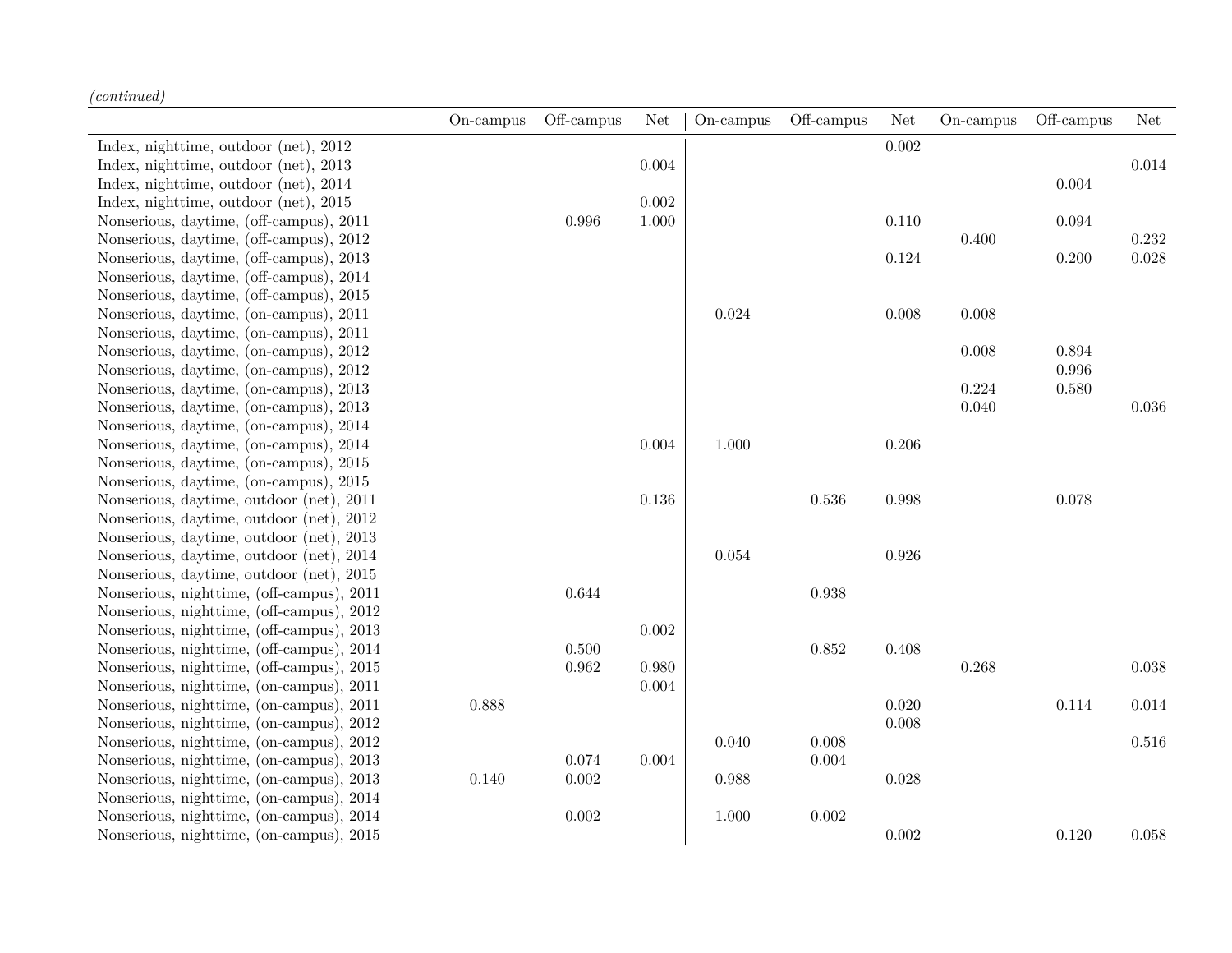|                                            | On-campus | Off-campus | Net       | On-campus | Off-campus | Net   | On-campus | Off-campus  | Net       |
|--------------------------------------------|-----------|------------|-----------|-----------|------------|-------|-----------|-------------|-----------|
| Nonserious, nighttime, (on-campus), 2015   |           |            |           |           |            |       | 1.000     |             | 0.052     |
| Nonserious, nighttime, outdoor (net), 2011 |           |            | $0.142\,$ |           |            |       |           | $0.876\,$   |           |
| Nonserious, nighttime, outdoor (net), 2012 |           |            |           |           | 0.460      |       |           |             |           |
| Nonserious, nighttime, outdoor (net), 2013 |           |            |           | 0.984     |            | 0.436 |           | $\,0.986\,$ | 0.434     |
| Nonserious, nighttime, outdoor (net), 2014 |           |            |           |           |            | 0.126 |           |             |           |
| Nonserious, nighttime, outdoor (net), 2015 |           |            |           |           |            |       |           |             |           |
| Serious, daytime, (off-campus), 2011       |           |            | 0.002     |           | 0.010      | 0.028 |           | 0.004       |           |
| Serious, daytime, (off-campus), 2012       |           |            |           |           | 0.004      |       | 0.048     |             | 0.012     |
| Serious, daytime, (off-campus), 2013       |           |            |           |           |            |       |           |             |           |
| Serious, daytime, (off-campus), 2014       |           |            |           |           |            |       |           |             |           |
| Serious, daytime, (off-campus), 2015       |           |            |           |           |            |       |           | $0.390\,$   |           |
| Serious, daytime, (on-campus), 2011        |           |            |           |           |            |       |           |             |           |
| Serious, daytime, (on-campus), 2011        |           |            |           |           |            |       |           |             |           |
| Serious, daytime, (on-campus), 2012        |           |            |           |           |            |       |           |             |           |
| Serious, daytime, (on-campus), 2012        |           |            |           | 0.026     |            |       |           |             |           |
| Serious, daytime, (on-campus), 2013        |           |            |           |           |            |       | 0.690     |             |           |
| Serious, daytime, (on-campus), 2013        |           |            |           | 0.070     |            |       |           |             | 0.018     |
| Serious, daytime, (on-campus), 2014        |           |            |           |           |            |       |           |             |           |
| Serious, daytime, (on-campus), 2014        |           |            |           |           |            |       |           |             |           |
| Serious, daytime, (on-campus), 2015        |           |            |           |           |            |       |           |             |           |
| Serious, daytime, (on-campus), 2015        |           |            |           | 0.792     |            |       |           |             |           |
| Serious, daytime, outdoor (net), 2011      |           | 0.002      |           |           | 1.000      | 1.000 |           | 0.492       |           |
| Serious, daytime, outdoor (net), 2012      |           |            |           |           | 0.054      | 0.090 |           |             |           |
| Serious, daytime, outdoor (net), 2013      |           |            | $0.004\,$ |           |            |       |           |             | $0.698\,$ |
| Serious, daytime, outdoor (net), 2014      |           |            |           |           |            |       |           |             |           |
| Serious, daytime, outdoor (net), 2015      |           |            |           |           |            |       |           | 0.940       | $0.528\,$ |
| Serious, nighttime, (off-campus), 2011     |           |            |           |           | 0.790      |       |           |             |           |
| Serious, nighttime, (off-campus), 2012     |           |            |           |           |            |       |           |             |           |
| Serious, nighttime, (off-campus), 2013     |           | 0.912      | 0.162     |           |            |       |           |             |           |
| Serious, nighttime, (off-campus), 2014     |           | 0.968      |           |           | 1.000      |       |           |             | $0.376\,$ |
| Serious, nighttime, (off-campus), 2015     |           |            |           |           | 0.004      |       |           |             |           |
| Serious, nighttime, (on-campus), 2011      |           |            |           |           |            |       |           |             | 0.318     |
| Serious, nighttime, (on-campus), 2011      |           |            |           |           |            |       |           |             |           |
| Serious, nighttime, (on-campus), 2012      |           |            |           |           |            |       | 1.000     |             | 0.078     |
| Serious, nighttime, (on-campus), 2012      |           |            |           |           |            |       |           |             | 0.158     |
| Serious, nighttime, (on-campus), 2013      |           |            |           |           | 0.084      | 0.844 |           |             |           |
| Serious, nighttime, (on-campus), 2013      |           |            |           |           |            |       | 0.068     |             | 0.100     |
| Serious, nighttime, (on-campus), 2014      |           |            |           | 0.932     |            |       | 0.014     |             | 1.000     |